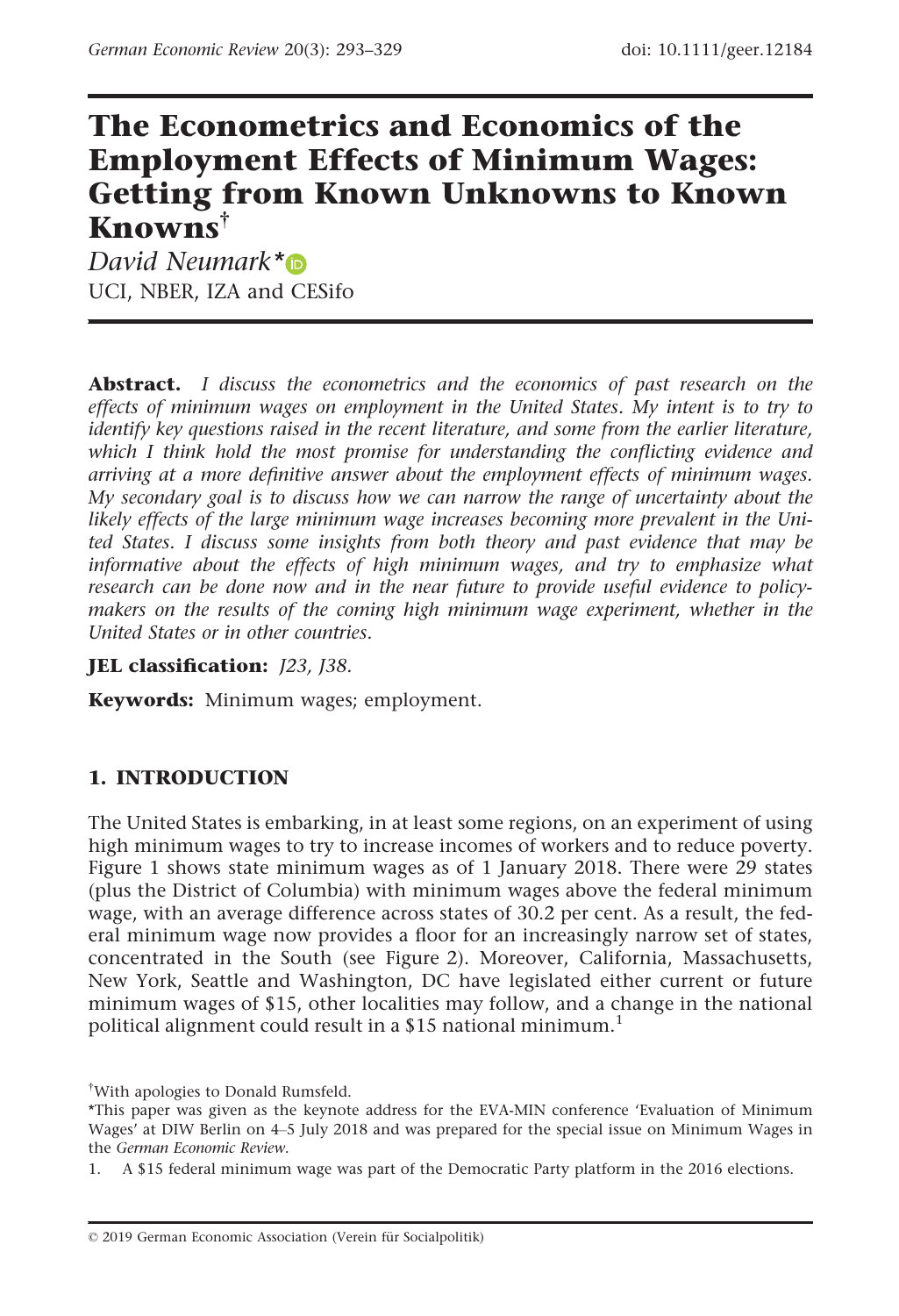

Figure 1 Per cent differences between state and federal minimum wages, 2018

Some economists claim with confidence that a \$15 minimum wage will not result in job loss (e.g. Reich, 2016). Others argue that a \$15 minimum wage will lead to huge job losses (e.g. Even and Macpherson, 2017). These divergent views are also reflected in the media. For example conflicting titles in articles from Forbes and The American Prospect read, respectively, 'A Statewide \$15 Minimum Wage is a Bad Idea',<sup>2</sup> and 'Why a \$15 Minimum Wage is Good Economics'.<sup>3</sup>

I regard such confidence regarding the effects of a \$15 minimum wage as badly misplaced, for two reasons. First, although one might think that we know pretty much everything about the employment effects of minimum wages in the United States, given the scores of papers written, using ever richer data and more-refined empirical techniques, the debate among researchers about whether minimum wages reduce employment, and if so by how much, remains intense and unsettled. Second, even if one has a strong view of what the U.S. literature says about the employment effects of *past* minimum wage increases, this may provide much less guidance in projecting the consequences of much larger minimum wage increases than those studied in the prior literature.<sup>4</sup> Predicting the effects of minimum wage increases of many dollars, based on research studying much smaller increases, is inherently risky for the usual statistical reasons. But the problem is potentially exacerbated because the reduced-form estimates on which the prior literature is based may fail to capture changes in underlying behavior as high minimum wages affect a far greater share of workers.<sup>5</sup> The same issues carry over to large minimum wage increases elsewhere, such as the recent

- 2. This was in reference to Virginia. See [https://www.forbes.com/sites/adammillsap/2017/03/10/a](https://www.forbes.com/sites/adammillsap/2017/03/10/a-statewide-15-minimum-wage-is-a-bad-idea/#4817ea465d4a)[statewide-15-minimum-wage-is-a-bad-idea/#4817ea465d4a](https://www.forbes.com/sites/adammillsap/2017/03/10/a-statewide-15-minimum-wage-is-a-bad-idea/#4817ea465d4a) (accessed 24 June 2018).
- 3. See<http://prospect.org/article/why-15-minimum-wage-good-economics> (accessed 24 June 2018).
- 4. The past literature may also be less informative about the effects of minimum wages at a more limited geographical scale, such as cities. For example there may be more scope for business relocation (or choosing alternative locations for new businesses) in response to a local minimum wage.
- 5. For example Holtz-Eakin and Gitis (2015) estimated, based on 2014 data, that 55.1 million workers would have been directly affected by raising the federal minimum wage to \$15 by 2020.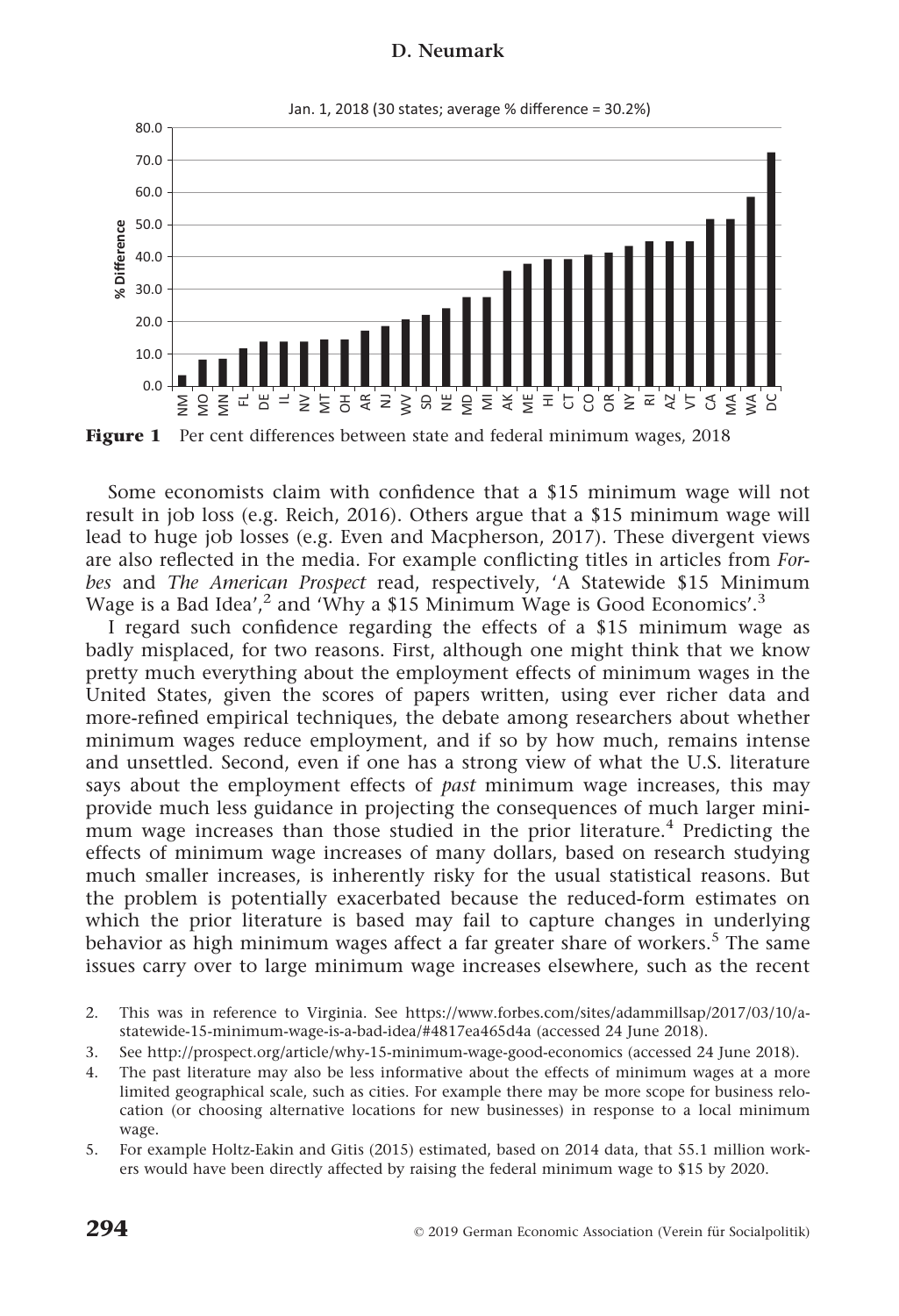#### Econometrics and Economics of Minimum Wages



Figure 2 States (and Territories) with higher vs. federal minimum wage, 1 January 2018 Source:<https://www.dol.gov/whd/minwage/america.htm> (accessed 24 June 2018). In states shaded light gray, the federal minimum wage prevails for workers covered by the Fair Labor Standard Act. The state minimum wage is higher in the other states.

introduction of a minimum wage in Germany in 2015, starting at a relatively high 8.50 euro.

My main goal in this paper is to delve into the econometrics and the economics of past research on the effects of minimum wages on employment in the United States. My intention is not to relitigate the debate about research on minimum wages and employment, which has been synthesized and reviewed extensively. Instead, my intent is to try to identify key questions raised in the recent literature, and some from the earlier literature, which I think hold the most promise for understanding the conflicting evidence and arriving at a more definitive answer about the employment effects of minimum wages.

My secondary goal is to discuss how we can narrow the range of uncertainty about the likely effects of the large minimum wage increases becoming more prevalent in the United States. I discuss some insights from both theory and past evidence that may be informative about the effects of high minimum wages. Although one might argue that we first need to do more to settle the question of the effects of past, smaller increases on which we have more evidence (hence my first goal), I also try to emphasize what research can be done now and in the near future to provide useful evidence to policy-makers on the results of the coming high minimum wage experiment.

My review and discussion focus on the U.S. context and evidence. The U.S. experience dominates the literature because of three-plus decades of significant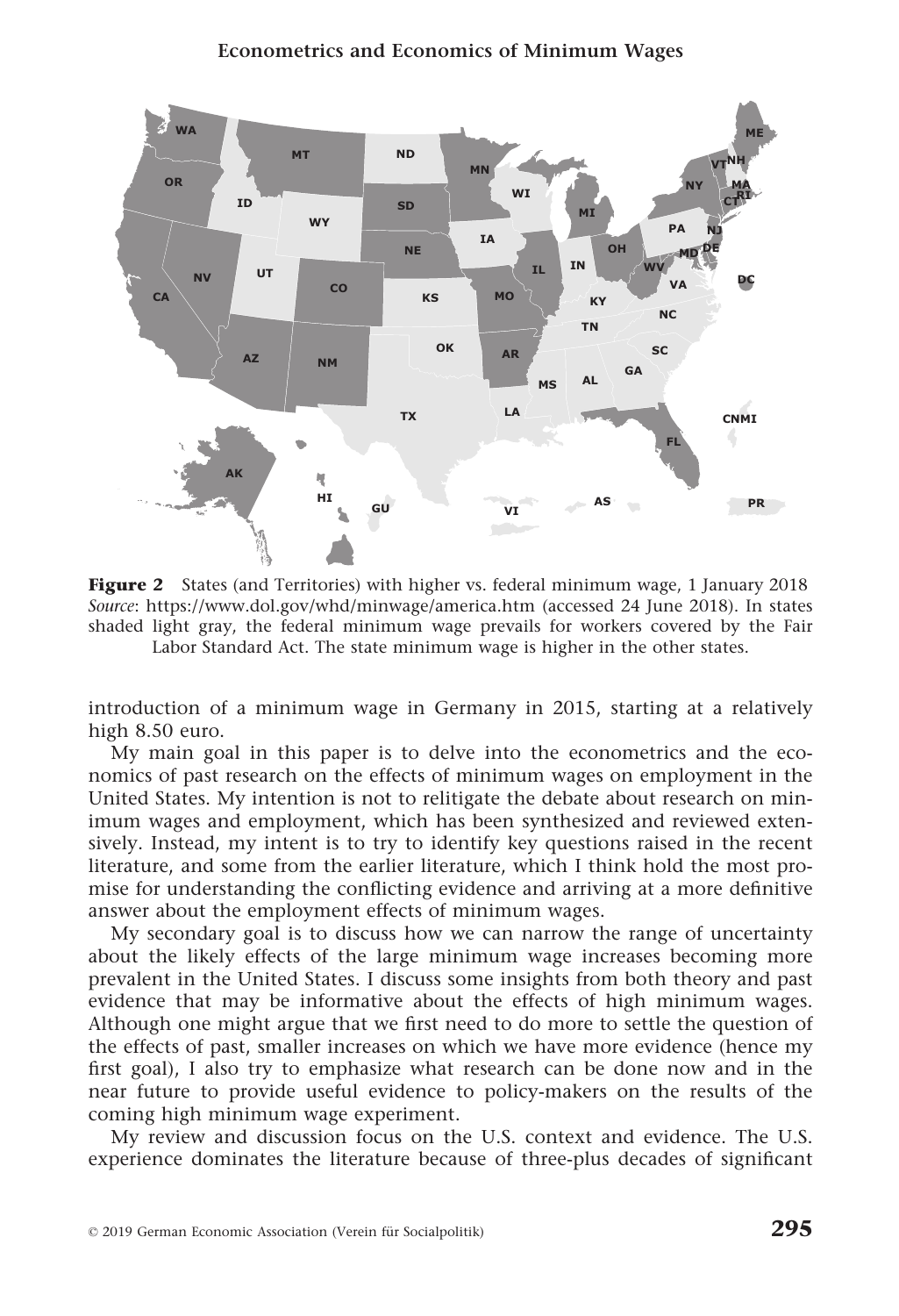cross-state variation in minimum wages; and the very large minimum wage increases we are likely to see even more of in the United States will likely spur even more work on U.S. minimum wages. But the roadmap to future research on minimum wages should go through other countries as well, for three reasons. First, such evidence will allow researchers to test, in a different context, explanations and hypotheses that arise in studying minimum wages in the United States. Second, policy-makers in other countries need evidence on the effects of the minimum wages they adopt. Third, and most important, research in other countries can provide evidence that the U.S. setting cannot provide, such as effects of different institutions for setting minimum wages (like the U.K. Low-Pay Commission, or collective bargaining in other countries), and the effects of implementing a minimum wage where there previously was not one – as in Germany, where the newly founded Minimum Wage Commission will monitor the effects and give policy recommendations in the future.

# 2. A BRIEF RESEARCH OVERVIEW

### 2.1. A broad summary

Regardless of one's precise view of what the U.S. minimum wage literature says about the employment effects of minimum wages, and which studies one finds most convincing, it is clear that there is considerable variation in the magnitude of estimated employment effects across studies.

The evidence for the United States has been summarized and reviewed extensively over the past few decades. See Brown *et al.* (1982), Card and Krueger (1995) and Neumark and Wascher (2007, 2008) for earlier reviews, and Belman and Wolfson  $(2014, 2016)$  for the most recent comprehensive reviews.<sup>6</sup> Based on this research, the debate regarding the U.S. evidence is often characterized as being about whether the elasticity for low-skilled groups is equal to (or more precisely indistinguishable from) zero, or more likely in the range of  $-0.1$  to  $-0.2$ . But there are also larger negative estimates in the literature (e.g. Clemens and Wither, 2016, and see Table 1 below), and occasional large positive estimates (most notably, Card and Krueger, 1994).<sup>7</sup>

Although my focus in this paper is on U.S. evidence, it is interesting to compare the summary above with evidence for European countries, although I leave it for future work to synthesize the European literature to try to identify the key reasons for differences across studies. There is no systematic survey of the large and growing body of European evidence, but some observations can be made. First, it seems fair to say that the debate about minimum wage effects in these countries – as reflected in the literature – is similar to that in the United States, with a number of studies finding either no employment effects or disemployment effects in the range of U.S. studies, but also some outliers. We also might expect more variation in the international evidence, given that labor market

6. There are a few other meta-analyses of the employment effects of minimum wages. See Neumark (2016) for references to some of these, as well as criticism of their methods.

7. While this study is frequently cited as showing no evidence of employment effects from minimum wages (e.g. Schmitt, 2015), their results indicate that the increase in New Jersey's minimum wage led to faster employment growth, with an elasticity of 0.73.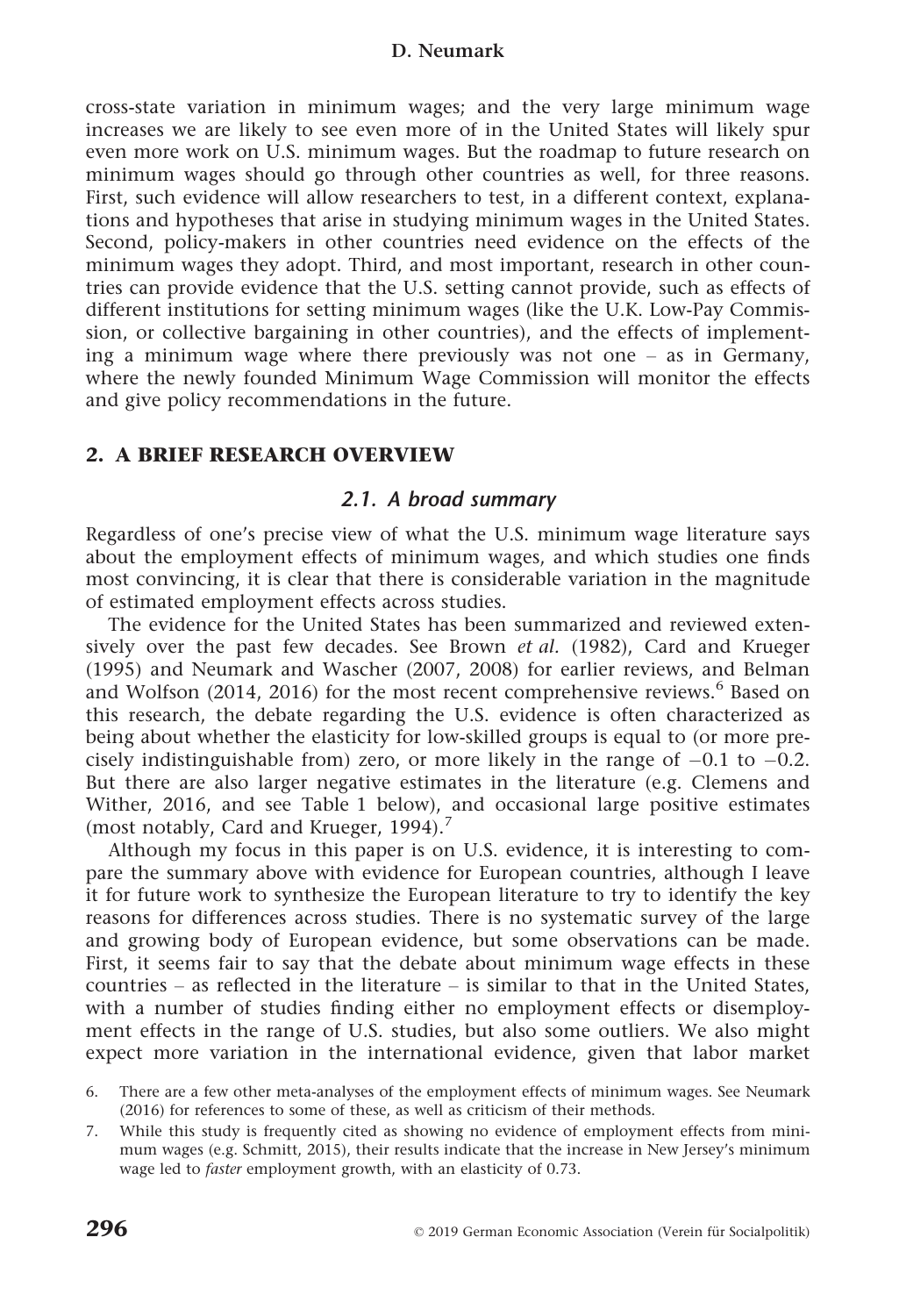| Authors                                                   | Employment elasticity and<br>groups studied                                                                                                                                                                                                             | Data/approach                                                                                                                                                                   |
|-----------------------------------------------------------|---------------------------------------------------------------------------------------------------------------------------------------------------------------------------------------------------------------------------------------------------------|---------------------------------------------------------------------------------------------------------------------------------------------------------------------------------|
| Geographically-proximate designs<br>Dube et al.<br>(2010) | Near zero for teens and<br>restaurant workers                                                                                                                                                                                                           | Data: Quarterly Census of Employment<br>and Wages (QCEW)                                                                                                                        |
| Allegretto<br><i>et al.</i> (2011)                        | Near zero for teens                                                                                                                                                                                                                                     | Approach: Paired counties on opposite<br>sides of state borders<br>Data: Current Population Survey<br>Approach: States compared only to those<br>in same Census division        |
| Addison et al.<br>(2013)                                  | Varying sign, more<br>negative, generally<br>insignificant for restaurant<br>workers and teens;<br>stronger negative at height<br>of Great Recession $(-0.34)$                                                                                          | Data: QCEW, CPS and American<br>Community Survey (ACS)<br>Approach: Similar methods to Dube et al.<br>$(2010)$ and Allegretto et al. $(2011)$<br>restricted to 2005-2010 period |
| Gittings and<br>Schmutte<br>(2016)                        | Near zero for teens; larger<br>negative elasticities in<br>markets with short non-<br>employment durations<br>$(-0.1$ to $-0.98)$ and<br>smaller positive elasticities<br>in markets with long non-<br>employment durations<br>$(0.2 \text{ to } 0.46)$ | Data: Quarterly Workforce Indicators<br>(QWI)<br>Approach: States compared only to those<br>in same Census division                                                             |
| Slichter $(2016)$                                         | $-0.04$ (teens)                                                                                                                                                                                                                                         | Data: QWI<br>Approach: Comparisons to bordering<br>counties and other nearby counties                                                                                           |
| Liu et al.<br>(2016)                                      | $-0.17$ (14–18 year-olds)                                                                                                                                                                                                                               | Data: QWI<br>Approach: Comparisons within Bureau of<br>Economic Analysis (BEA) Economic Areas<br>(EA) that cross state lines, with controls<br>for EA-specific shocks           |
| Other approaches<br>Thompson<br>(2009)                    | $-0.3$ (for teen employment<br>share)                                                                                                                                                                                                                   | Data: QWI<br>Approach: Low-wage counties vs. higher-                                                                                                                            |
| Neumark <i>et al.</i><br>(2014a,<br>2014b)                | $-0.14/-0.15$ for teens,<br>$-0.05/-0.06$ for restaurant<br>workers                                                                                                                                                                                     | wage counties in states<br>Data: QCEW and CPS<br>Approach: States compared to data-driven<br>choice of controls (synthetic controls),<br>and state panel data                   |
| Baskaya and<br>Rubinstein<br>(2015)                       | $-0.3$ to $-0.5$ for teens                                                                                                                                                                                                                              | Data: CPS<br>Approach: States, using federally-induced<br>variation as instrumental variable                                                                                    |
| Dube and<br>Zipperer<br>(2015)                            | $-0.051$ (mean) and $-0.058$<br>(median) for teens                                                                                                                                                                                                      | Data: CPS<br>Approach: States compared to data-driven<br>choice of controls (synthetic controls)                                                                                |

|  | Table 1 Recent estimates of minimum wage effects on unskilled employment: |  |  |  |  |
|--|---------------------------------------------------------------------------|--|--|--|--|
|--|---------------------------------------------------------------------------|--|--|--|--|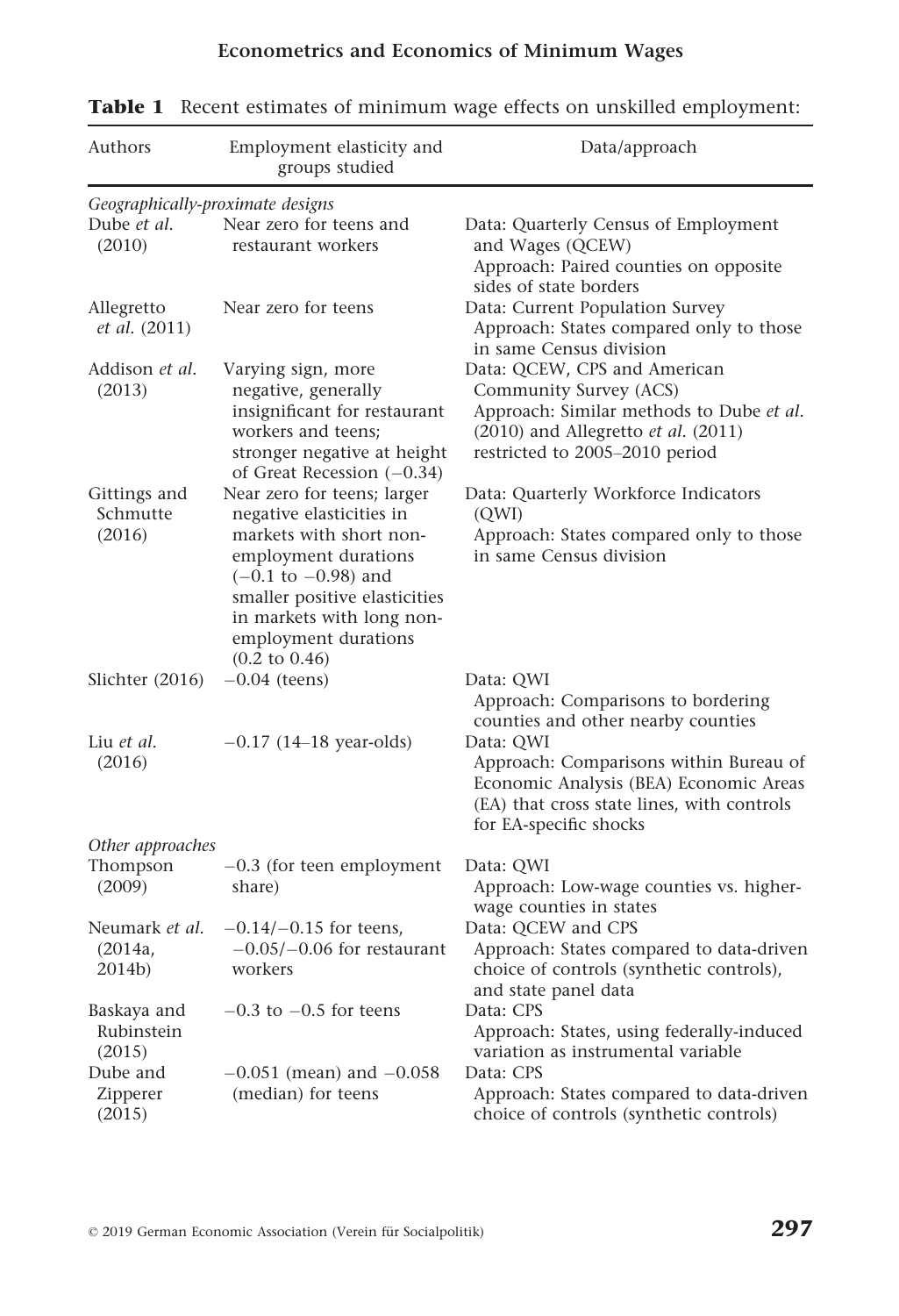| Authors                         | Employment elasticity and<br>groups studied                                   | Data/approach                                                                                                                                                            |
|---------------------------------|-------------------------------------------------------------------------------|--------------------------------------------------------------------------------------------------------------------------------------------------------------------------|
| Clemens and<br>Wither<br>(2016) | Appx. $-0.97$ , for those<br>directly affected by<br>minimum wage increase    | Data: Survey of Income and Program<br>Participation, CPS<br>Approach: Targeted/affected workers vs.<br>other low-wage workers in states affected<br>by federal increases |
| Powell $(2016)$                 | $-0.44$ for teens                                                             | Data: CPS<br>Approach: States compared to data-driven<br>choice of controls (synthetic controls,<br>estimated simultaneously with<br>employment effect)                  |
| Totty (2017)                    | $-0.01$ to $-0.03$ for<br>restaurant workers; $-0.03$<br>to $-0.07$ for teens | Data: QCEW and CPS<br>Approach: Factor model                                                                                                                             |

Table 1. Continued

Notes: The table reports my best attempts to identify the authors' preferred estimates reported in the papers. The Thompson estimate cannot be compared directly to other elasticity estimates because there is no population count in the data source used. The Clemens/Wither elasticity is based on a 6.6 percentage point decline (p. 27), divided by a 70.2 per cent employment rate (or a 9.4 per cent employment decline), divided by a 9.7 per cent minimum wage increase (50 cents, from p. 14, divided by \$5.15). (These numbers are reported in a 2016 version of the study.)

institutions vary across countries, and the lack of subnational minimums in most countries implies that different identification strategies are used. A brief discussion of some studies (with no claim of being comprehensive) illustrates these points.

The Canadian setting is most like the United States in that minimum wages vary across provinces and over time. In a paper using a prespecified research design (following Neumark, 2001), Campolieti et al. (2006) focused on 16– 24 year-olds (and subsets thereof), and estimated elasticities that ranged from about  $-0.14$  to  $-0.44$  and were centered on about  $-0.3$ . Focused more on lowwage youths, Campolieti et al. (2005) find large negative effects from the minimum wage, with implied overall employment elasticities for youths between  $-0.33$  and  $-0.54$ .

The largest body of non-U.S. evidence is for the United Kingdom, and the U.K. evidence is mixed. Early work on minimum wages set by Wages Councils in the United Kingdom found positive employment effects of minimum wages (Dickens et al., 1999; Machin and Manning, 1994), although this was an institutional setting in which minimum wage setting could have been strongly endogenous. Based on evidence from the abolition of the Wages Councils, Dolado et al. (1996) suggested there was no evidence of employment effects, although Neumark and Wascher (2008) suggested their employment data were more consistent with employment growing where Wages Councils were abolished.

More recent evidence – and evidence more relevant to thinking about the introduction of a minimum wage in Germany – comes from the introduction of a national minimum wage in the United Kingdom in April 1999. Machin et al. (2003) surveyed low-wage residential care homes (nursing homes) just before and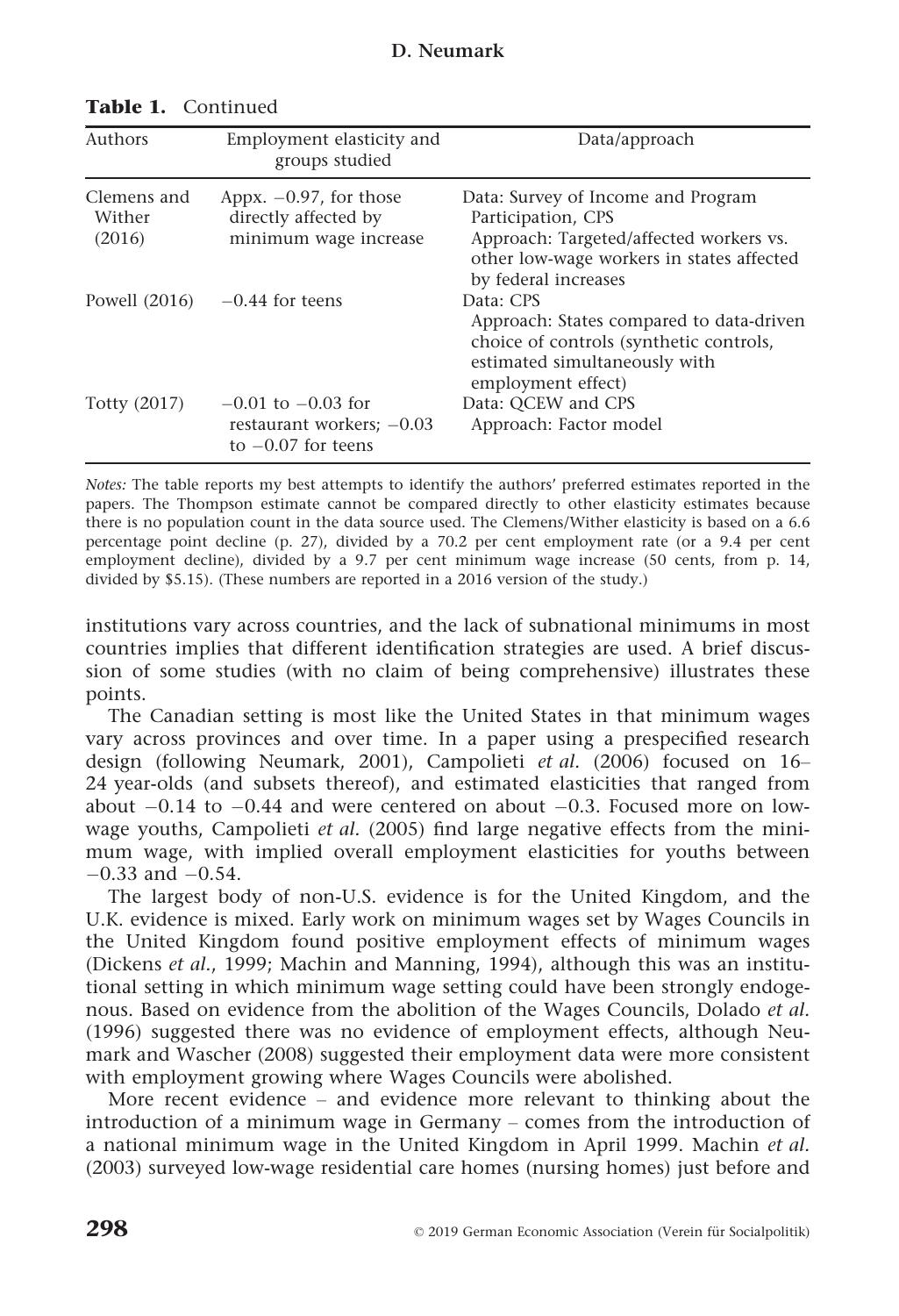just after the minimum wage was implemented, and estimated employment elasticities ranging from  $-0.08$  to  $-0.39$ , most of which were statistically significant. Galindo-Rueda and Pereira (2004) also study the introduction of the new minimum wage. One analysis provides some evidence pointing to significant disemployment effects for services but not for manufacturing, and a different analysis identifying minimum wage effects from variation in wage levels across regions finds negative and significant effects in four of the eight low-wage sectors studied, and negative and insignificant effects in three others.<sup>8</sup>

Finally, updating the overall evidence from the United Kingdom, a recent meta-analysis by de Linde Leonard et al. (2014) concludes that there is no overall 'practically significant adverse employment effect,' but that there is variation in estimates, and adverse employment effects in the residential home care industry.

A few recent papers for other European countries illustrate a range of findings. Caliendo et al. (2018) find that the new German minimum wage led to moderate effects on overall employment, driven by a sharp decline in marginal employment – broadly consistent with the U.S. literature finding effects concentrated among those most affected by a higher minimum wage.<sup>9</sup> Exploiting age discontinuities in the minimum wage in the Netherlands, Kabátek finds sharp increases in separation rates near young ages when minimum wages increase sharply.

Finally, a couple of papers use minimum wage variation across OECD countries to estimate minimum wage effects. Neumark and Wascher (2004) found little clear evidence of youth disemployment effects in countries with restrictive labor standards and generous employment protections, but elasticities in the  $-0.2$  to  $-0.4$  range in countries with the least regulated labor markets. However, a recent paper by Sturn (2018) disputes these conclusions and suggests that the findings of negative effects are fragile.

# 2.2. Key issues in recent research

Returning to the U.S. evidence, in the most recent research two key econometric issues underlie the different answers researchers obtain about whether higher minimum wages reduce employment of low-skilled workers. One concerns the proper specification of control areas (or counterfactuals), given the potential endogeneity or non-randomness of minimum wage increases. Most methods of addressing this problem continue to find negative employment effects. But methods using geographically close controls tend not to – which leaves us with an open question as to why. The second concerns the inclusion of trends for treated and control areas, and the sensitivity of estimates to those trends. This sensitivity can leave us with little guidance as to which estimates should be preferred.

I focus a good deal of attention on these two issues, to try to indicate how we might progress in making sense of the conflicting estimates in this recent literature. But independently of these two issues emphasized in recent research, there

<sup>8.</sup> Based on other information on entry and exit, the authors interpret the combined evidence as suggesting that the introduction of the minimum wage had relatively little effect on already employed workers, but exerted more impact through its effect on job creation in low-wage sectors.

<sup>9.</sup> Papers in this issue present additional evidence for Germany.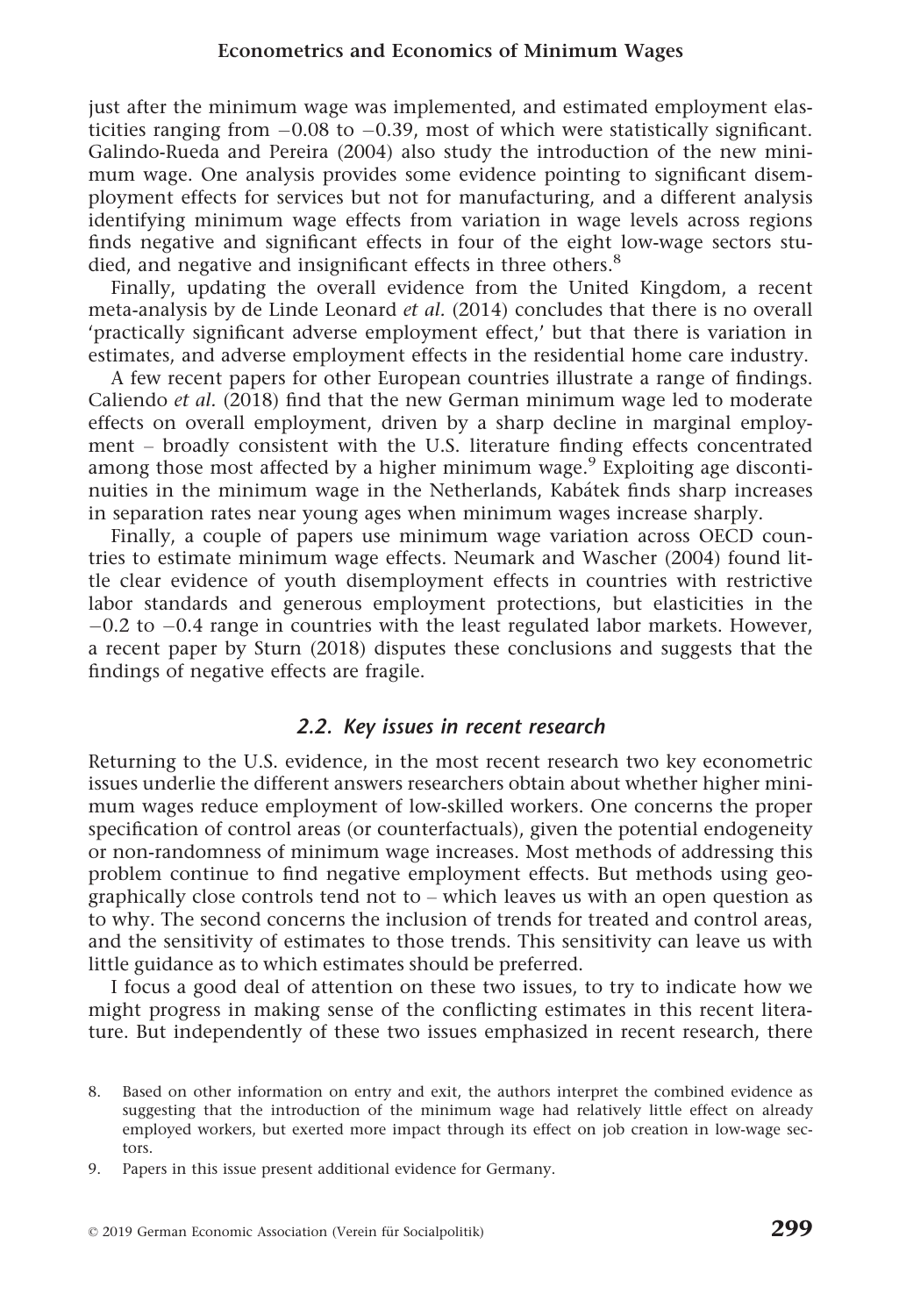is long-standing evidence of differences in estimated employment effects of minimum wages across studies. In my view, more serious consideration of the economic factors that may help explain these differences could be very fruitful in resolving some of the contradictions in past research. Moreover, since this question has more to do with economics than econometrics, consideration of the factors underlying differences in minimum wage effects across studies may prove useful in thinking about the effects of much higher minimum wages.

# 3. TREATMENT AND CONTROL AREAS AND IDENTIFICATION **STRATEGIES**

Estimating causal effects of policy based on past responses to policy changes requires choosing appropriate controls to provide a counterfactual for what would have happened absent the minimum wage increase. In recent decades, the traditional 'workhorse' in the empirical literature on the employment effects of state minimum wages in the United States has been the standard two-way fixed effects model with state and time dummy variables – a continuous difference-in-differences (DD) estimator that compares changes in low-skilled employment in states where the minimum wage increased more to states where it increased less (or not at all). Evidence from this estimator (consistent with the earlier time-series literature) is the source of the oft-cited conclusion that the elasticity of employment of low-skilled groups (especially teens) with respect to the minimum wage is in the  $-0.1$  to  $-0.2$  range – a range of estimates that is replicated across many studies, including those discussed below that first report such estimates before criticizing the two-way fixed effects estimator and exploring other methods.

# 3.1. Close controls

In two recent influential papers, Allegretto *et al.* (2011, ADR) and Dube *et al.* (2010, DLR) raised the concern that cross-state minimum wage variation could be correlated with shocks that also affect employment of low-skilled workers. They compare estimates using the standard two-way fixed effects model in which all states could potentially serve as controls – which yield 'conventional' negative elasticities – to estimates based on using only geographically close areas in different states as controls – which yield estimates closer to and statistically indistinguishable from zero. $10$ 

10. Card and Krueger (1994) is a precursor of this approach. Other studies that use close controls in a similar fashion to ADR find, not surprisingly, similar results (Addison et al., 2013; Gittings and Schmutte, 2016; Slichter, 2016). (Addison et al. do find stronger evidence of disemployment effects for teens during the Great Recession.) An exception is Liu et al. (2016), who restrict their close controls to counties in the same BEA 'Economic Areas' (but in different states); BEAs are supposed to delineate regionally integrated markets. Liu et al. (2016) find evidence of disemployment effects for the youngest group covered in their data (14–18 year-olds) using the standard two-way fixed effects model, but these are diminished only slightly – to an elasticity of  $-0.17$  – within Economic Areas. One question is whether the Liu *et al.* approach actually does a better job of controlling for local economic shocks.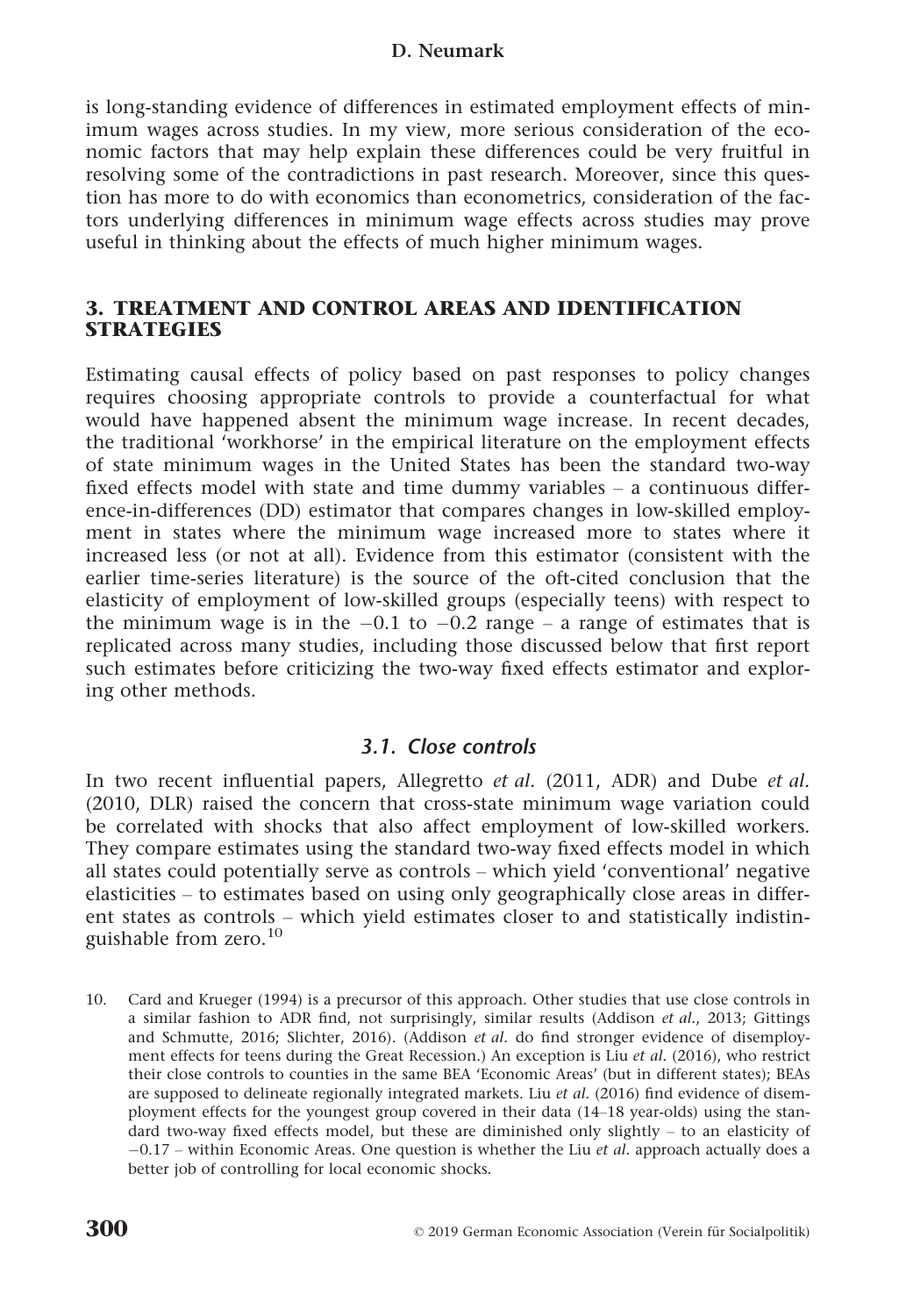### Econometrics and Economics of Minimum Wages

The idea motivating the use of 'close controls' is that the states (or subareas of states) affected by minimum wage increases may experience the same economic shocks to low-skill labor markets as nearby areas unaffected by these increases, and thus comparisons between the treated areas and close controls may more reliably identify the causal effects of minimum wages. The standard two-way fixed effects estimator is

$$
E_{st} = \beta \text{MW}_{st} + X_{st} \gamma + D_s \theta + D_t \lambda + \varepsilon_{st}.
$$
\n(1)

Typically, E is the log of the employment rate or level for a low-skill group like teenagers. MW is the log of the state minimum wage.<sup>11</sup> X is a vector of controls.<sup>12</sup> And the *D* vectors are state and year dummy variables (fixed effects). I assume that the data are collapsed to the state by year level (indexed by  $s$  and  $t$ ), but one could use microdata as well.<sup>13</sup>

The concern raised by ADR and DLR is that e is correlated with MW in equation (1). In the context of a state-level analysis (as in ADR), for example let  $r$ index regions that include subsets of states. Then as long as the shocks are common to regions, one can control for them by augmenting the model with interactions between year and region dummy variables, as  $in<sup>14</sup>$ 

$$
E_{st} = \beta \mathbf{M} \mathbf{W}_{st} + X_{st} \gamma + D_s \theta + D_t \lambda + (D_t \times D_t^T) \eta + \varepsilon_{st}.
$$
 (2)

As long as there is within-region variation in the minimum wage,  $\beta$  is identified – from these regions. The approach in DLR is the same, except that they use county-level data, where  $r$  indexes sets of bordering counties across state lines, and identification comes from the county 'pairs' where the minimum wage variation differs on the two sides of the border. DLR use employer data, and hence focus on low-wage industries (like restaurant workers) rather than teenagers.

The implication from the evidence in both papers that estimated minimum wage effects are less negative (and insignificant) when using close controls is that minimum wages tend to be increased where there are negative shocks to employment in low-skill labor markets. Later, I discuss whether this is likely and what other evidence implies. The results of these and other recent studies discussed below are summarized in Table 1.

- 11. Some research divides the nominal minimum wage by an average wage measure.
- 12. As Neumark and Wascher (1994) suggest, given the reduced-form specification, these controls should include exogenous shifters of both labor supply and labor demand.
- 13. While almost every paper in the literature studies employment outcomes directly, Cengiz et al. (2017) instead estimate effects on the shares of workers with wages just below or just at or above the minimum wage. The authors suggest that this approach can avoid biases from changes in employment unrelated to the minimum wage, and generally do not find evidence of job loss. One curious finding, though – a very large positive implied employment elasticity for high school dropouts – suggests that the method may not be immune from spurious effects. I leave it to future work to consider this approach more fully.
- 14. Depending on how many region  $\times$  year interactions are omitted, these interactions could subsume the year fixed effects.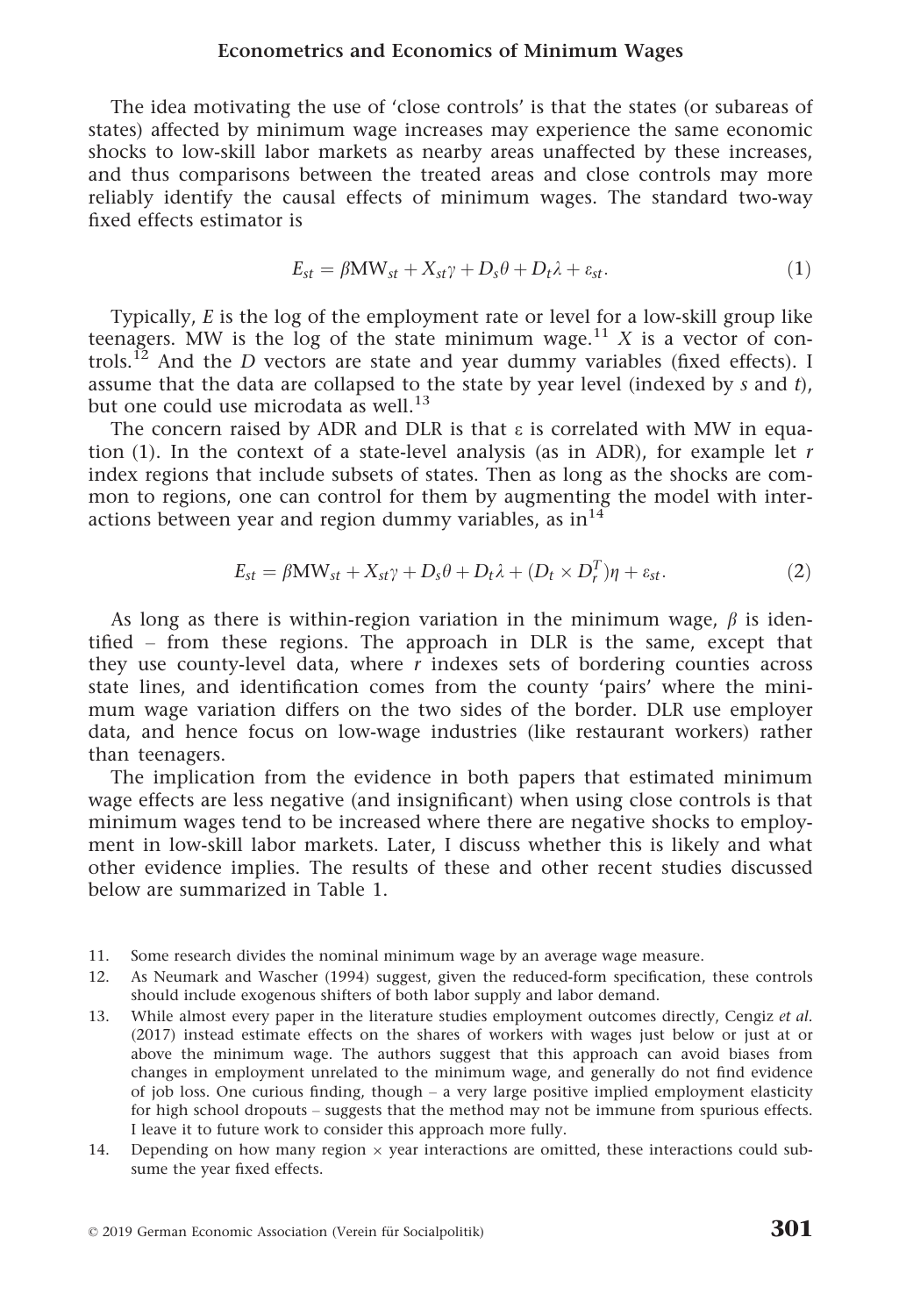### 3.2. Responses to concerns about non-random minimum wage variation

There have been three kinds of responses to the legitimate concern about the non-random nature of minimum wage variation (conditional on state and year fixed effects). First, research has explored the validity of the controls ADR and DLR used (Neumark and Wascher, 2017; Neumark et al., 2014a).<sup>15</sup> Second, researchers have pushed further the development of synthetic control methods (Abadie et al., 2010) to select or construct appropriate control areas (most notably, Powell, 2016). And third, several studies have adopted alternative identification strategies to isolate the effects of minimum wage increases from shocks that are potentially correlated with them.

In the latter category, the approach used most widely in reduced-form analyses of policy effects, generally, is triple-differences (DDD) estimators that isolate the effect of the policy change by introducing another group in the same state that is 'exposed' to the same policy change but is less affected by it (or not at all affected), and is assumed to experience the same shock – which is the identifying assumption. Thompson (2009), which predates ADR and DLR, helps motivate this approach, although he does not use a full DDD approach. Thompson focuses only on variation generated by the two federal minimum wage increases in 1996 and 1997, restricted to the states where the federal minimum wage was binding. He generates minimum wage variation by differentiating counties by the extent to which the minimum wage is binding. Indexing counties by  $c$ , defining  $H$  to be an indicator that minimum wages are more binding in a county, and defining POST as an indicator for the period after the federal minimum wage increases, he estimates models of the form

$$
E_{cst} = \beta \text{POST}_t \times H_{cs} + X_{cst} \gamma + H_{cs} \psi + D_s \theta + \text{POST}_t \lambda + \varepsilon_{cst}.
$$
 (3)

Equation (3) is a DD estimator, identifying  $\beta$  from the differential change in<br>unlowment in counties where the minimum wage increase affected more work. employment in counties where the minimum wage increase affected more workers ( $H = 1$ ) vs. fewer workers (with a focus on young people and teenagers). This estimator should avoid endogenous minimum wage changes at the state level by comparing regions within a state, and using only federal variation. Thompson finds large disemployment effects in counties where minimum wages are more binding because wages are lower, and workers are lower skilled. (The second panel of Table 1 covers strategies different from the 'close-controls' approach, including Thompson's.)

One could use this approach in a DDD framework using a period with state variation in minimum wages, and identifying the effects from differential impacts across more- and less-affected subareas of states, allowing for a full set of state  $\times$  year interactions, as in<sup>16</sup>

$$
E_{cst} = \beta \mathbf{M} \mathbf{W}_{st} \times H_{cs} + X_{cst} \gamma + H_{cs} \psi + D_s \theta + D_t \lambda + (D_t \times D_s^T) \eta + \varepsilon_{cst}.
$$
 (4)

15. See the response to this research in Allegretto et al. (2017).

<sup>16.</sup> In this specification, the main effect of the minimum wage is subsumed in the state  $\times$  year interactions. The full DDD specification would include other interactions I have omitted, such as  $D_t \times H_{cs}$ . This is the approach taken, in a slightly different context (the effects of minimum wages on automatable jobs) in Lordan and Neumark (2018).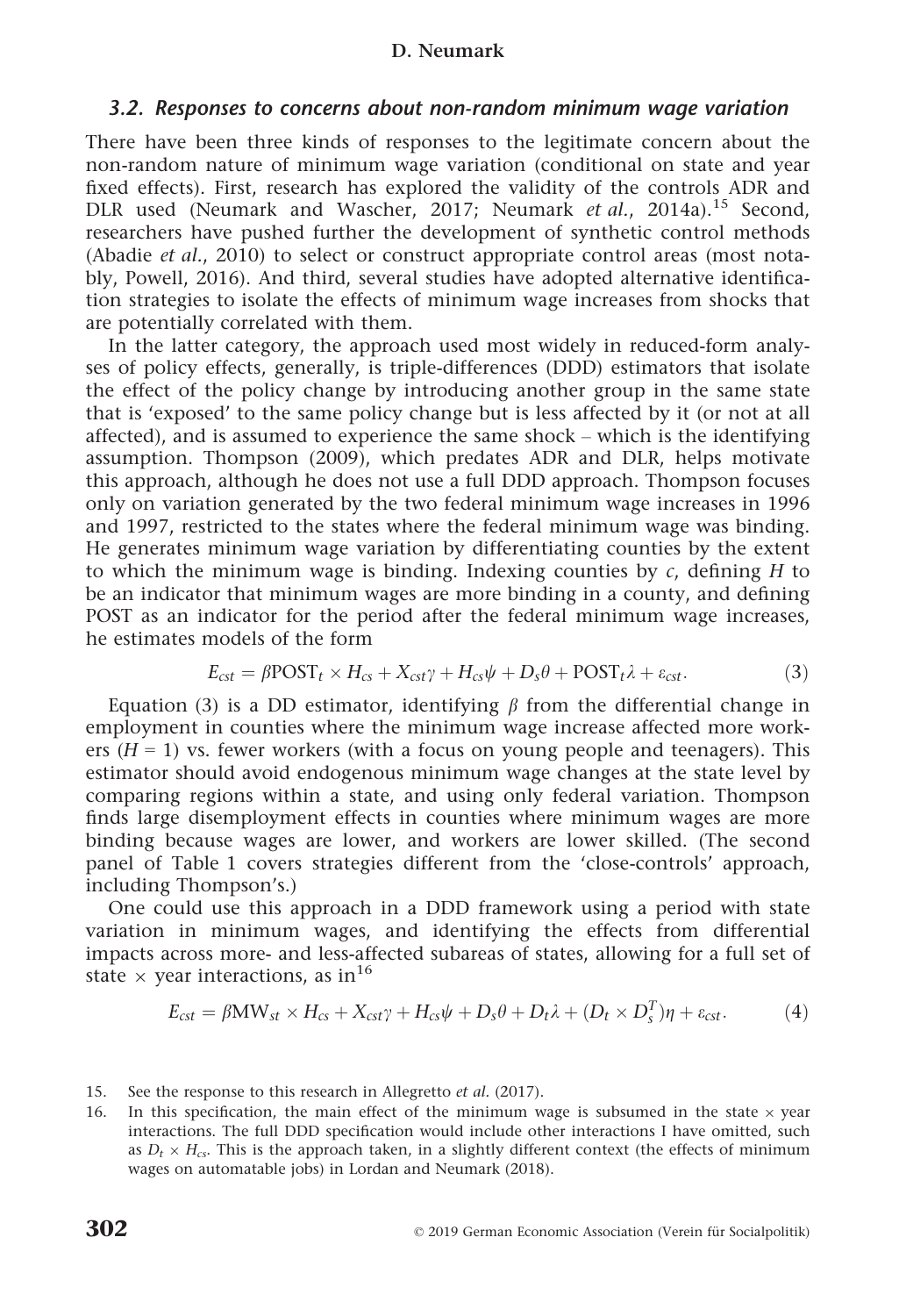### Econometrics and Economics of Minimum Wages

Clemens and Wither (2016) follow this strategy of including state  $\times$  period fixed effects to control for state-specific shocks. They estimate the effects of the 2007–2009 federal minimum wage increases, comparing changes in employment for the lowest-wage workers whose wages were differentially affected by the federal increases (because of prior variation in state minimum wages), to changes in employment for workers who earned wages that were low, but high enough that the federal minimum wage increases had little impact on them.<sup>17</sup> Thus,  $H_{cs}$  in equation (4) becomes an indicator for the lowest-wage workers. They estimate a large employment elasticity for directly affected workers (about  $-0.97$  based on Survey of Income and Program Participation data).<sup>18</sup>

As an alternative strategy for addressing shocks potentially correlated with state minimum wage increases, Baskaya and Rubinstein (2015) use an instrumental variables (IV) approach in estimating the effects of minimum wages on teen employment. Their IV is the interaction between the federal minimum wage and a measure of the historical propensity for each state to let the federal minimum wage bind, which is intended to purge the estimated minimum wage effect of bias from states endogenously choosing their minimum wage in response to shocks to state-level economic conditions. I view this IV as particularly clever; when I thought about IV strategies in the past, most candidate IVs (such as the political orientation of a state) would be fully absorbed by state and year fixed effects.

Their first-stage equation is

$$
MW_{st} = \varphi F_s MW_t^F + X_{st} \gamma + D_s \theta + D_t \lambda + \varepsilon_{st}.
$$
\n(5)

 $\text{MW}_t^F$  is the federal minimum wage, and  $F_s$  is the fitted value from a model for the probability that legislators allow the federal minimum to bind in the state

$$
F_s = P(Z_s \pi). \tag{6}
$$

Z includes measures of cross-state differences in standards of living and political preferences, as well as the proportion of years earlier in the sample when the federal minimum wage was binding.<sup>19</sup>

Their IV elasticity estimates for teenagers are in the range  $-0.3$  to  $-0.5$ . These estimates exceed the OLS (standard two-way fixed effects) estimates, which is consistent with policy-makers raising minimum wages when youth labor market conditions are strong, and contrasts with the direction of bias implied by the close-controls estimates in ADR and DLR.

The approaches considered thus far rely, in large part, on a priori specification of alternative controls or a priori assumptions about how to construct a valid

- 17. Similar to Thompson (2009), the use of contemporaneous variation generated by federal policy likely also reduces problems of endogenous minimum wage variation.
- 18. Foreshadowing the discussion below, the magnitude is likely larger than other studies because it is calculated for a more directly-targeted group of workers (compared to teenagers or restaurant workers, only some of whom are paid at or near the minimum wage). Indeed, Clemens and Wither (2016) show that the elasticity is smaller when using a treatment group that includes higher-wage workers and hence is 'less intensively' treated.
- 19. In these earlier years, many states had minimum wages lower than the federal level applied to workers not covered by the FLSA, who were quite numerous before expansions of coverage of the FLSA in 1977 (Brown et al., 1982).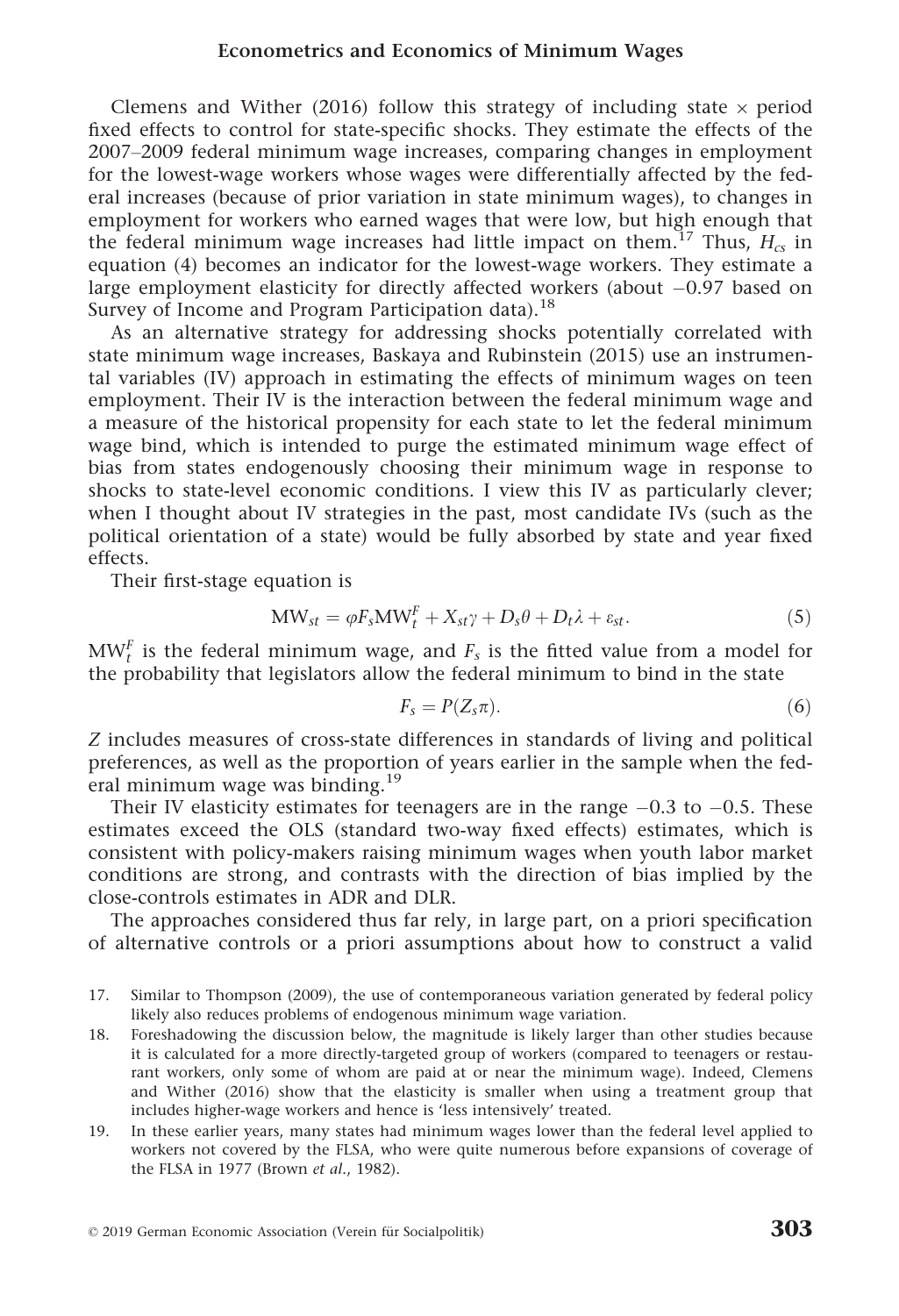counterfactual. For example ADR and DLR assert that geographically close controls are better than the larger set of control states used in the standard two-way fixed effects estimator. Baskaya and Rubinstein (2015) rely on an a priori assumption regarding the validity of their instrumental variable. And Clemens and Wither (2016) rely on the assumption that slightly higher-wage workers provide valid controls.<sup>20</sup>

In contrast, synthetic control methods (Abadie et al., 2010) rely on a more data-driven approach to construct controls. The synthetic control model can be motivated by a factor model that is less restrictive than the standard two-way fixed effects model

$$
E_{st} = \beta \mathbf{M} \mathbf{W}_{st} + X_{st} \gamma + \tau_t \theta_s^T + \varepsilon_{st}.
$$
\n<sup>(7)</sup>

 $\tau_t$  is a row vector of period factors and  $\theta_s^T$  is a column vector of region factors. If,<br>for example  $\tau_t = (1^5 \omega_t) - a$  row vector of 1's for each state s and time fixed effects for example  $\tau_t = (1^s \varphi_t) - a$  row vector of 1's for each state s and time fixed effects – and  $\theta_s = (\omega_s \ 1^t) - a$  row vector of state fixed effects and 1's for each year t (trans-<br>posed in the equation) – then we get the standard two-way fixed effects model posed in the equation) – then we get the standard two-way fixed effects model. However, with greater flexibility the state fixed effects need not be constant across time (e.g.), in which case taking differences across time does not eliminate the state fixed effects. Still, equation (7) entails some restrictions; for example the state factors can only be multiplied by a common factor in a given year.

The synthetic control approach can provide an unbiased estimate in this more general setting (as well as even more general settings), using a weighted set of control regions that matches pretreatment data in the treated regions to provide an estimate of how the outcome would have evolved in the treated regions absent the treatment. For example the synthetic control model allows time-varying state effects – consistent with the more flexible factor model in equation (7) – but assumes that how they vary in the post-treatment period is similar in the treated region and the synthetic control regions.

The original application of synthetic control methods in Abadie et al. (2010) was to a single, categorical treatment in one region (a tobacco control program in California), with many possible control states.<sup>21</sup> However, the application to minimum wages is typically more problematic, because there are potentially scores of minimum wage increases, these increases vary in magnitude, and potential pretreatment controls may be contaminated by prior minimum wage increases (including possibly lagged effects).<sup>22</sup> In this setting, synthetic control methods have been used in a few ways.

- 20. The papers tend to present indirect evidence in support of their approaches. For example ADR and DLR suggest that estimators that do not use their close controls are more contaminated by 'pretrends' that could reflect endogeneity of minimum wage increases with respect to shocks to low-skill labor markets [although Neumark et al. (2014a) and Neumark and Wascher (2017) raise questions about this evidence]. And Clemens and Wither (2016) present evidence based on wage effects that are consistent with their assumption, although they cannot directly test their assumption with respect to employment.
- 21. Another example is Bohn et al.'s (2014) analysis of Arizona's 2007 anti-immigration law.
- 22. Researchers have used synthetic control methods to estimate the effects of a single minimum wage increase. Jardim et al. (2017) and Reich et al. (2017) estimate the effects of Seattle's  $$2$ minimum wage increase in 2016 (to \$13, on the way to \$15). And Sabia *et al.* (2012) and Hoffman (2016) study the impact of New York's 2005 minimum wage increase.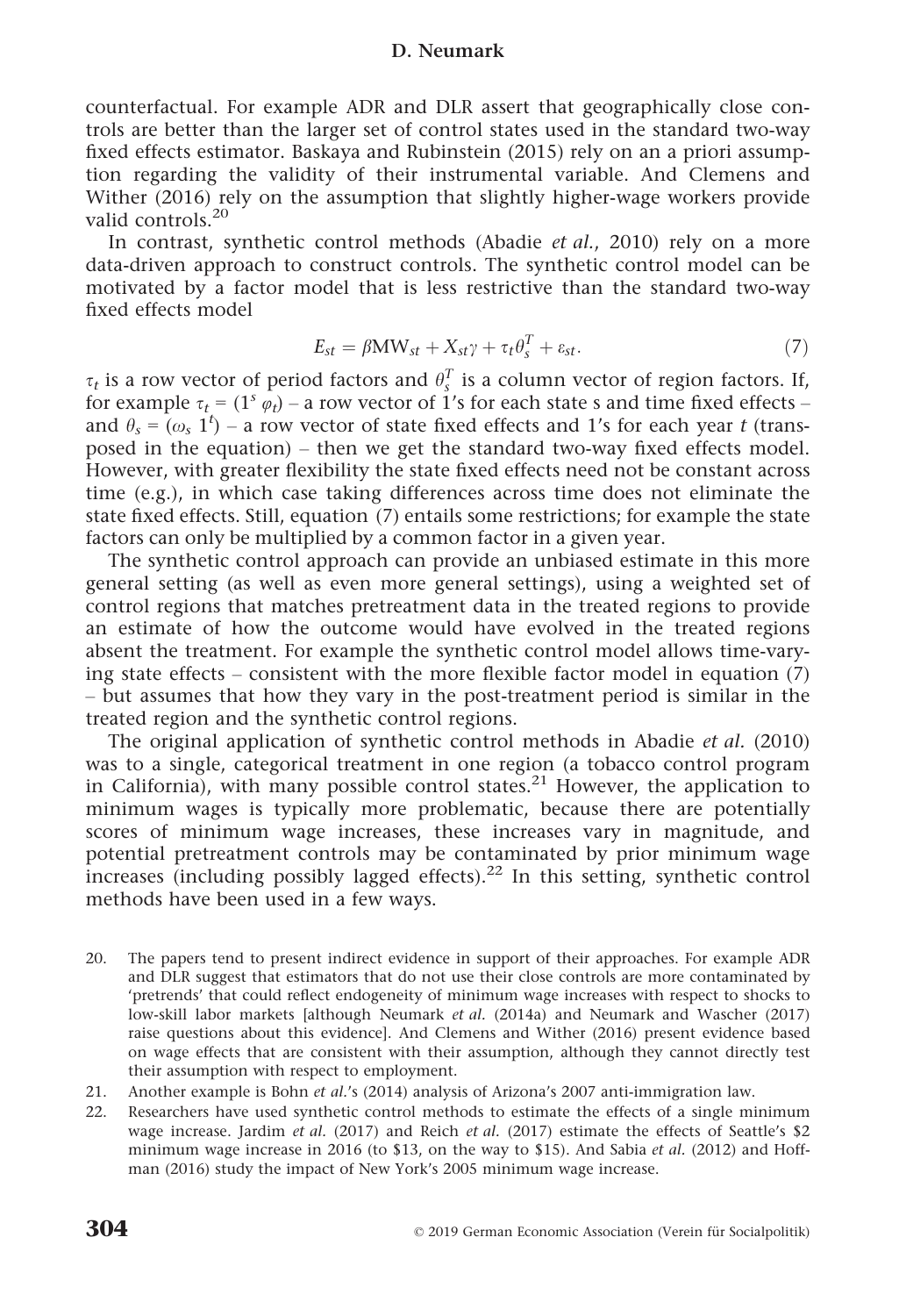Neumark et al. (2014a) did not focus directly on estimating minimum wage effects, but instead on a 'first-stage' synthetic control analysis asking whether the synthetic control method would pick out the close controls that ADR and DLR advocated using. For example ADR use state data and define their close controls as states in the same Census divisions (and hence include Census division  $\times$  year interactions in equation (2)). If there are common shocks within Census divisions, but not across Census divisions, then the synthetic control method should put most of the weight on same-division states that would better match the prior variation in the treatment states. In contrast, if the analysis puts relatively less weight on same-division states, this would imply that those states are not the best controls, and that restricting the identifying information only to withindivision variation in minimum wages may be less likely to identify the true effect of minimum wages.

As an illustration, Table 2 reports results from matching on three different forms of the dependent variable, each defined over the four pretreatment quarters. This matching is done for states without minimum wage increases in that period. This allows 129 unique treatments in the sample period used, for which 50 have potential control donors in the same Census division, covering six divisions. The weights from the matching process on states in the same division are reported in columns (1)–(3). Except for the West North Central division, these weights are generally well below one. In 13 out of the 18 cases they are below 0.30, and in some cases, they are quite close to zero, implying that most of the weight chosen by the synthetic control method is on states outside the division.<sup>23</sup>

Calculations based on this analysis demonstrate that there is generally little reason to prefer the same-division states as controls relatively to randomly chosen states. For the analysis in columns  $(1)$ – $(3)$ , the average weight per samedivision donor state is higher than the random threshold of 1/(number of potential donors) in only 24, 17 and 19 cases (out 50 cases in column (1) and 49 and 44 cases in columns (2) and (3), owing to some loss of observations from the lagged variables). That is, for most Census divisions, states outside the Census division tend to be better control observations, militating against the ADR and DLR criticism of the two-way fixed effects model.

Other analyses have tackled the challenge of trying to use synthetic control methods to estimate employment effects using a broad set of U.S. minimum wage increases. Neumark et al. (2014a, 2014b), in a manner explicitly acknowledged as ad hoc, estimated the effects of a large set of minimum wage increases by first using the two-way fixed effects model to estimate minimum wage effects, and then matching on the estimated regression residuals; to try to bound the estimates, they used the same procedure assuming that the minimum wage effects were zero. This analysis led to evidence of disemployment effects in both the state and county context. Dube and Zipperer (2015) used a different method

23. Columns (4)–(6) report the average number of divisions and states in the donor pool, and the average number of states in the same division, and show that the low weight on states in the same division is not attributable to a small number of potential donor states from the same division. For example Pacific has a low number of potential donors from the same division relative to all potential donors, but relatively high weight, and South Atlantic has a high number of potential donors from the same division relative to all potential donors, but relatively low weight.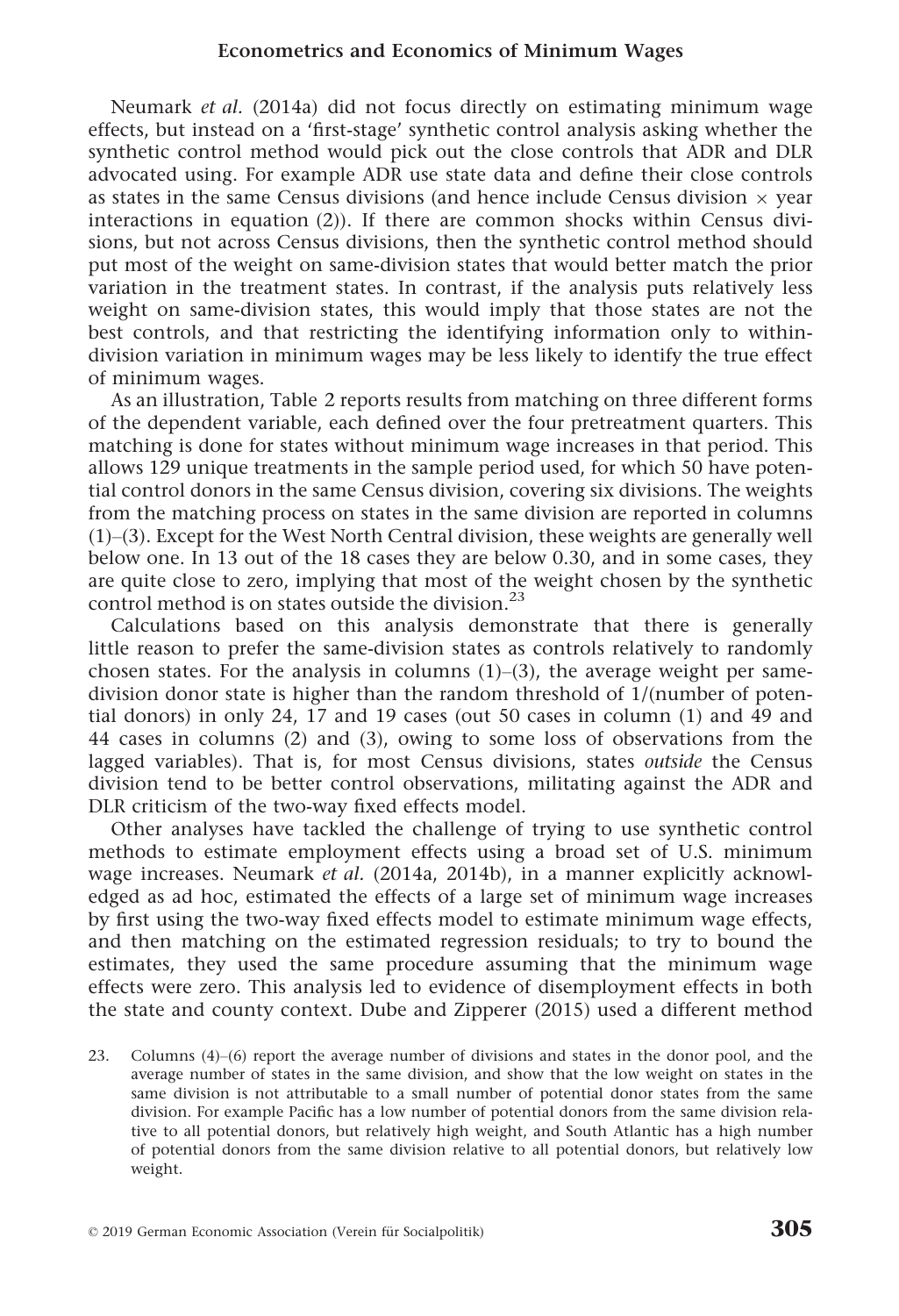| Division                 |                                                          | Proportion of weight on states in same<br>division<br>Matching on:                |                                                                                    | Avg. no.<br>divisions<br>in donor | Avg.<br>no.<br>states | Avg. no.<br>states in<br>donor |
|--------------------------|----------------------------------------------------------|-----------------------------------------------------------------------------------|------------------------------------------------------------------------------------|-----------------------------------|-----------------------|--------------------------------|
|                          | Log teen<br>employment-<br>$to$ -<br>population<br>ratio | One-quarter<br>difference in<br>log teen<br>employment-<br>to-population<br>ratio | Four-quarter<br>difference in<br>log teen<br>employment-<br>to-population<br>ratio | pool                              | in<br>donor<br>pool   | pool in<br>same<br>division    |
|                          | (1)                                                      | (2)                                                                               | (3)                                                                                | (4)                               | (5)                   | (6)                            |
| <b>New</b><br>England    | 0.209                                                    | 0.163                                                                             | 0.185                                                                              | 6.9                               | 30.4                  | 1.9                            |
| Middle<br>Atlantic       | 0.134                                                    | 0.455                                                                             | 0.168                                                                              | 5.5                               | 20.0                  | 1.0                            |
| East<br>North<br>Central | 0.000                                                    | 0.016                                                                             | 0.015                                                                              | 9.0                               | 39.5                  | 3.5                            |
| West<br>North<br>Central | 0.823                                                    | 0.698                                                                             | 0.464                                                                              | 3.7                               | 7.7                   | 1.7                            |
| South<br>Atlantic        | 0.290                                                    | 0.075                                                                             | 0.222                                                                              | 6.9                               | 26.8                  | 4.9                            |
| Pacific<br>Aggregate     | 0.339<br>0.323                                           | 0.279<br>0.264                                                                    | 0.297<br>0.251                                                                     | 5.3<br>6.1                        | 21.1<br>24.0          | 2.1<br>2.5                     |

Table 2 Weights on states in same Census division from synthetic control method, CPS Data at state by quarter level, 1990–2011:Q2:

Notes: Results are reported for the 50 unique minimum wage treatments (out of a total of 129 increases based on criteria described in the text) for which there is at least one potential donor state from the same Census division. The numbers in columns (4)–(6) refer to the matching on residuals or the log teen employment-to-population ratio. There are somewhat fewer minimum wage treatments when matching on the one- or four-quarter differences in the employment-to-population ratio because the earliest lags are not available at the beginning of the sample period. The aggregate row reports the means across all treatment units.

Source: Neumark et al. (2014a).

of using multiple (but far fewer) minimum wage increases in a synthetic control framework. They restrict attention to potential controls with no minimum wage increases in the prior two years, allowing them to study 29 minimum wage increases out of 215 in their sample period.<sup>24</sup> They find smaller and statistically insignificant negative employment effects.

Most recently, in what appears to be the most satisfactory and flexible approach, Powell (2016) develops and uses a method that can be applied to multiple treatments with continuous variation, and that simultaneously estimates the treatment effect and the weights on the control states. His method avoids

<sup>24.</sup> An important feature of this approach is correct (indeed, exact) statistical inference, whereas Neumark et al. (2014a) acknowledged an inability to compute correct standard errors for their two-step approach.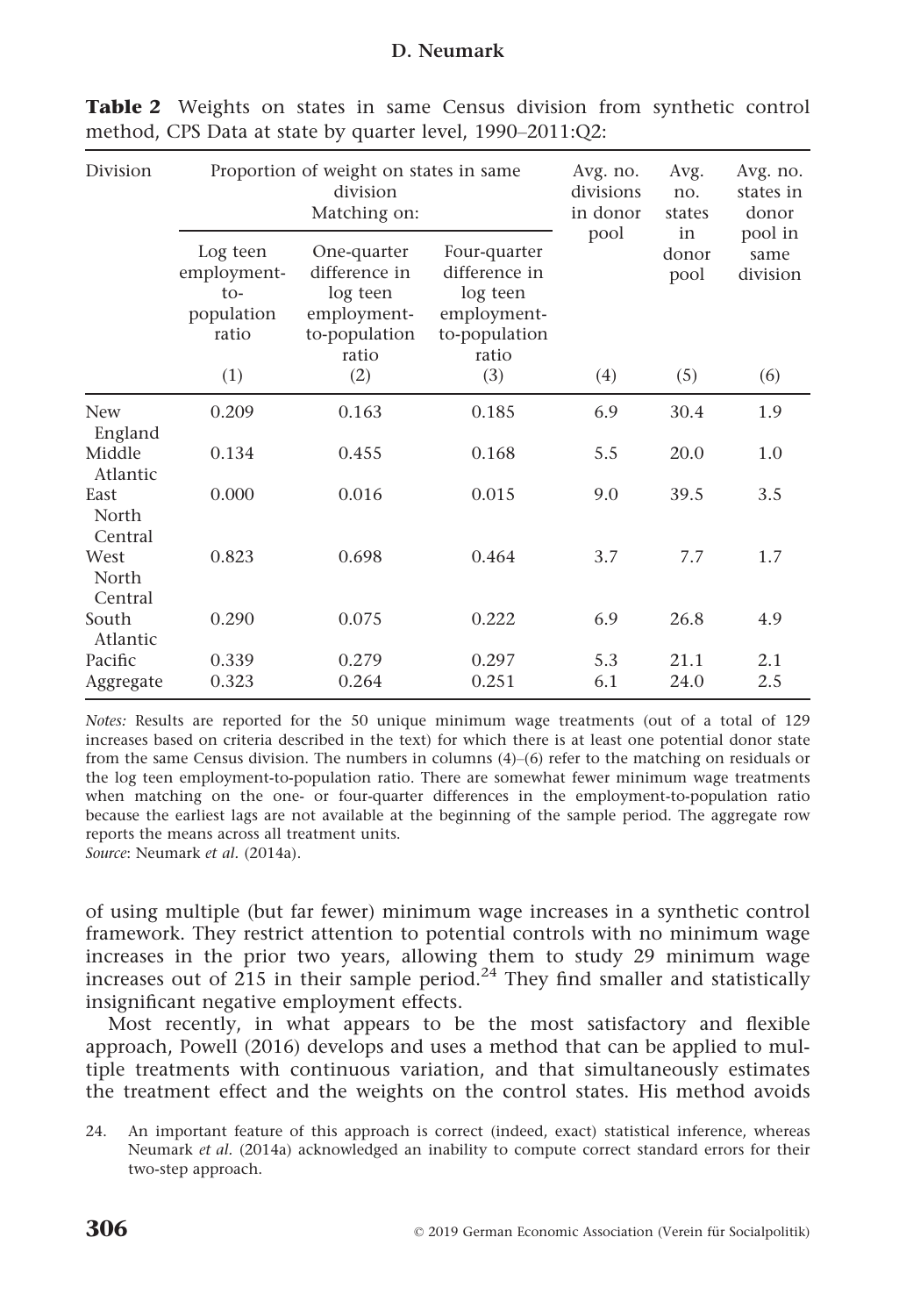the problem of selecting minimum wage increases with clean controls, and hence can use all the data. Powell finds a statistically significant estimated elasticity for teens of  $-0.44$ .

Totty (2017) uses a linear factor model that also does not impose close controls but is more restrictive than Powell's synthetic control approach. He finds small (and insignificant) negative employment effects for restaurant workers and teens. However, although the idea behind this approach (see, e.g. the common correlated effects, or CCE, estimator of Pesaran, 2006) is to avoid specifying the form of the unobserved heterogeneity (see, e.g. Totty, 2017, p. 1716), Totty always includes state and year fixed effects and uses the CCE (and another estimator) to allow for other forms of heterogeneity. The standard two-way fixed effects estimator yields elasticities of  $-0.14$  for restaurant employment and  $-0.18$  for teen employment, while his alternative estimators yield smaller and insignificant elasticities. Totty argues for including the two-way fixed effects a priori to address the specific debate in the minimum wage literature – discussed later – about including jurisdiction specific trends along with the traditional twoway fixed effects. He states that 'the factor model results are essentially unchanged if the two-way fixed effects are removed from the specification' (footnote 15). Based on estimates he provided to me, this is true for the results for teens, but not for restaurant workers, for whom the less restrictive approach yields elasticities of  $-0.048$  to  $-0.066$  (significant at the 5-per cent or 10-per cent level), in contrast to the insignificant estimates of about  $-0.01$  to  $-0.02$  reported in Table 3 of his paper.

In related work, Colangelo and Harding (in progress) explore the two-way fixed effects model using data from ADR. For 16–17 year-olds (they never find an employment effect for 18–19 year-olds), they show that using CCE after first assuming fixed state and year effects gives an employment effect that is smaller than the two-way fixed effects estimate (the latter is significant, the former is not), whereas using CCE without first imposing this structure on the unobservables yields a negative and significant employment effect that is very close to the two-way fixed effects estimate; the implication is that the two-way fixed effects estimate is not biased. However, the negative hours effect obtained from the two-way fixed effects specification is not robust to using the CCE estimator. Thus, there appears to be some remaining uncertainty about the implications for minimum wage effects of estimating models with weaker a priori restrictions imposed on the structure of the unobservables.

The factor model originally appeared to have some advantages, given the difficulties of applying the synthetic control approach to an unrestricted analysis of minimum wages. However, the Powell study appears to surmount these difficulties, and hence is probably more compelling.

The results discussed above, and some others from the recent literature, are summarized in Table 1. In my view, this table establishes the rather clear result I alluded to earlier: Studies using close controls generally find small disemployment effects that are indistinguishable from zero. But other identification strategies – differencing estimators that control for state-specific shocks, IV estimates that purge the minimum wage variable of correlation with these shocks, as well as the most advanced synthetic control estimator (Powell, 2016) – tend to find larger disemployment effects.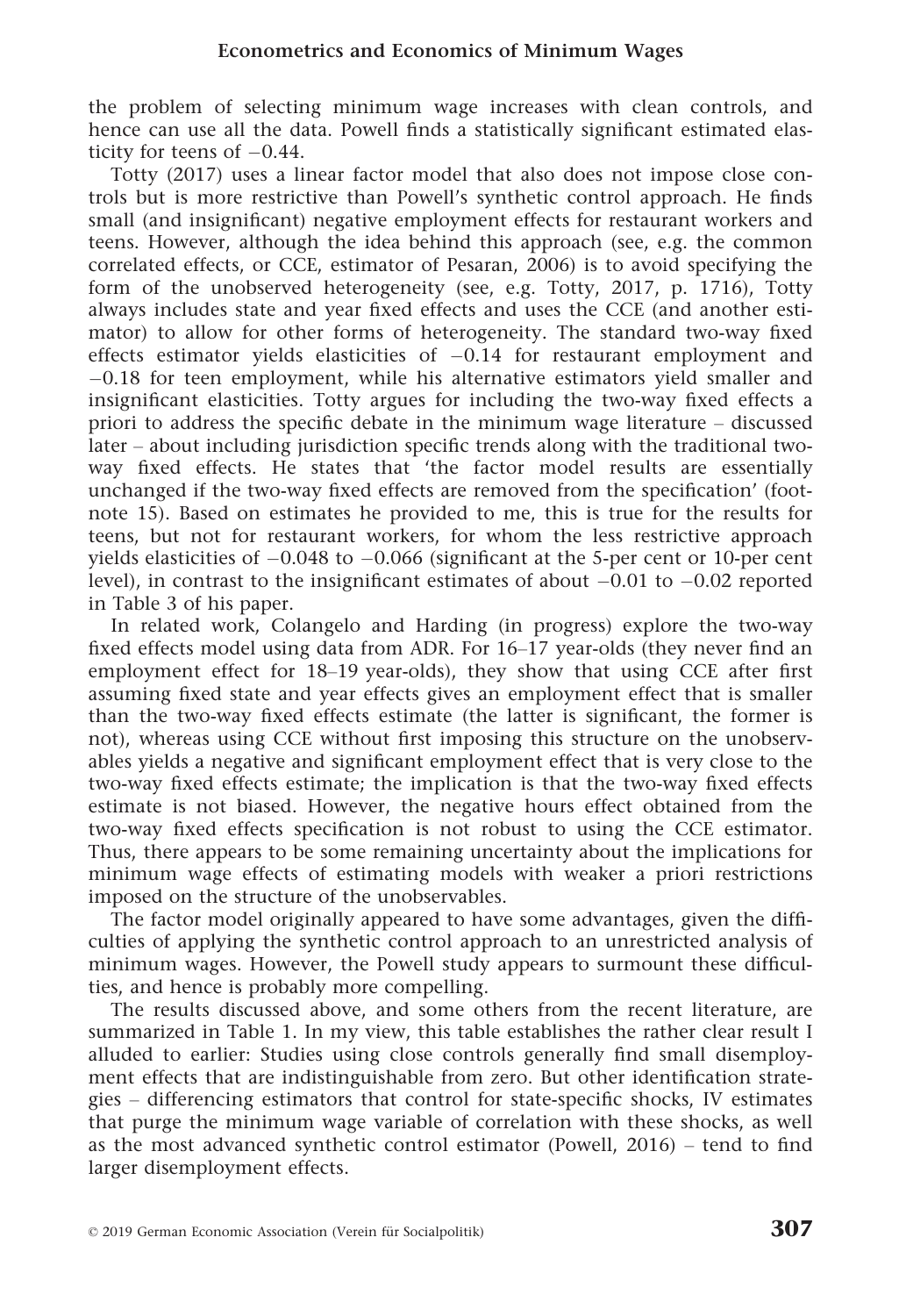### 3.3. Should we be convinced by the absence of disemployment effects from close-control strategies?

This evidence poses two questions: Why do the different strategies generate different results? And which strategy or strategies is most reliable? I do not have a complete answer, but I discuss two additional lines of inquiry that have been suggested in the literature – aside from the question considered in Neumark *et al.*  $(2014a)$  of whether close controls are better controls.<sup>25</sup> These lines of inquiry have focused on the validity of the close-controls approach, although of course the validity of all of the methods merits attention.

One issue, raised by Neumark *et al.* (2014b), is that minimum wage increases within similar geographic areas could be more endogenous with respect to economic shocks, rather than less. Other factors that differ more substantially between states in different regions, and that may provide exogenous variation – such as unionization or politics – likely play less of a role for close controls, implying that differences in economic conditions between treatment states and close controls, even if smaller, may matter more for determining minimum wages. As Jeffrey Clemens once remarked, 'If the regions are so damn similar, why do they have different minimum wages?'

A useful analogy comes from Griliches' (1979) seminal work on twin or sibling estimates of the economic returns to schooling. The simple intuition is that if we include family fixed effects, or equivalently look only at within-family variation in schooling and wages, then bias from omitted unobservables at the family level is reduced. Griliches noted, however, that whether bias in the estimated return to schooling is reduced in the within-family differences depends on what generates variation within vs. across families. For example if family influences or 'background' common to both siblings or twins are relatively important in determining schooling, then the remaining within-family differences can be more reflective of ability differences to which schooling responds, in which case the within-family estimate of the return to schooling can be more biased than an estimate using across-family variation.

For the simplest analogy to estimating minimum wage effects, suppose we have only two years of data, form the first differences between treated states (s) and bordering states  $(s')$ , and estimate<sup>26</sup>

$$
(\Delta E_s - \Delta E_{s'}) = \beta \Delta MW_s + (\Delta X_s - \Delta X_{s'}) \gamma + (\Delta \varepsilon_s - \Delta \varepsilon_{s'}).
$$
\n(8)

Suppose there is a shock correlated with  $\Delta MW_s$  – denote it  $\Delta \mu_s$ . If we assume a shock in the first difference for states s'  $(\Delta \mu_s)$  is the same then it drops out the shock in the first difference for states s' ( $\Delta \mu_s$ ) is the same, then it drops out of equation (8) and we obtain an unbiased estimate of  $\beta$ . In contrast, if we use control states further away, the shocks are less likely to be the same, and estimators that do not rely solely on close controls will be biased. This is the rationale for close-controls estimators.

But like the assumption that identical twins (the strongest case) have identical unobservables, the assumption that the shock is identical in the treatment and close-control states is likely not strictly true. That is, there is an omitted variable

- 25. For further exchanges on these findings, see Neumark et al. (2014b), Allegretto et al. (2017) and Neumark and Wascher (2017).
- 26.  $\Delta MW_{s'} = 0$ , since s' denotes the untreated states.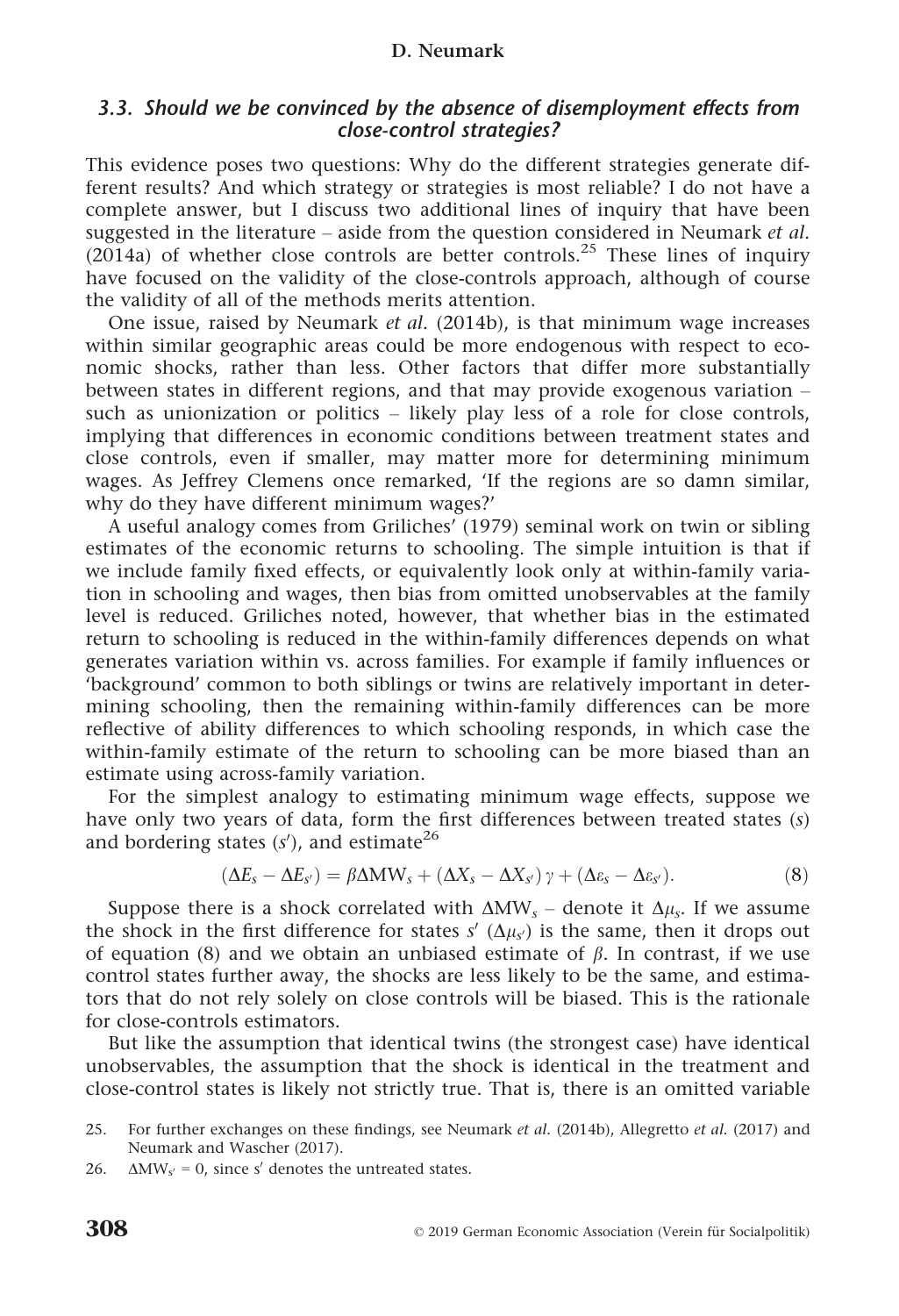### Econometrics and Economics of Minimum Wages

in equation (8) equal to  $(\Delta \mu_s - \Delta \mu_{s})$ . The simple intuition that might still rationalize the close-controls estimator is that the difference in shocks must be a good deal smaller than between a treatment state and some other (not close) state or set of states. However, this does not imply less bias. The omitted variable bias in equation (8), ignoring the X terms, is<sup>27</sup>

$$
Cov(\Delta \mu_s - \Delta \mu_{s'}, \Delta MW_s)/Var(\Delta MW_s). \qquad (9)
$$

The only assertion about the shocks in different sets of states that is compelling a priori is that  $\text{Var}(\Delta \mu_s - \Delta \mu_{s'})$  is smaller for nearby states than farther way states. But equation (9) shows that two different magnitudes form the bias in the close-controls estimator.

First, is  $Cov(\Delta \mu_s - \Delta \mu_{s'}\Delta MW_s)$  necessarily lower for close states? This takes us back to the question of what drives minimum wage variation between nearby states. Here is one possibility in which the covariance would be higher for nearby states. Suppose policy-makers respond to changes in low-skill labor markets in setting minimum wages, but they also respond to other factors. In two distant states, because they differ on many dimensions, the other factors (or, more precisely, changes in those factors), vary more. In contrast, in bordering states, because of their assumed homogeneity, the other factors do not differ. In that case, even though Var( $\Delta \mu_s - \Delta \mu_{s'}$ ) is higher for the farther state pairs, Cov( $\Delta \mu_s - \Delta \mu_{s'}\Delta MW_s$ ) is higher for the bordering states.

Second, the denominator in equation (9),  $Var(\Delta MW_s)$ , is generally lower for nearby states, because of a strong regional component to minimum wages; for example New England states are more likely to border other New England states that tend to have higher minimum wages. This, in itself, will exacerbate the bias in the close-controls estimator.

This discussion about potential bias in the close-controls estimator is speculative. (At the same time, the claim that the close-controls approach is necessary to get unbiased estimates of minimum wage effects is also speculative.) But since I am already speculating, let me take it a bit further.

My hypothesis about influences of labor market conditions on minimum wages is that some policy-makers like to increase the minimum wage, maybe because they think it is a good idea, but also because minimum wages are popular.<sup>28</sup> But policy-makers also know that they get blamed for poor economic developments that coincide with the policies they choose, regardless of whether the policies are to blame. Thus, policy-makers will tend to raise minimum wages when there are positive shocks to low-skilled labor markets.<sup>29</sup> The average positive pretrend prior to minimum wage increases that Monras (2015) estimates is consistent with this story, as is the stronger disemployment effect that Baskaya and Rubinstein (2015) estimate using their IV.

- 27. Formally, this is the inconsistency, derived from taking probability limits.
- 28. See, e.g. [https://www.thirdway.org/memo/americans-want-to-raise-the-minimum-wage-but-not](https://www.thirdway.org/memo/americans-want-to-raise-the-minimum-wage-but-not-the-way-dc-thinks)[the-way-dc-thinks](https://www.thirdway.org/memo/americans-want-to-raise-the-minimum-wage-but-not-the-way-dc-thinks) (accessed 30 June 2018).
- 29. It has to be a little more complicated than this because the error term of interest in this discussion is typically from a model for low-skill labor market outcomes conditional on an aggregate cyclical measure. Also, the last federal increases in the United States coincided with the Great Recession, hardly a time of improving labor markets. However, my hypothesis is intended to help explain the local variation at issue in most of the recent literature.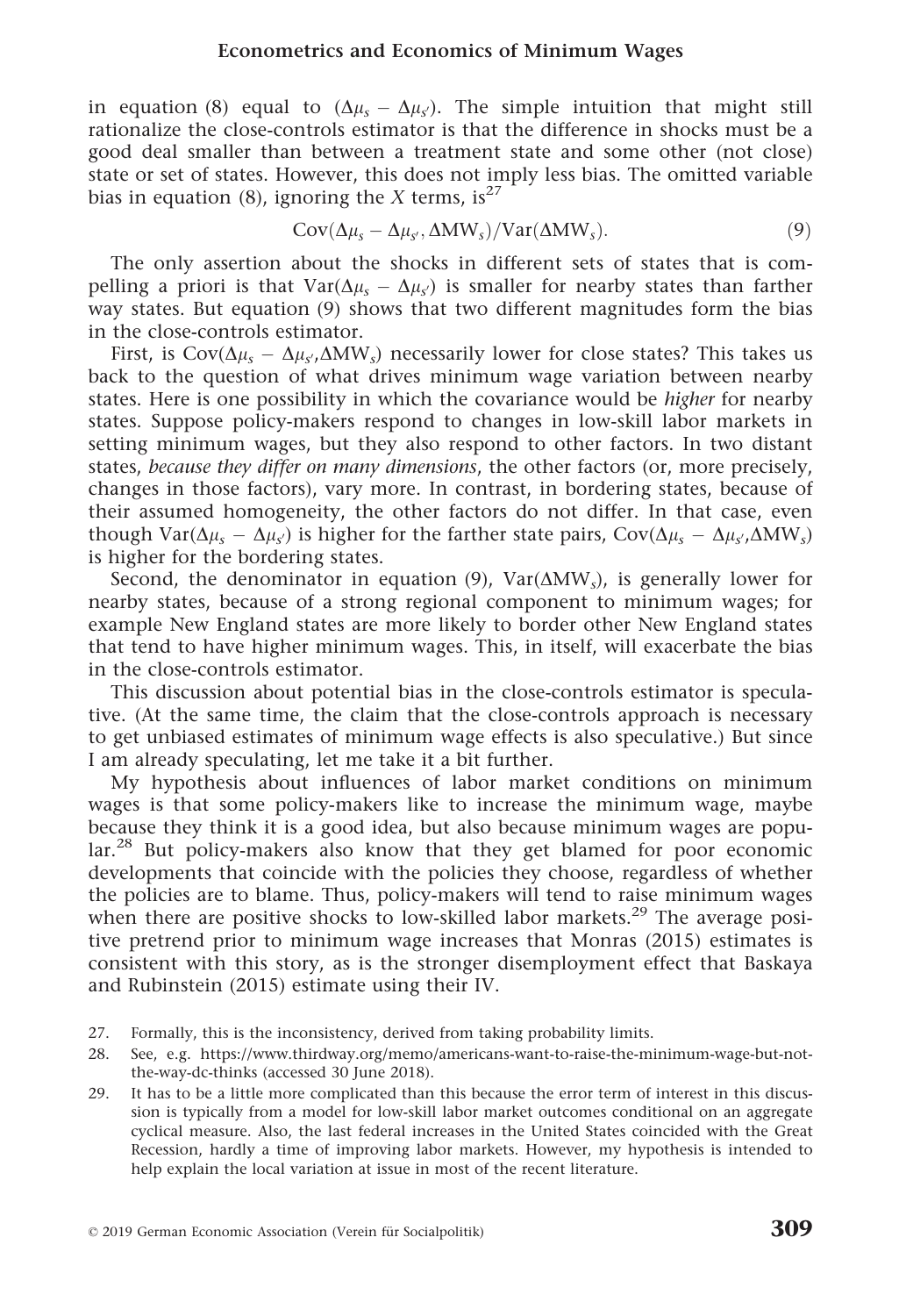More importantly, if we couple this with the argument above – that minimum wage variation between nearby states is more correlated with shocks to lowskilled labor markets than is minimum wage variation between non-close states, then this contributes to greater *positive* bias in the estimates of  $\beta$  from the closecontrols approach. The alternative, of course, is that the close-control estimates are the unbiased ones, in which case we would have to believe that policymakers tend to raise minimum wages when low-skilled labor markets are deteriorating, which I find less plausible, and which is less consistent with other evidence.

What we need, clearly, is research that gets beyond this speculation. This research needs to better illuminate the determination of minimum wage variation, as well as how the determination of this variation influences the different estimators. Of course, if we have a means of implementing a synthetic control estimator across all minimum wage increases, as in Powell (2016), then maybe this point is now moot with respect to the U.S. evidence, because we do not need to rely on a priori assumptions about which controls are valid. Still, it would be better to uncover – if we can – an empirically-grounded, behavioral basis for specifying control areas. More generally, researchers seem to accept cross-border research designs as valid, rather uncritically.<sup>30</sup> It seems useful, then, to think about economic analyses of cross-border policy variation that might tell us when such designs are more likely to be useful.

This provides a good segue into another issue related to using close controls – the potential role of spillovers between treated and control areas. A recent theoretical contribution by Zhang (2017) models such spillovers in a search model of minimum wages and demonstrates why such spillovers could generate bias against finding disemployment effects in close-control research designs. In his model, there are two areas between which workers can commute or migrate, one of which raises its minimum wage. Workers are heterogeneous (high and low skilled). Workers initially are randomly distributed across the two areas, but firms decide where to post jobs. Search is random, so workers in both locations are contacted by firms at the same rates. The bargained wage depends in part on the worker's quality and is truncated by the minimum wage. Workers also make commuting or migration decisions based on the tradeoff between the wage offers they receive and the moving cost they need to pay.

A higher minimum wage on one side of the border attracts neighboring highskilled workers to move or commute in, due to higher wages. Local firms therefore create more job vacancies, because the greater proportion of high-quality workers makes those vacancies more likely to be filled with high-quality workers and thus become more productive. At the same time, there is some gross disemployment falling on low-skilled workers as a higher minimum wage leads marginally productive matches to end. In equilibrium, the higher minimum wage area experiences an influx of high-quality workers and an outflow of low-quality workers, and the latter generates negative externalities for low-quality workers in the area where the minimum wage did not increase.

<sup>30.</sup> For two recent examples in other contexts, see de Blasio and Poy (2017) and McVicar et al. (2018). There are a number of other examples in the tax literature.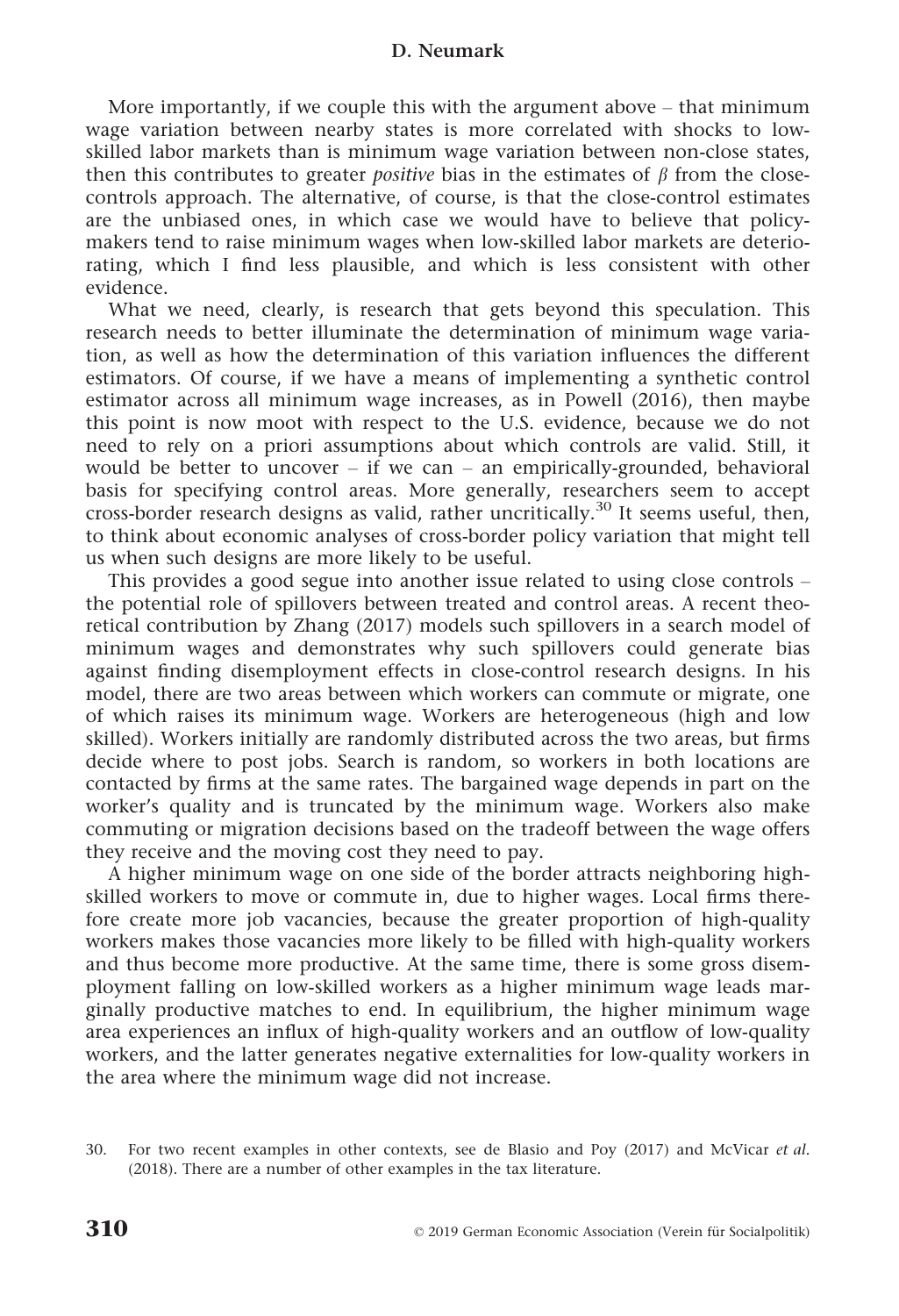Cross-border designs can therefore understate disemployment effects for two reasons. First, unemployed workers migrate from the treated area, obscuring the lower employment rate in the treated areas. Second, they move to or commute to the control area, reducing the employment rate and perhaps employment there (the latter from fewer vacancies), contaminating the control group in a way that further obscures job loss in the treatment area relative to the control area.

Zhang presents two types of supporting evidence. First, lower-quality workers (based on education) tend to migrate or commute from counties where minimum wages increase.<sup>31</sup> Second, he presents calculations suggesting that the diminution of the disemployment effect from using neighboring counties as control areas can be due to labor mobility, rather than the spatial heterogeneity that Dube et al. (2010) (and Dube et al., 2016) emphasize. Zhang also presents empirical evidence consistent with this argument, showing that the diminution of the disemployment effect from using cross-border counties as controls is stronger where moving costs are lower (because of distance).  $32,33$ 

Thus, I think there are two possible positions regarding using close-control research designs to estimate minimum wage effects. The favorable position is that these methods uncover unbiased estimates of the disemployment effects of minimum wages, which are near zero. Other methods, including those that try to account for the potential correlation between minimum wage changes and shocks to low-skilled labor markets, generate biased estimates that suggest disemployment effects. This is presumably because policy-makers tend to raise local minimum wages in concert with negative shocks to low-skilled labor markets, and the other methods used in recent literature for some reason do not capture this mechanism. The alternative position is that the close-controls approach is biased against finding disemployment effects, perhaps because of mobility and spillover effects, and/or because close-control designs exacerbate positive endogeneity bias in estimated disemployment effects of minimum wages.

In my view, there is more evidence for the latter position. This includes the evidence in Neumark *et al.* (2014a) suggesting that close controls are not better controls, reinforced by the evidence from Powell (2016) that a comprehensive synthetic controls analysis produces rather strong disemployment effects. It also includes the evidence in Zhang  $(2017)$  – predicted by his model – that mobility and spillover effects generate a bias toward zero in close-controls estimates of disemployment effects. Finally, the evidence from recent research using different methods of controlling for endogenous minimum wages (i.e. not close controls) finds stronger disemployment effects of minimum wages (Baskaya and Rubinstein, 2015; Clemens and Wither, 2016) – consistent with the opposite direction

- $31.$ érez Pérez (2018) reports similar evidence, finding that when minimum wages increase along a border, low-wage commuting into the affected area declines and the low-wage employment share declines.
- 32. The minimum wage and cross-border flows have also been studied by McKinnish (2017) who reports evidence consistent with Zhang's – Kuehn (2016), and Shirley (2018). More general evidence on minimum wages influencing migration (focusing on location decisions of low-skilled immigrants) is reported in Cadena (2014).
- 33. Another potential reason that cross-border designs can understate disemployment effects is policy spillovers to wages across the border (Jardim et al., in progress).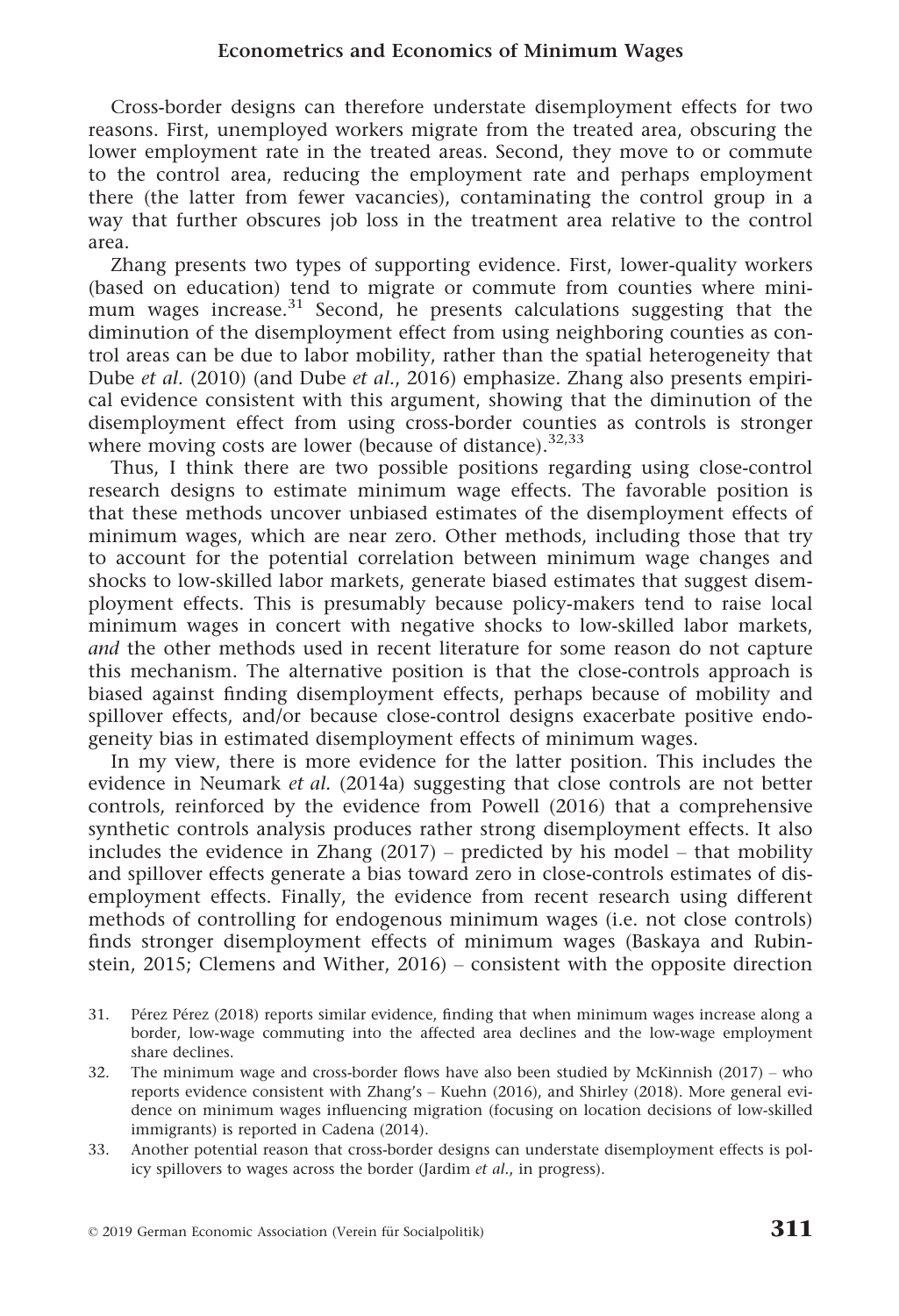of bias generated by endogenous policy responses from that suggested by closecontrols designs.

At the same time, I think we are quite far from a definitive answer. More research assessing the reasons for different estimates of employment effects of minimum wages from different research designs would be very valuable.

# 4. TRENDS

Another issue highlighted in recent work – related to the construction of the counterfactual but not in as transparent a way – is the inclusion of trends in models estimating the employment effects of minimum wages. This issue arises in using the standard two-way fixed effects model, and in models for employment growth that are motivated by new theoretical models of minimum wage effects.

# 4.1. Including trends in the standard panel data model

In reduced-form, panel data analyses of policy effects it is quite standard to include linear time trends specific to the states (or other jurisdictions) under study. This is intended to correct for violations of the 'parallel trends' assumption by controlling for cross-state differences in the evolution of outcomes that were present absent the policy change. However, recent work has demonstrated that estimated employment effects of minimum wages can be quite sensitive to the inclusion of state-specific time trends.<sup>34</sup> For example in the standard twoway fixed effects model, ADR showed that estimated employment effects were quite sensitive to including state-specific linear trends (going to near zero in this case). However, Neumark et al. (2014a) showed that this conclusion was fragile; when higher-order trends were included, the estimated employment effects reverted to being negative. At a minimum, this illustrates that we should do more than just check the sensitivity of estimates to including linear trends.

The broader point, though, is that the inclusion of trends (especially for outcomes that are not naturally trended, like employment rates) is ultimately a profession of our ignorance, in two dimensions. (I am putting aside the notion that including trends corrects for policy endogeneity. I cannot think of a good reason why trends – linear or otherwise – would capture explicit endogeneity. And the kinds of approaches discussed in the previous section are more appropriate for addressing this issue.)

First, the appeal to including trends is typically based on the hypothesized influence of omitted variables that underlie these trends.<sup>35</sup> This suggests that more compelling evidence will come from expanding the variables used in minimum wage studies to include the hypothesized omitted variables. And we should have extra motivation to pursue this line of inquiry given that results are non-robust across different ways of including time effects to capture these

<sup>34.</sup> See Allegretto et al. (2011, 2017), Neumark et al. (2014a) and Neumark and Wascher (2017).

<sup>35.</sup> For example Allegretto *et al.* (2011) refer to unmeasured changes in technology leading to teens experiencing increased competition from adults for low-skilled jobs.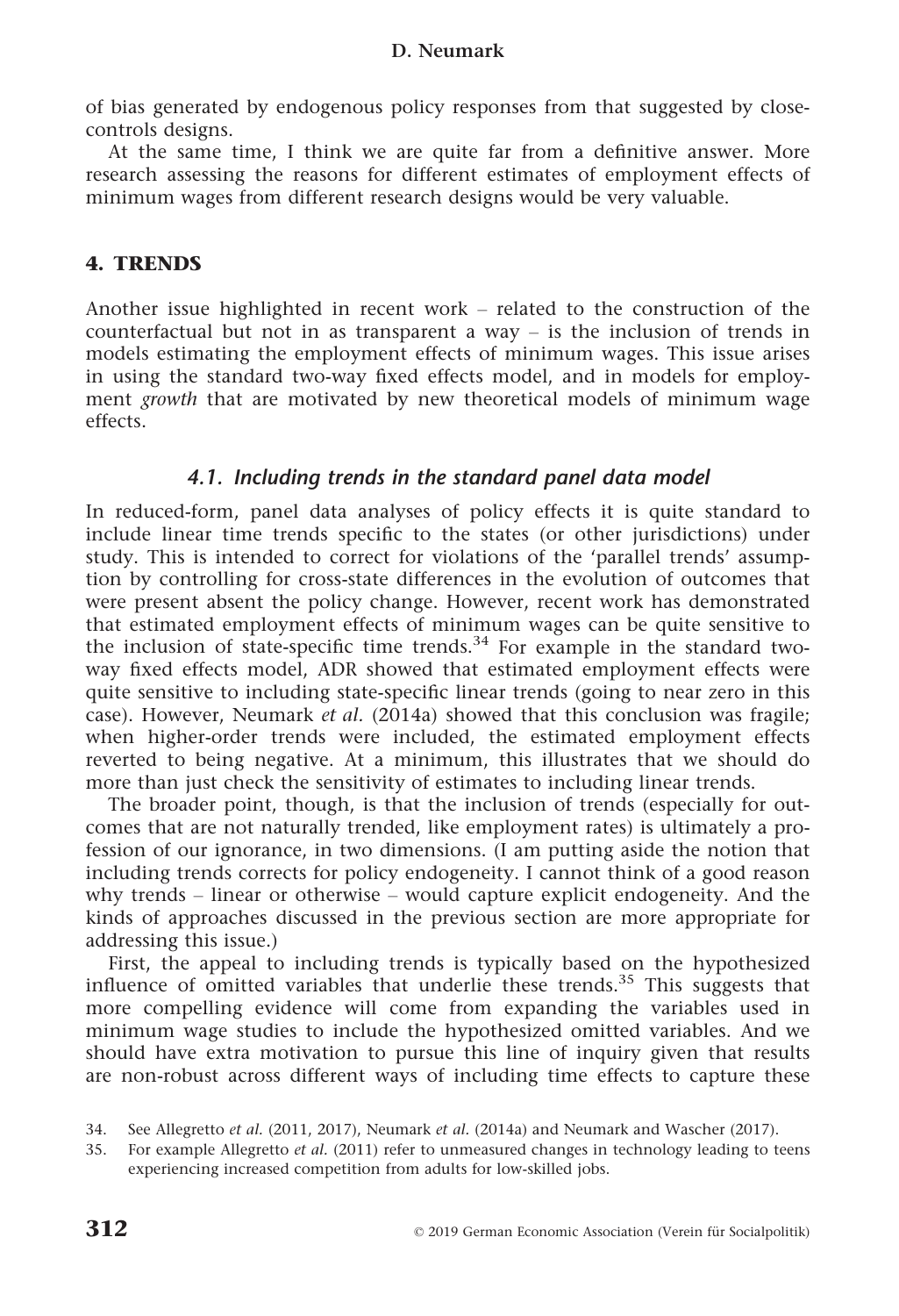unmeasured variables. Most employment equation specifications in the minimum wage literature use quite parsimonious controls, often including only an aggregate labor market indicator and a relative supply variable (like the share of the young population in the total population). This is rather striking relative to research on other topics where a much more extensive list of controls is typically included. I think the reason for this parsimony is that research papers try to build incrementally on past work – changing the estimation method, for example and not wanting to confound the effects of doing this with the effects of varying the control variables relative to earlier literature. But the sensitivity of estimates to the inclusion of trends suggests that a change in strategy might be warranted. Indeed, a couple of recent papers introduce richer sets of controls (Clemens and Wither, 2016; Clemens and Strain, 2018).<sup>36</sup>

The second dimension of our ignorance concerns how to introduce and estimate trends when we still want to include them. One issue is functional form. There is nothing sacred about linear trends. In fact, Neumark *et al.* (2014a) suggest that linear trends can be particularly problematic when business cycles affect the estimated trends, and in some contexts linear trends can lead to impossible implied values of dependent variables (such as an employment rate below zero or above one). A second issue is how we distinguish between trends and treatment effects – an issue discussed in more detail in the next subsection. We should probably explore estimating trends using only the pretreatment period and using these estimated trends to detrend the post-treatment data, to avoid confounding policy effects and estimation of trends. As an example, Monras (2015) removes the trend fitted to the pretreatment period for a specific number of periods.<sup>37</sup>

# 4.2. Dynamic models

In recent work, Meer and West (2016) demonstrate in a dramatic way the problem that trends can absorb treatment effects. They do this in the context of estimating effects of minimum wages on employment growth, although the same holds true for more conventional models focused on levels.<sup>38</sup> Most prior research has not studied effects of minimum wages on employment growth. However, recent models using a 'putty-clay' approach to technology have suggested that minimum wages may have small initial effects on employment but increasing effects over time, as new technology comes on line that uses less low-skilled labor (e.g. Sorkin, 2015).

<sup>36.</sup> In the latter, adding richer controls tends to strengthen adverse employment effects estimated for 16–21 year-olds.

<sup>37.</sup> Monras also estimates a separate post-treatment trend, which he alternately considers as part of the treatment effect (a la Meer and West, 2016, discussed below) or not part of the treatment effect.

<sup>38.</sup> Of course, the effects of minimum wages in a model for employment growth also involves the issue of trends, since now the data are detrended by first-differencing, with the difference that the effect of minimum wages is modeled as an effect on the growth rate of employment (log differences).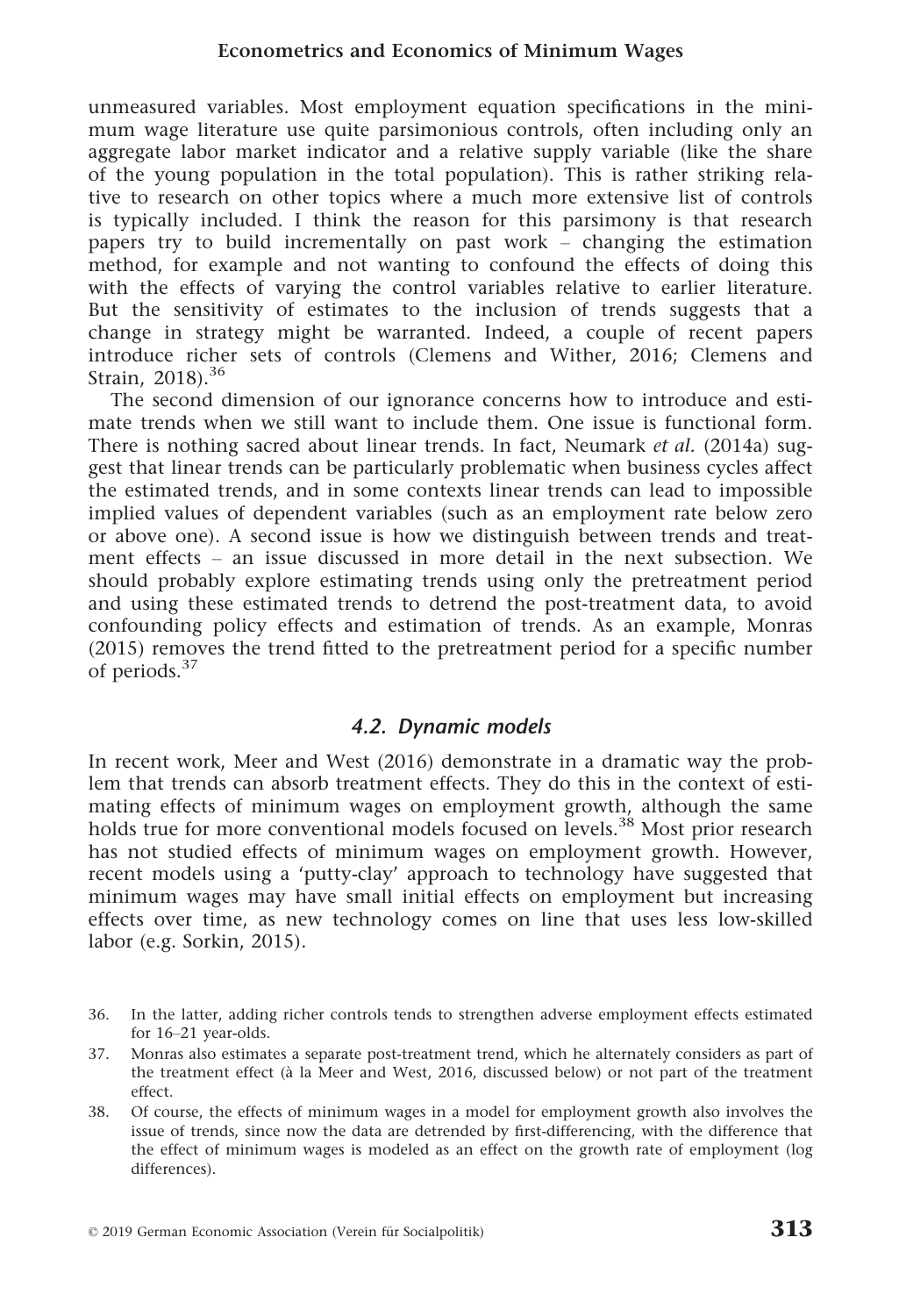To see the basic idea in Meer and West in a simple way, suppose that the minimum wage can change both the level and the rate of growth of employment, so that the correct model absent trends is

$$
E_{st} = \beta \text{ MW}_{st} + \beta' \times t \times \text{MW}_{st} + X_{st} \gamma + D_s \theta + D_t \lambda + \varepsilon_{st}.
$$
 (10)

If the growth effect  $(t \times MW_{st})$  is omitted, and one instead estimates the standard two-way fixed effects model, then part of the effect of  $t \times MW_{st}$  will load onto the simple effect of  $MW_{st}$ . To simplify further, suppose there are two states, and there is a single minimum wage that starts to increase in one state beginning in period t', which is between  $t = 1$  and  $t = T$ . Then as long as the panel is somewhat long, some of the growing shortfall in employment (assuming  $\beta' < 0$ ) in the treated state will be captured in the estimate of  $\beta$ , when  $t \times MW_{st}$  is omitted.

But suppose that, in addition to omitting  $t \times MW_{st}$  a researcher includes state-specific trends, so the model becomes

$$
E_{st} = \beta \text{ MW}_{st} + X_{st} \gamma + D_s \theta + D_t \lambda + (D_s \times t) \psi + \varepsilon_{st}.
$$
 (11)

In this case, the included trends can pick up the effect of the omitted variable  $t \times MW_{st}$ , even if there are no true state-specific trends in the model. This is less likely if  $t'$  is close to T and far from 1, because then there is a long pretreatment period with which to identify the parameter  $\psi$  that captures the trend difference between changes in  $E_{st}$  in the treatment and control states. Put differently, if the minimum wage increases start late in the panel, then the correlation between  $t \times MW_{st}$  and  $D_s \times t$  is relatively weak, and less of the minimum wage effect will load onto the estimate of  $\psi$ . But if  $t'$  is close to 1, there is only a short pretreat-<br>ment period, and more of the effect of  $t \times MW$ , will load onto the estimate of ment period, and more of the effect of  $t \times MW_{st}$  will load onto the estimate of  $\psi$ , obscuring the minimum wage effect.

The problem is mitigated, of course, by estimating the correct (or, at least, unrestricted) model

$$
E_{st} = \beta \text{ MW}_{st} + \beta' \times t \times \text{MW}_{st} + X_{st} \gamma + D_s \theta + D_t \lambda + (D_s \times t) \psi + \varepsilon_{st}.
$$
 (12)

The results in Meer and West are consistent with the problem highlighted by equations (11) and (12). Their standard two-way fixed effects estimate of the employment elasticity is  $-0.15$ , significant at the 1 per cent level. But adding state time trends reduces this elasticity to a small and insignificant  $-0.013$  (their Table 2). Of course, this evidence is equally consistent with equation (11) being the correct model, and the negative minimum wage effect being a spurious reflection of state-specific time trends.

However, Meer and West present three types of evidence against the latter interpretation, and instead in favor of model misspecification from omitting the dynamic effect of minimum wages. First, they add leading minimum wage effects to the model. These effects are small and insignificant, and do not change the estimated main effect appreciably, suggesting that 'if preexisting underlying trends are in fact different between states, they are not different by very much and are unlikely to be a key driver of the overall result' (p. 513). Second, they estimate long-difference specifications over different numbers of periods. If the minimum wage effect grows over time, as in equation (10), then the long-difference estimate should grow with the length of the difference (although perhaps leveling out as a new equilibrium is reached). This is exactly what Meer and West find, with a small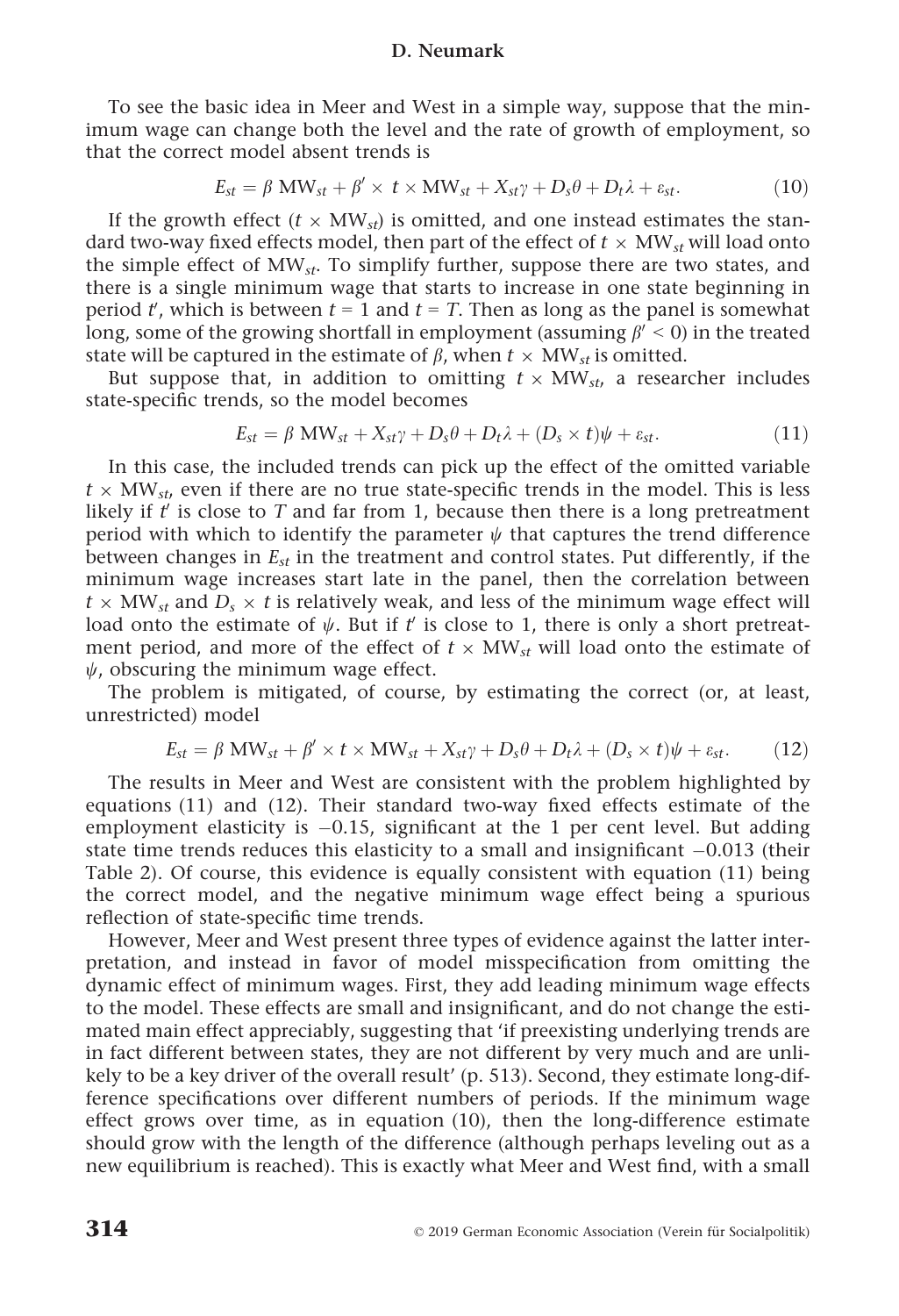and insignificant  $-0.02$  elasticity for a one-year first difference, growing to (and stabilizing at) an elasticity of around  $-0.05$  as the differences get longer.<sup>39</sup> Finally, they estimate distributed lag estimates that show that, indeed, contemporaneous minimum wage effects are small, but the lags cumulate to a larger effect.

The evidence in Meer and West (2016) is a departure from the larger literature in two dimensions. The first, already discussed, is their focus on dynamic effects. Their evidence points to such effects, consistent with 'putty-clay' models. Aaronson et al. (2018) generate this type of evidence from a calibrated model for the restaurant industry, but also find evidence consistent with this framework when studying firm entry and exit behavior. Second, Meer and West look at aggregate employment (in three different datasets, one in the paper, and two in online appendices), in contrast to the usual focus on low-skill groups or industries. However, in their online appendices, they show results for industries in two of the three datasets (for which industry is identified) and find that their evidence is driven more by industries with higher concentrations of low-wage workers (Meer and West, n.d.). Together, this work raises the question of whether the literature should move toward more emphasis on dynamic and hence longer-run models for estimating the employment effects of minimum wages. To be clear, if we find additional evidence of adverse effects on aggregate employment when we look at longer-run models, the policy implications of minimum wages – and especially much higher minimum wages – will likely become much more negative.

# 5. VARIATION IN RESULTS ACROSS STUDIES – ECONOMIC FACTORS

The preceding sections focus on the how econometric methods influence estimated minimum wage effects, in part to help understand the sources of variation in effects across studies. In this section, I turn to the potential role of economic factors in explaining this variation. It is harder to draw specific conclusions, but there are some hints that economic factors may also play a role. A sharper focus on understanding the relationships between estimated employment effects of minimum wages and underlying economic factors may be particularly important in the current and pending high minimum wage environment in the United States, by identifying potential channels that could change employment effects at much higher minimum wage levels and suggesting how simply scaling up existing elasticities by larger increases could therefore be misleading.

# 5.1. The 'Bite' of the minimum wage

The issue that is perhaps most important in thinking about the effects of much higher minimum wages, and that may inform the literature more generally, is

<sup>39.</sup> Moreover, when they then add state-specific time trends to these models, the long-difference estimates are sensitive to the length of the difference and become small as the difference length grows. If there were no true minimum wage effect, the estimates with trends should be consistently zero. In contrast, the diminution of the estimated effects is consistent with the trends soaking up the true effect.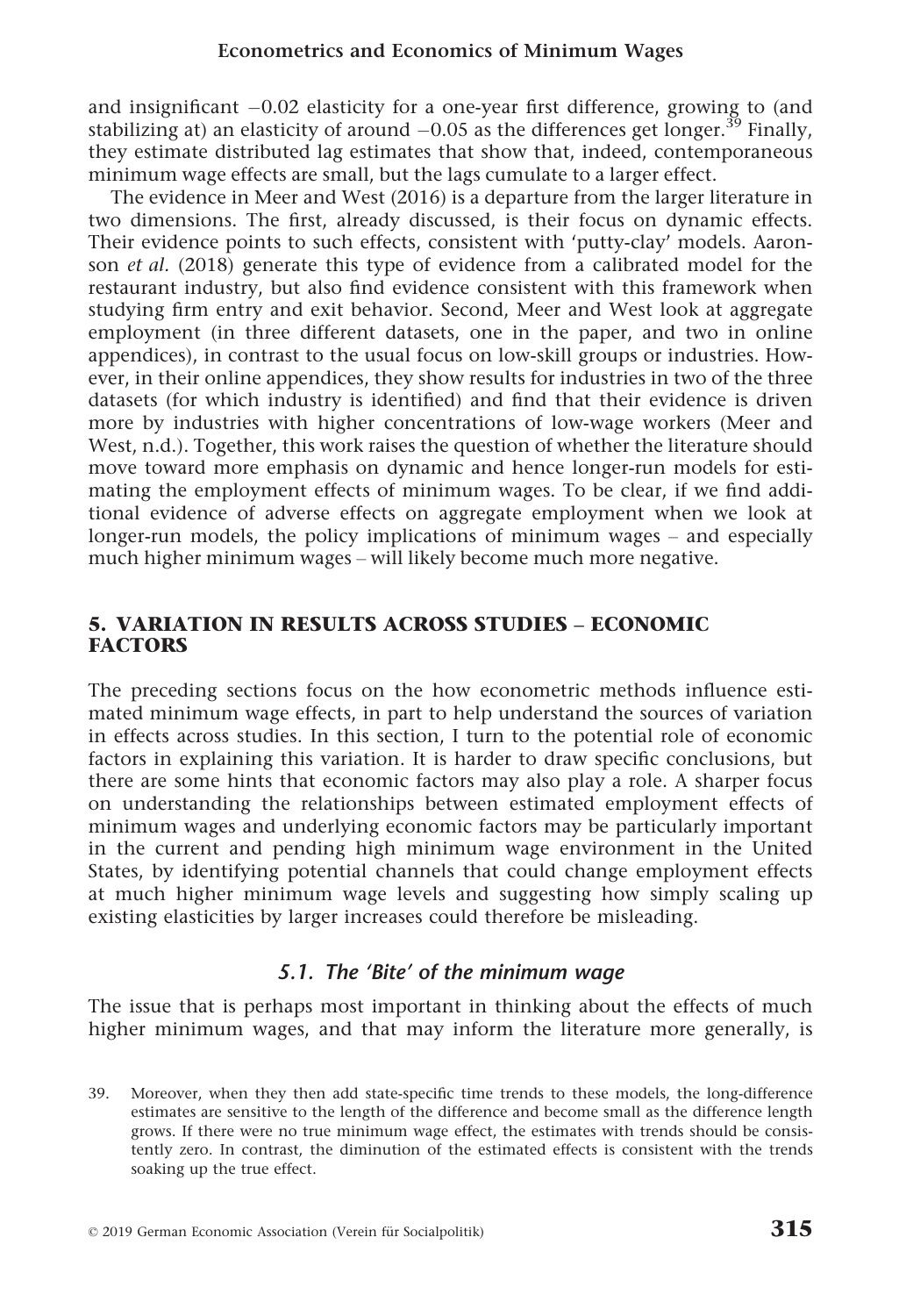the 'bite' of the minimum wage – that is, how much the minimum wage binds. This question has received relatively little attention in the research literature.

One type of evidence on a much larger bite comes from an earlier study by Castillo-Freeman and Freeman (1992), who estimated the effects of the minimum wage in Puerto Rico – a U.S. territory that is bound by the U.S. federal minimum wage but has much lower wage levels, and hence where the minimum wage has much more bite. They reported very large aggregate employment effects and particularly adverse effects on low-wage industries, consistent with stronger disemployment effects where the minimum wage binds strongly. This evidence was revisited by Krueger (1995), who found evidence of disemployment effects from time-series data but not cross-industry analyses and concluded that evidence of disemployment effects was fragile. But, surprisingly, to the best of my knowledge the evidence on Puerto Rico has not been revisited.<sup>40</sup>

Neumark and Wascher (2002) take a different approach, adopting techniques from the market disequilibrium literature (applied to labor markets in, e.g. Rosen and Quandt, 1978). They specify a labor demand and labor supply curve and fit a model that estimates the parameters of these curves as well as the probability that an observation is on the demand curve (the short side of the market when, in the standard model, the minimum wage is set too high), or instead at market equilibrium. The estimates of this model are used to compute these probabilities for samples and data used in other studies, asking whether the absence of minimum wage effects (in particular, in Card, 1992a, 1992b) could be attributable to minimum wages being largely non-binding.<sup>41</sup>

However, the approach is based on homogeneous labor, and as such misses what is likely the key issue regarding much higher minimum wages – how the effect changes as the share of workers affected increases. Card's (1992a) approach of specifying the minimum wage variable as the fraction affected by given minimum wage increases, rather than the minimum wage level or its ratio relative to a measure of mean or median wages, may be more useful for projecting the effects of much higher minimum wages, especially if we think we can reliably capture potential nonlinearities in the effect of the fraction affected. On the

- 40. Of course, evidence for one jurisdiction suffers from the absence of a control group the same concern regarding the earlier time-series evidence for the United States that fueled the interest in minimum wage research using the cross-state variation in state minimum wages that emerged in the late 1980s (and which motivated the cross-industry analysis in the two Puerto Rico studies). The same challenge arises in estimating minimum wage effects in European and other countries with only a national minimum wage. As a consequence of this problem, research on European countries often distinguishes between areas or industries strongly affected by a minimum wage increase and areas or industries not so much affected, with the latter serving as controls for shocks potentially correlated with minimum wages. For example recent research on the implementation of Germany's new minimum wage focuses on regional variation in the bite of the minimum wage – which was much greater, generally, in formerly East Germany (e.g. Caliendo et al., 2018).
- 41. A second model introduced the three regimes in the textbook 'company town' monopsony model – the marginal cost of labor curve, the labor supply curve, and the labor demand curve, and found some evidence that the monopsony model fits the data better – although the textbook monopsony model is a far less plausible depiction of labor markets than more modern monopsony models based on search (Manning, 2005).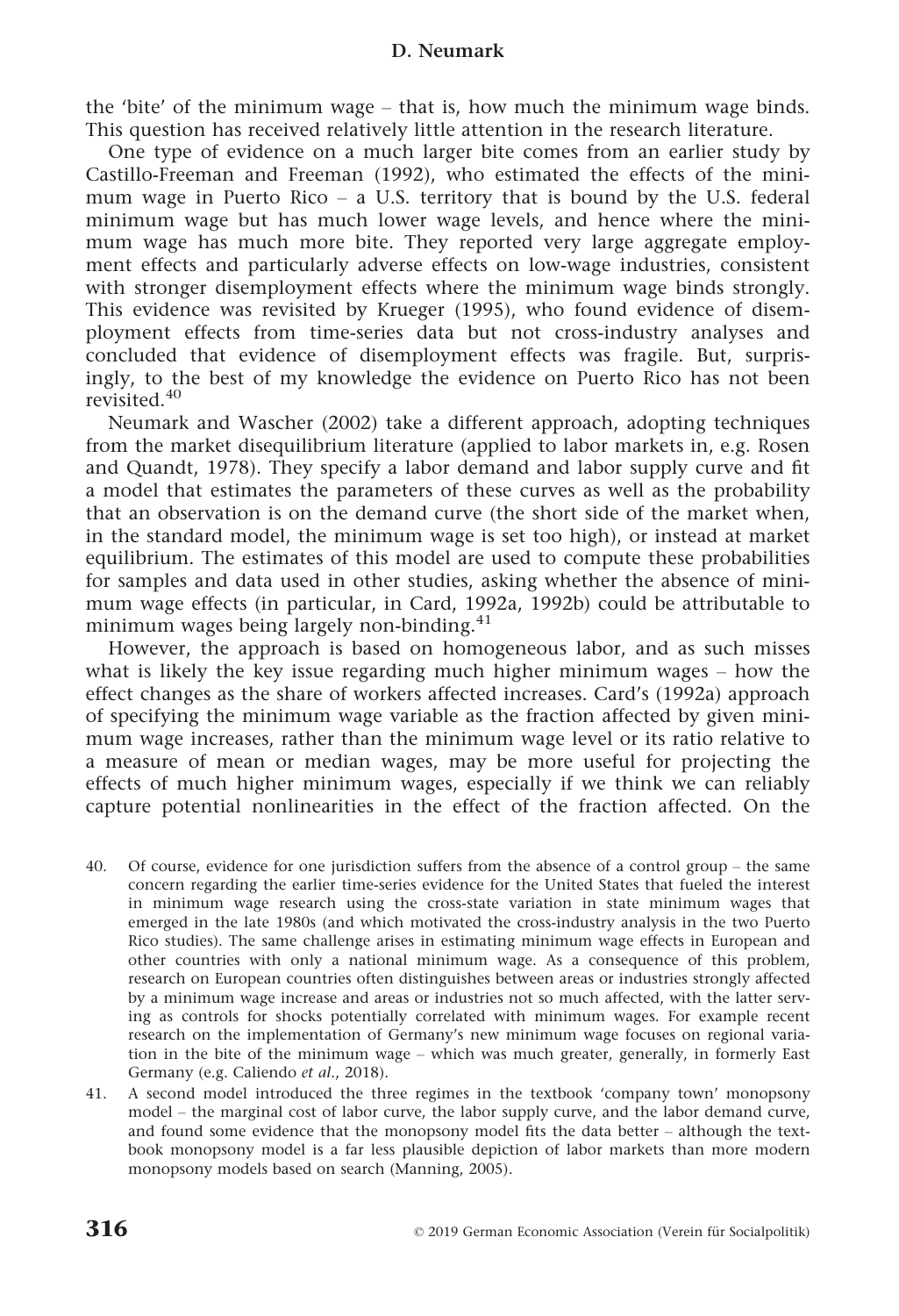other hand, Baskaya and Rubinstein (2015) suggest that this kind of fractionaffected variable is particularly prone to endogeneity with respect to local labor market shocks, and is procyclical and hence leads to bias against finding a disemployment effect. Thus, incorporation of measures of the bindingness of minimum wages may not be straightforward.

Of course, the fraction-affected approach (putting aside endogeneity concerns) would still run into problems in projecting the effects of minimum wages well outside the range of sample variation. However, in very recent years variation in minimum wages across states has become sufficiently strong that it should be possible, using recent data, to start to obtain more reliable estimates of the effects of minimum wages that bind for a much larger share of workers. Still, the highest minimum wages have been applied in higher-wage states, leaving extrapolation to lower-wage states more problematic.

A different perspective on the bite of the minimum wage that has been explored in recent work is for how long firms expect a minimum wage increase to raise the relative cost of low-skilled labor. This issue has been highlighted by Sorkin (2015), who notes that firms may have reasonably expected the kind of non-indexed, often infrequent minimum wage increases enacted in the United States to be offset by rising nominal wages (and prices) over time, reducing the incentive for firms to invest in alternative production technologies that economize on low-skilled labor. In contrast, indexed minimum wages, which are becoming increasingly common in American states, $42$  may generate more adverse longer-run employment effects for low-skilled workers. Recent evidence consistent with stronger disemployment effects of indexed minimum wages is reported in Brummund and Strain (2016). Much larger minimum wage increases, especially in a low-inflation environment, could well be perceived by firms as creating large, longer-term relative increases in the cost of low-skilled labor, even aside from indexation.

# 5.2. Affected workers

Closely related to the question of the bite of the minimum wage is the extent to which studies identify the effects of minimum wages on affected workers. Understanding how minimum wages impact the employment of the most directly affected workers is a substantively important policy question, since these are the workers the policy is intended to help. Minimum wage-employment elasticities for teenagers or other low-skill groups are often characterized as 'small' or 'modest'. This is often a vague characterization but is intended to suggest that the net benefits for affected workers must be large. I believe that the most concrete statement of this view is in Freeman (1996). He first notes that '[I]f the elasticity of demand for minimum wage workers exceeds one [in absolute value], the minimum wage will reduce rather than increase the share of earnings going to the low-paid' (p. 641, italicized text added). However, he goes on to state that 'No study in the United States or the United Kingdom has found that increases in minimum wages reduce total employment with an elasticity near unity' (p. 642).

<sup>42.</sup> See<http://www.ncsl.org/research/labor-and-employment/state-minimum-wage-chart.aspx> (accessed  $1\bar{3}$  June 2018).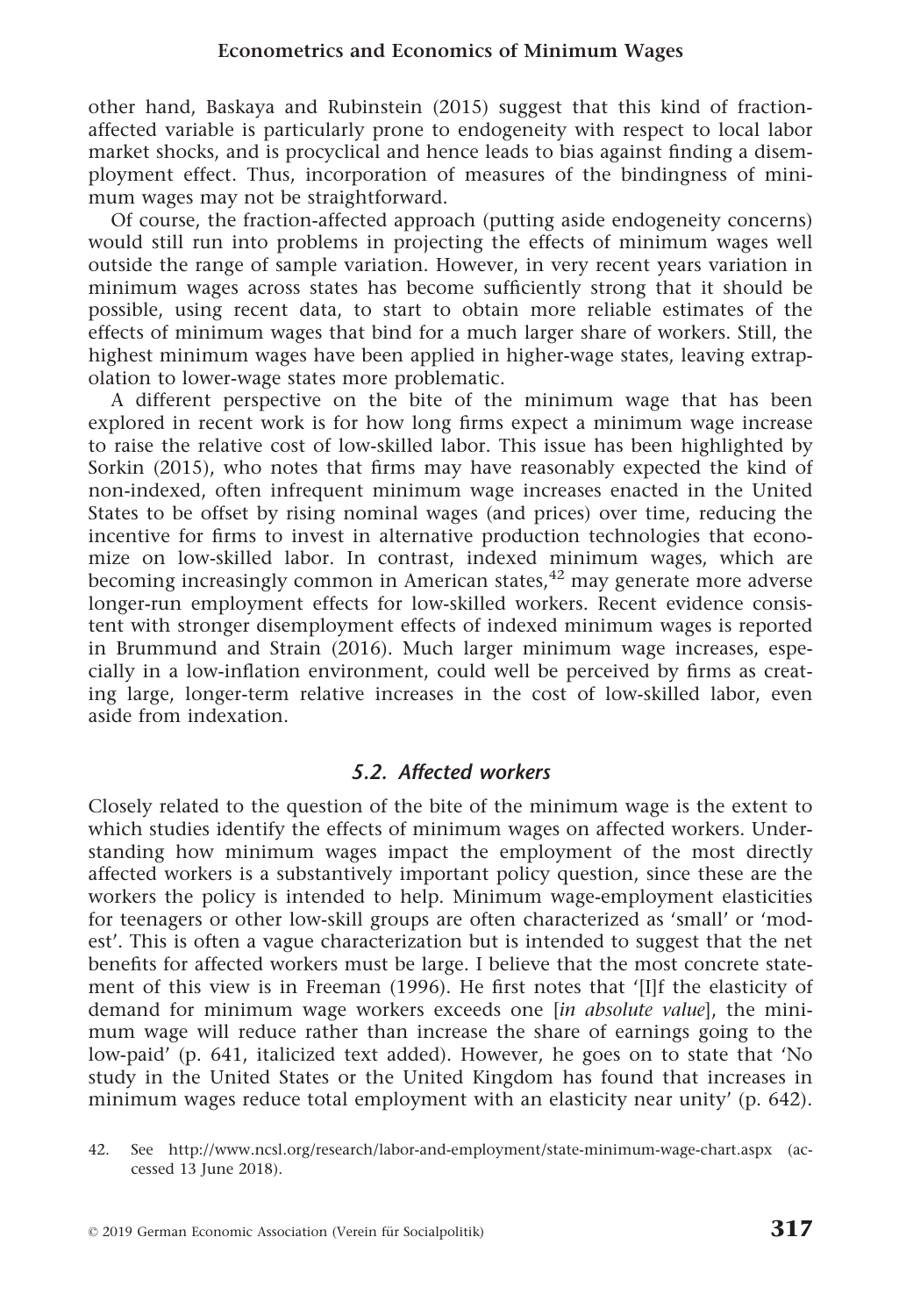It is true that much of debate in the literature – in the United States in particular – is about whether the elasticity is zero, or instead in a range of perhaps  $-0.1$  to  $-0.2$ . Freeman's suggestion is that because the latter estimates are well below 1, the earnings of affected workers, on the whole, will rise substantially when the minimum wage is increased.

But the fact that the existing research often does not focus solely on affected workers means that the elasticity of income of affected workers with respect to the minimum wage must be larger in absolute value than is implied by the kinds of employment elasticities that dominate the literature. To illustrate, we can simplify and write the minimum wage elasticity estimated for all teenagers (the most common type of estimate) as a weighted average of the elasticity for teenagers directly affected by a change in the minimum wage and the elasticity for teenagers currently earning above the minimum wage, or:

$$
e = e^A \times p^A + e^{NA} \times (1 - p^A) \tag{13}
$$

where *e* is the estimated elasticity for teenagers as a whole,  $e^{A}$  and  $e^{NA}$  are the minimum wage elasticities for affected and unaffected teens, and  $p<sup>A</sup>$  is the proportion directly affected by the change in the minimum wage. If we assume that the elasticity for unaffected workers is zero, then the minimum wage elasticity for affected teens  $(e^A)$  can be written:

$$
e^A = e/p^A \tag{14}
$$

It follows that the minimum wage-employment elasticity for affected teenage workers is greater than the employment elasticity estimated for teenagers as a whole.

In addition, the estimated employment elasticity from the usual minimum wage study will tend to understate the employment elasticity of demand for affected workers because the size of the average wage increase associated with a higher minimum wage will be smaller than the minimum wage increase itself, given that some affected workers already earn more than the old minimum wage. Letting  $\Delta W^A$  denote the average wage change for those workers whose wages are directly affected by the change in the minimum wage, and  $\Delta MW$  the legislated increase, the relevant demand elasticity for affected workers (that is, the elasticity with respect to the induced change in their wage) is

$$
e_A = (e/p^A) / (\Delta W^A / \Delta MW) \tag{15}
$$

Given that  $(\Delta W^A/\Delta MW)$  < 1, the elasticity in equation (14) clearly gets blown up to some extent. The possibility that the employment elasticity for affected worker exceeds  $-1$  is consistent with the evidence from Seattle showing average earnings declines (Jardim et al., 2017). And as noted earlier, Clemens and Wither (2016) estimate an elasticity of  $-0.97$ ; because they focus on directly affected workers, e and  $e^A$  may be quite close, and  $\Delta W^A$  may be closer to  $\Delta MW$ .

Thus, empirical research providing a tighter link between workers affected by the minimum wage and the employment effects they experience can sharpen our understanding of the policy implications of higher minimum wages. Neumark and Wascher (2007), in their narrative review of minimum wage research on employment effects since the early 1990s, argued that studies that focused on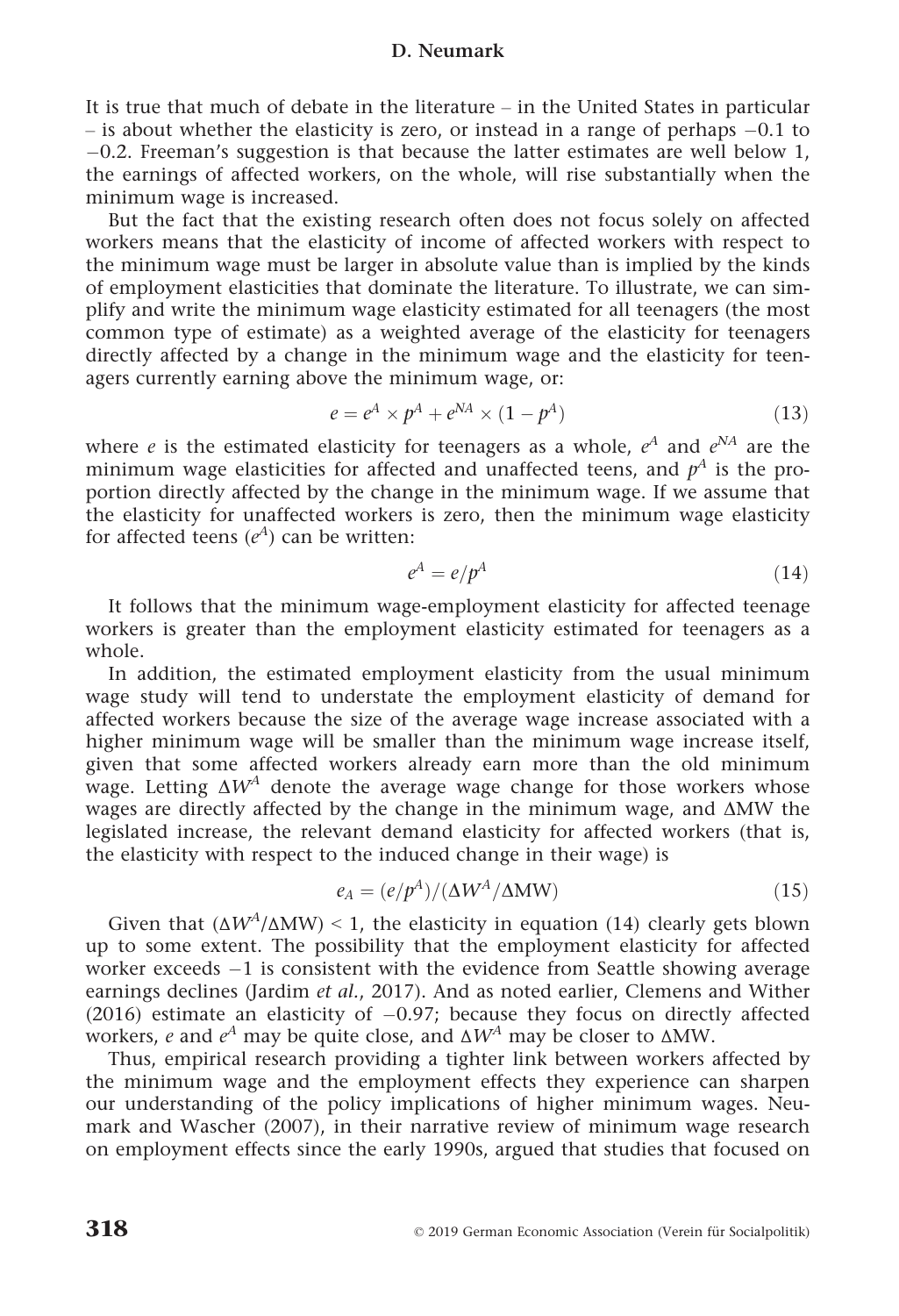the least-skilled workers tended to find the sharpest evidence of disemployment effects. However, this argument was based on a qualitative assessment of the evidence across studies, rather than systematic empirical evidence comparing studies. More systematic evidence would be useful.

The most common group considered in studies of the employment effects of minimum wages is teenagers. This is a logical group to study, as teenagers generally earn very low wages because of their low skills and represent a vastly disproportionate share of minimum wage workers. $43$  However, with the rich microdata now available to labor economists, it is possible to focus directly on workers affected by the minimum wage. Examples of minimum wage studies that try to identify impacts on affected workers, based on their wages, include Neumark et al. (2004) and, more recently, Clemens and Wither (2016).

One limitation of this approach, however, is that we cannot as easily classify non-workers as affected or not, because we do not observe their wages, which can lead us to miss the effects of minimum wages on transitions from non-employment to employment. Changes in the rate of entry into employment, however, could be a quite important channel of employment adjustments. First, low-skill workers have very high turnover.<sup>44</sup> Second, there is evidence from data on worker flows that minimum wages lower the rate at which workers separate from firms and lower the rate at which workers are hired (Dube et al., 2016; Gittings and Schmutte, 2016; Gopalan et al., 2018).<sup>45</sup> Thus, ignoring the effects of minimum wages in reducing the flows of workers into jobs may well miss a potentially important channel by which higher minimum wages reduce employment of low-skilled workers.

One can of course study the effects of minimum wages on transitions from non-employment to employment (see Clemens and Wither, 2017). But our ignorance of likely offer wages for non-employed workers is a challenge. Selectiontype models that predict wages for the low-skilled, non-employed could in principle be used, although given the relatively low explanatory power of wage regressions, it seems unlikely that such methods would accurately identify the lowest-wage workers. Longer-term panel data can tell us something about wages workers earned on previous jobs, which could potentially prove useful, although that information, too, may be available only for a subset of currently nonemployed workers.

There may be other dimensions that influence how likely minimum wages are to affect certain groups of workers. For example Lordan and Neumark (2018) study the effects of minimum wages on low-skill workers in jobs that are more

- 43. For example in 2016, teens were nearly 21 per cent of workers paid hourly whose wages were at or below the federal minimum wage, but less than 6 per cent of the total of workers paid hourly. (See [https://www.bls.gov/opub/reports/minimum-wage/2016/home.htm,](https://www.bls.gov/opub/reports/minimum-wage/2016/home.htm) accessed 10 May 2017.) The representation of teens among minimum wage workers would, of course, decline at much higher minimum wages, and is likely to be lower in states with higher minimum wages.
- 44. See Choi and Fernández-Blanco (2017).
- 45. Like with the general literature on employment effects, there is conflicting evidence on whether or not the relative magnitudes of these two effects lead, on net, to employment declines. Also, note that Kabátek's (2015) evidence for the Netherlands differs in finding a separation effect of minimum wage increases at specific ages.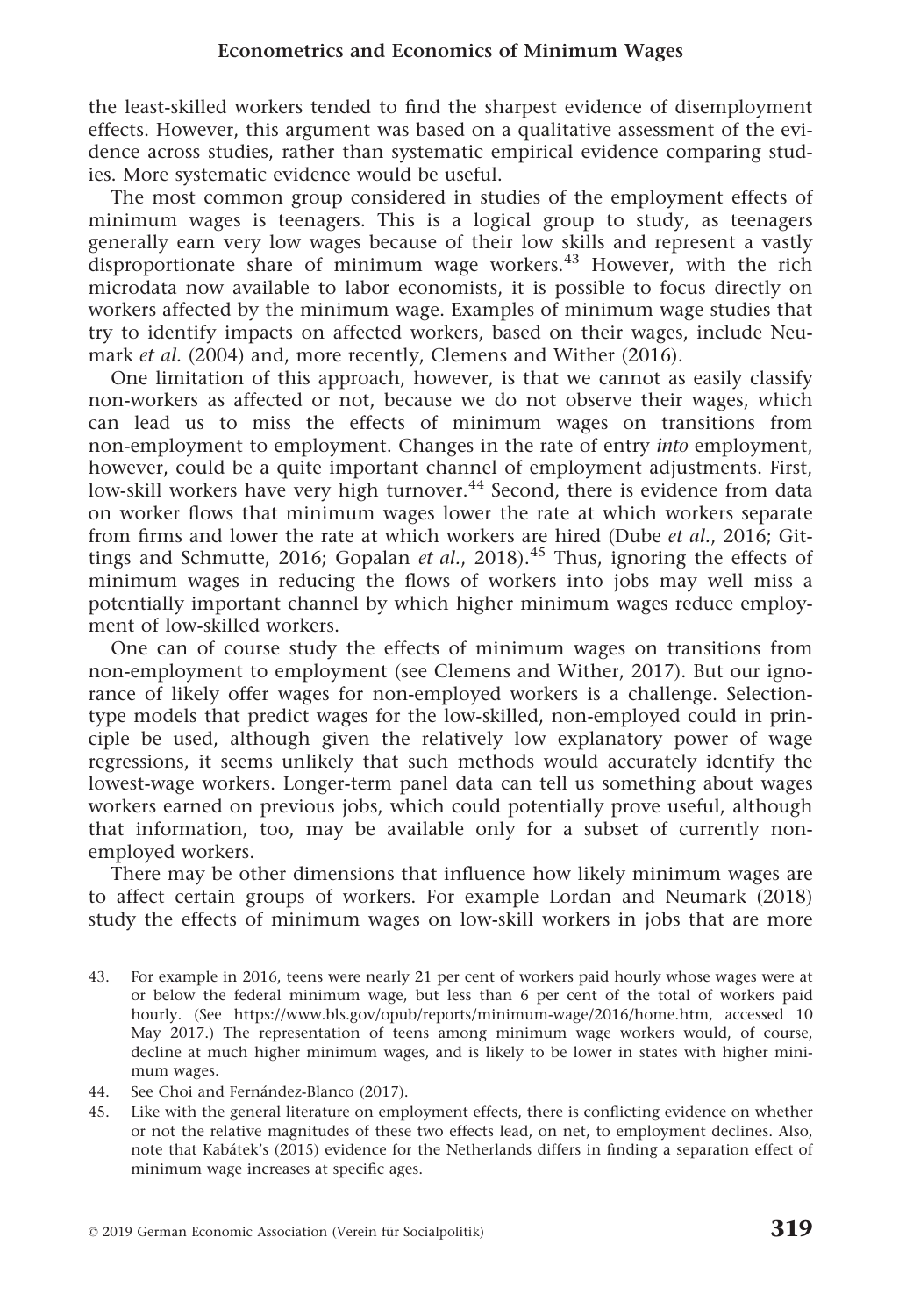easily automated, and find adverse employment effects for older workers, and for workers in some industries where we tend not to think minimum wages have much effect, like manufacturing.

Understanding how estimated minimum wage effects depend on variation in the identification of the impact from affected workers, and which affected workers, may also help clarify the underlying economics. For example if the evidence of disemployment effects really is stronger and more robust when studies focus on directly affected workers, this would bolster the standard neoclassical model's prediction of job loss from substitution away from the least-skilled workers (as well as scale effects), and also help explain why some studies find weaker evidence of job loss (e.g. in studies that focus on industries that pay low average wages but have a good share of higher-wage workers). In contrast, if there is an absence of a consistent pattern of larger disemployment effects when these effects are estimated for the lowest-skilled workers whose wages are pushed up by minimum wages, the neoclassical model's prediction would be harder to sustain.

In addition, sharper evidence on how minimum wage effects vary depending on the extent to which effects are identified from affected workers may give us a better handle on predicting effects of much higher minimum wages that will affect more workers.<sup>46</sup> I view this as a critical challenge. At a minimum, labor economists should be using the available microdata to try to identify skill and demographic groups likely to be affected by minimum wages, moving beyond just teenagers or workers in low-wage industries.<sup>47</sup> And it may be particularly useful to explore using panel data with wage information, or other methods, to directly identify workers and non-workers most affected by higher minimum wages and how minimum wage increases affect their flows into and out of employment. One potentially large-scale source of data that could be used is Unemployment Insurance records for the subset of states that report quarterly hours as well as earnings, from which wages can then be estimated – conditional on states making the data available to researchers, like in the recent study of the Seattle minimum wage.<sup>48</sup>

### 5.3. Labor–labor substitution

Studies that include both affected and unaffected workers can do even more to mask disemployment effects of minimum wages if there is labor–labor substitution. In a model with workers of different skill levels, a minimum wage that is binding for some workers is likely to generate some substitution toward higherskill workers. One implication is that evidence on the employment effects of

- 46. Still, a potential difficulty in predicting such effects is that the impacts on affected workers may also depend on the share of workers affected, as we might anticipate that firms find it easier to make adjustments other than employment levels for small changes in minimum wages than for large changes in minimum wages. That is, there can be nonlinear effects of the share affected by minimum wage increases.
- 47. For example Monras (2015) presents some evidence of negative employment effects on the share of employment or full-time employment among those with a high school degree or less, without regard to age. (This is apparent only from de-trended estimates, using a method described earlier.)
- 48. See Jardim et al. (2017).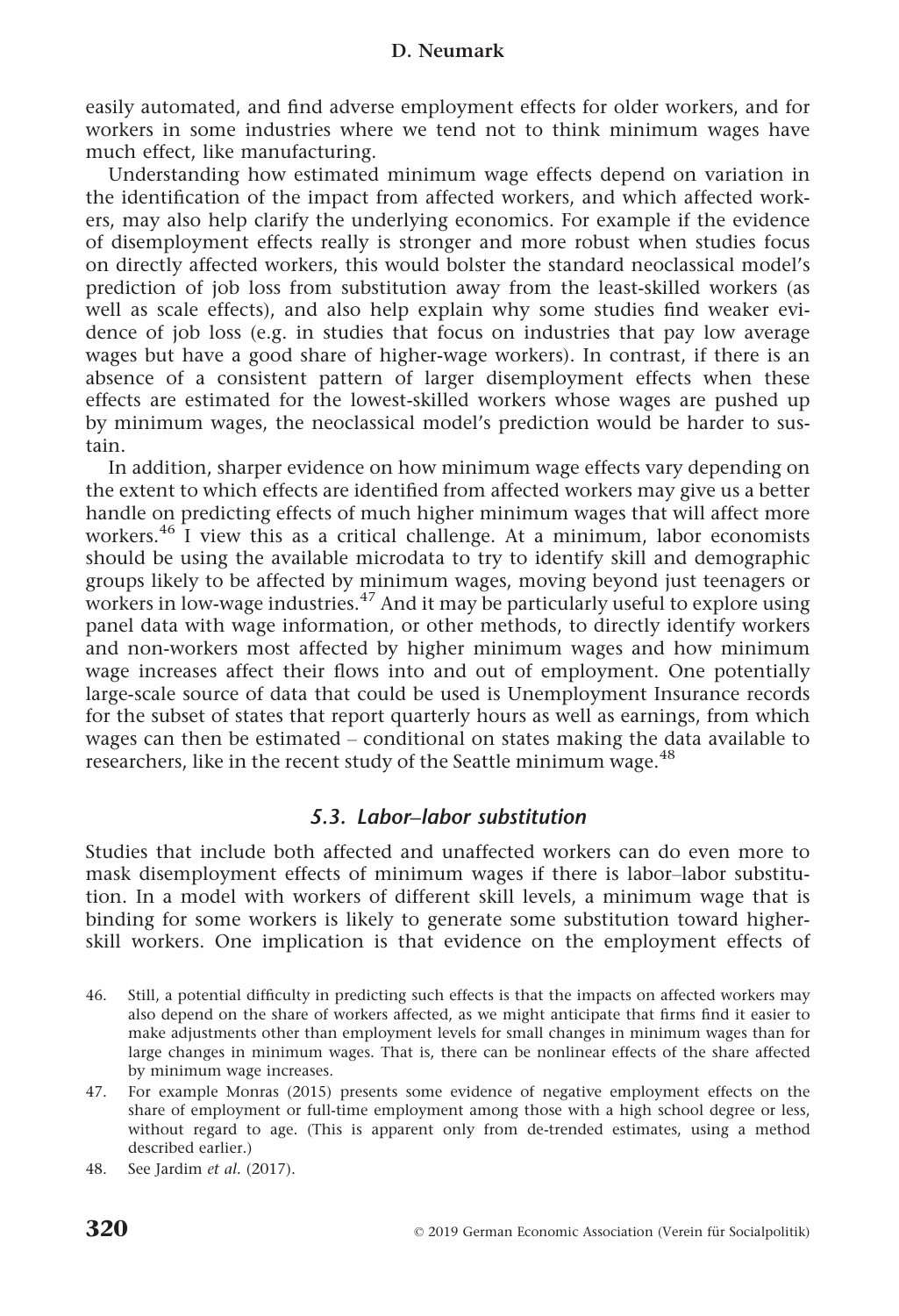minimum wages that combine negative employment effects for the least-skilled with positive employment effects for those who benefit from labor–labor substitution will understate the net effects on the first group. A second implication is that such evidence will obscure the positive impacts on those workers who benefit from labor–labor substitution.

There is some evidence of labor–labor substitution, from research on both minimum wages (e.g. Clemens et al., 2018; Neumark and Wascher, 2003) and on living wages (Fairris and Bujunda,  $2008$ ).<sup>49</sup> But there is virtually no research that tries to use information on workers across a larger swath of the skill distribution to provide a fuller accounting of who gains and who loses from a higher minimum wage. Neumark et al. (2004) estimate wage, hours, employment and income effects at different points of the wage distribution and find some evidence of hours increases a bit above the minimum, but also of wage declines (which could be attributable to labor supply increases, or to scale effects outweighing substitution effects).

Note, also, that this kind of evidence is likely to be informative about the effects of much higher minimum wages. The ability to substitute away from labor whose price is directly increased by the minimum wage seems likely to be diminished as the minimum wage affects the wages of a larger share of workers. At the same time, the larger price increases implied by less labor–labor substitution imply may make it more likely that scale effects become important.

# 5.4. Predictions from monopsony models

Finally, spurred in part by studies that do not find evidence of disemployment effects of minimum wages, and occasionally even find positive effects, minimum wage researchers have sometimes appealed to monopsony search models as a better characterization of the low-skill labor market (beginning with Card and Krueger, 1995, and developed to a much greater extent in Manning, 2005). Understanding the underlying model is obviously central to identifying economic factors that can explain variation in the employment effects of minimum wages across studies.

Search models can, indeed, predict a positive effect of minimum wages over some range. This was first pointed out in Stigler (1946), albeit in the case of a textbook single-buyer monopsony model. Brown et al. (2014) show in a fairly simple way how this result emerges in a modern search model that instead generates rising marginal costs of labor from frictions.

It is possible that search-monopsony models can account for the variation in estimated employment effects of minimum wages across studies. However, establishing this requires much more than noting that these models are consistent with such variation. As I have emphasized above, there are many reasons to expect variation in employment effects when the neoclassical model characterizes low-skill labor markets. I would find more convincing the claim that

<sup>49.</sup> Living wages were a policy that arose in many cities (and other local jurisdictions) in the United States in the mid-1990s. Living wages typically imposed wage floors much higher than minimum wages but limited to much narrower sets of workers (city contractors, and firm receiving financial assistance from cities). For details and recent evidence, see Neumark et al. (2012).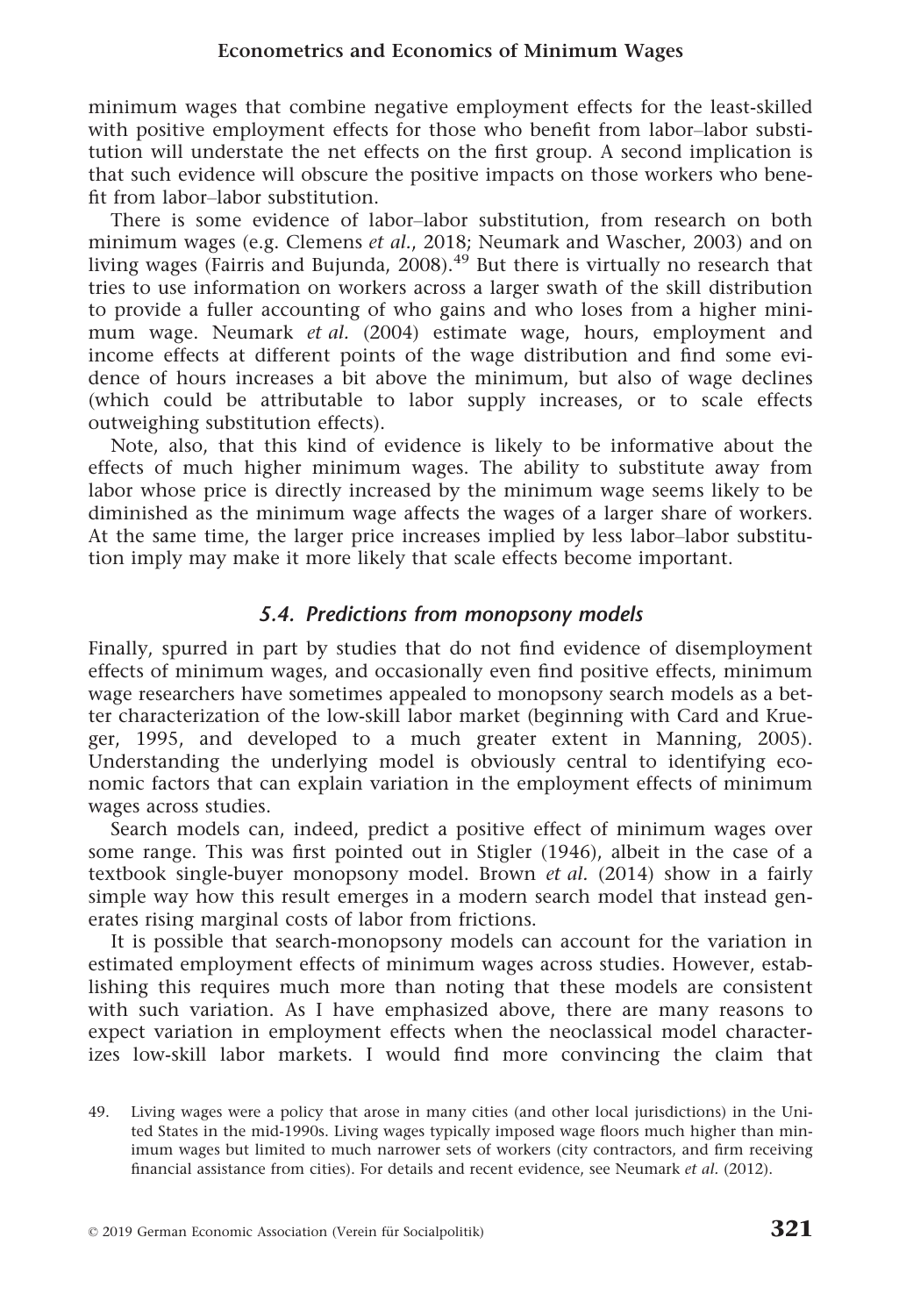monopsony models can account for the variation in estimates – and therefore also the implication that minimum wages can sometimes increase employment – if there were evidence that directly tied variation in minimum wage effects to the predictions of these models. Christl *et al.* (2018) report evidence of a nonlinear minimum wage effect – first increasing and then decreasing – which is potentially consistent with these models. But evidence on more direct implications of these models would be more compelling. In particular, can we find evidence that the studies that find zero or even positive effects do this in settings where monopsony search models predict positive effects, and similarly find negative effects when the models predict negative effects – based, perhaps, on variation in the extent of frictions, in the level of the minimum wage, in the time frame (short- vs. longer-run), etc.?

Of course, by the same token, the neoclassical model should not simply be taken as the default in the absence of more compelling evidence that searchmonopsony models can explain the variation in employment effects across studies. In line with much of the discussion above, the neoclassical characterization of low-skill labor markets would be bolstered by more convincing evidence that variation across studies in estimated employment effects can be explained in the context of this model.

There is a direct way in which more evidence on the appropriate model may help in predicting the effects of much larger minimum wage increases. While the empirical methods used in past research on the employment effects of minimum wages are useful in studying the effects of past increases, a well-known limitation of these reduced-form methods is that they are less valuable in predicting the effects of different kinds of policy changes than are present in past data. Although large minimum wage increases naturally share some features with smaller increases, some of the considerations discussed above – such as the likely closing off of other margins of adjustment to higher minimum wages – suggest that structural models may have some value in projecting the effects of large minimum wage increases. One example is the calibrated model in Reich et al. (2015), although these authors have not provided, to the best of my knowledge, a detailed explication of the model they use, and have focused more on the predictions it generates. One problem, however, at least with models that are calibrated rather than estimated, is that the evidence on past minimum wage increases needed to calibrate the model is contested.50 It would therefore surely be useful to gauge the sensitivity of these kinds of exercises to calibrations that reflect the larger employment elasticities that many recent studies find, and perhaps even more useful to push this approach further, including estimation of structural models that could at least provide complementary evidence on predicted effects of out-of-sample minimum wage increases.

50. This is evidenced, for example by the numerous simulation studies Michael Reich and co-authors have written, appealing to a 'structural model' to project the effects of proposed high minimum wage increases in various cities. The studies typically project little if any job loss. For example Reich et al. (2016) predict that a \$15 minimum wage in San Jose and Santa Clara Counties (California), phased in by 2019, would cost 960 jobs in San Jose, and only 80 fewer jobs over the broader region. However, as they point out, their model is calibrated to 'be consistent with the very small effects that researchers find for the smaller pre-2015 increases in federal and state minimum wages' (Reich et al., 2016, p. 20). Clearly this view of the evidence is not shared by everyone.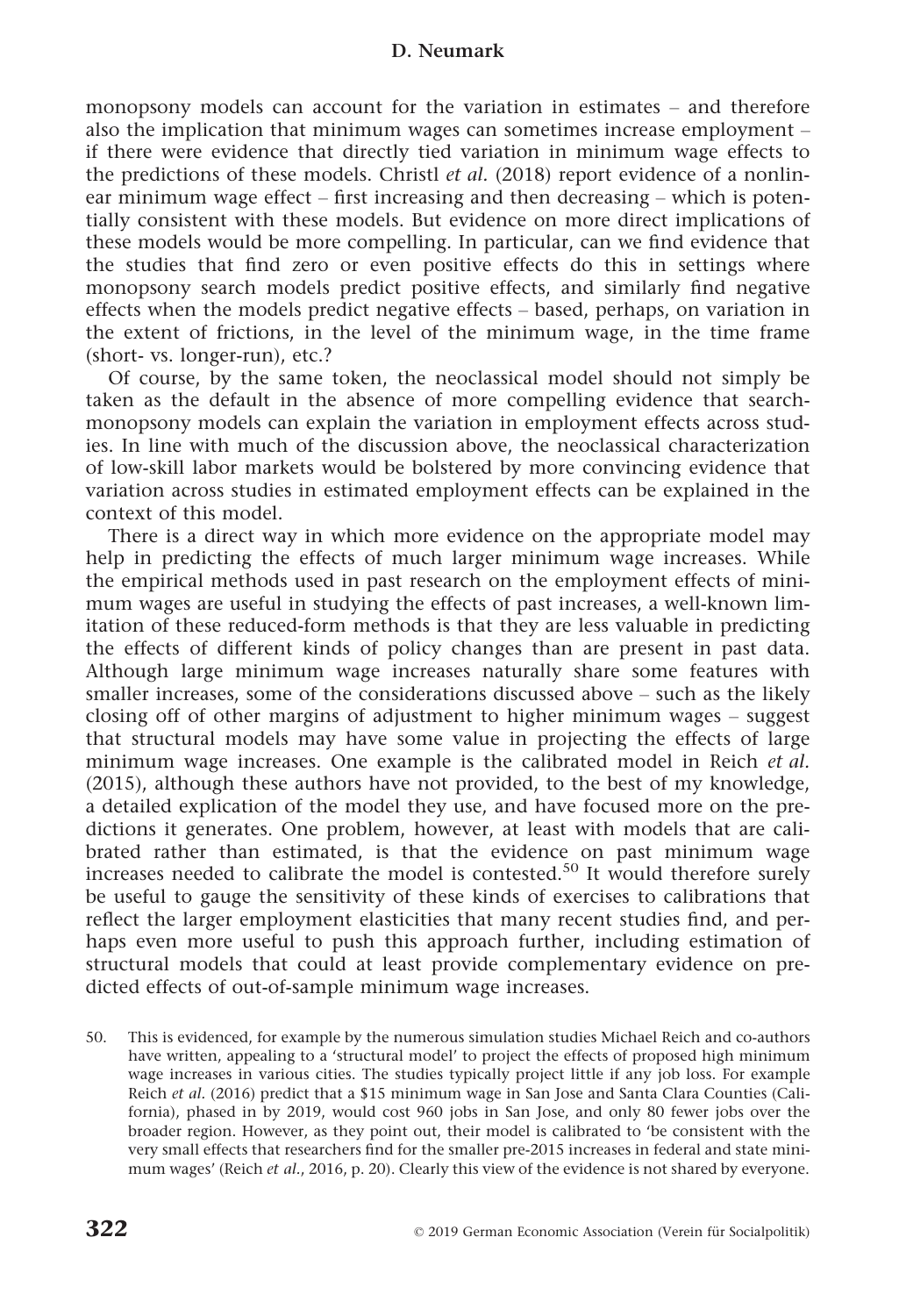### 6. CONCLUSIONS, AND QUESTIONS FOR A CONTINUING RESEARCH AGENDA ON THE EMPLOYMENT EFFECTS OF MINIMUM WAGES

Although this paper is not intended as a review and assessment of all the evidence on minimum wages, it is nonetheless useful to summarize the key conclusions that one can, in my view, draw from the literature on the employment effects of minimum wages.

First, the evidence on the disemployment effect of minimum wages is contested, and there clearly are studies that find no employment effect – both in the United States and in other countries. However, the preponderance of evidence indicates that minimum wages reduce employment of the least-skilled workers. Earlier estimates suggested an 'elasticity' of about  $-0.1$  to  $-0.2$ . Many estimates are still in this range, some are closer to zero, and some are larger. To be clear, some researchers may have reason to put more store in the types of estimates that tend to find no employment effects – typically the research designs that I have labeled 'close controls'. I have indicated reasons I am somewhat skeptical of these designs, but also indicated that the jury is still out. More definitively, though, it is indisputable that there is a body of evidence pointing to job losses from higher minimum wages. Characterizations of the literature as providing no evidence of job loss are simply inaccurate.<sup>51</sup>

Second, there are two kinds of changes in minimum wages about which we know a lot less. The first change is the adoption of much higher minimum wages – as is happening in the United States with serious movement toward a \$15 minimum. There is a great deal of uncertainty about the employment effects of a \$15 minimum wage. One thing we do know is that it would impact far more workers than the current minimum wage, especially in lowerwage states and lower-wage areas of most states. More speculatively, my sense is that the costs of a much higher minimum wage are likely to be understated by simply scaling up the effects based on employment elasticities in the existing literature, because the much higher share of workers affected will reduce employers' ability to partially offset minimum wage increases by changes in margins other than employment.

The second kind of change about which we know relatively little concerns the introduction of a new minimum wage – like in Germany. There is some evidence from the introduction of a new minimum wage in the United Kingdom. Some of this evidence points to job loss, but the evidence is mixed. And, of course, the institutional setting is not the same.

Finally, given that the key goal of this paper is to identify important questions to improve our understanding of the employment effects of minimum wages, I conclude by listing what I view as the most productive questions to pursue, based on the research I have reviewed:

- 1 Why do identification strategies based on close geographic controls tend to find weak or no evidence of disemployment effects of minimum wages, in contrast to other methods?
- 51. For example Krugman (2015) has claimed 'There's just no evidence that raising the minimum wage costs jobs, at least when the starting point is as low as it in modern America'.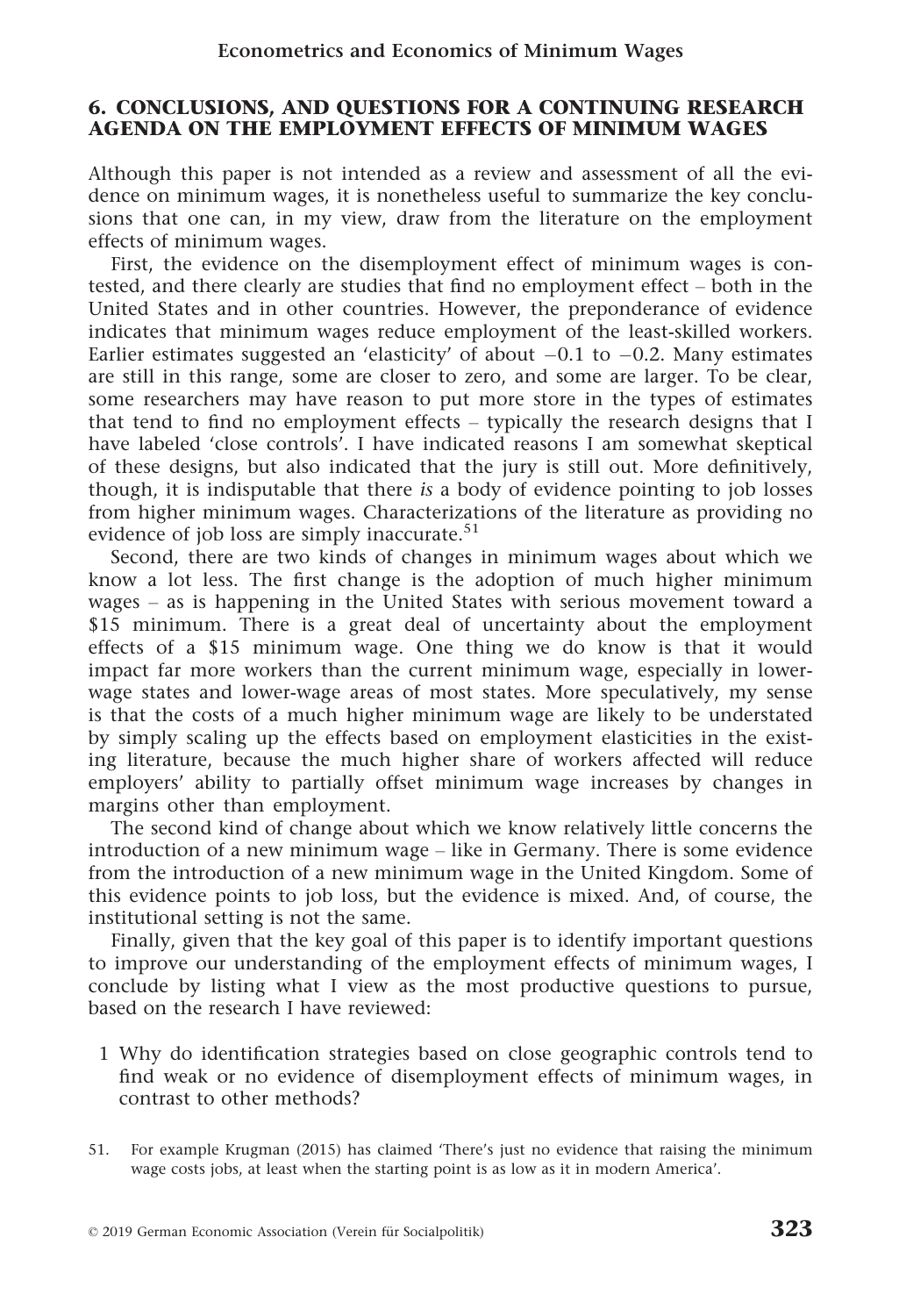- 2 Which type of identification strategy should be viewed as most convincing, and why should conflicting evidence from other strategies be viewed more skeptically?
- 3 Can we develop a better understanding of what determines minimum wage policy, and can this help us narrow the set of compelling strategies for identifying the employment effects of minimum wages?
- 4 To what extent can theoretical modeling, such as search models, help us understand variation in results across identification strategies?
- 5 How can we move beyond the inclusion of little-understood trends in our models of employment effects, to capture influences predicted by our models that can be measured in the data, or to refine estimates when we are limited to including trends in some way?
- 6 Should we move away from models focusing on short-term effects of the minimum wage on the level of low-skilled employment, and toward a focus on longer-term dynamic effects?
- 7 If we move to dynamic models, what does the evidence say, and do we really find robust evidence of effects of minimum wages on aggregate employment?
- 8 How can we generate more systematic evidence on the relationship between the bite of the minimum wage and estimated employment effects?
- 9 Does variation across studies in the focus on affected workers help explain variation in results, and how can we use longitudinal data on workers to better isolate affected workers?
- 10 Does labor–labor substitution help explain variation in estimated employment effects across studies?
- 11 Can monopsony in labor markets really account for the variation in estimated employment effects across studies?
- 12 Can we use evidence on the bite of the minimum wage, the share of affected workers, labor–labor substitution and monopsony models to help predict the effects of much larger minimum wage increases?

# ACKNOWLEDGEMENTS

I am grateful to William Wascher for long-standing research collaboration, and to Jeff Clemens, Kyle Colangelo, Matthew Harding, Jonathan Meer, Joan Monras, David Powell, Carsten Schroeder, Evan Totty and Weilong Zhang for helpful comments on and discussions of this paper. Some of the material in this paper is covered, in much less detail, in Neumark (2018).

Address for correspondence: David Neumark, University of California Irvine School of Social Sciences, Social Science Plaza, Irvine, CA 92697-5100, USA. Tel.: +1 949 824 8496; fax: +1 949 824 2182; e-mail: [dneumark@uci.edu](mailto:)

# **REFERENCES**

Aaronson, D., E. French, I. Sorkin and T. To (2018), 'Industry Dynamics and the Minimum Wage: A Putty-Clay Approach', International Economic Review 59, 51–84.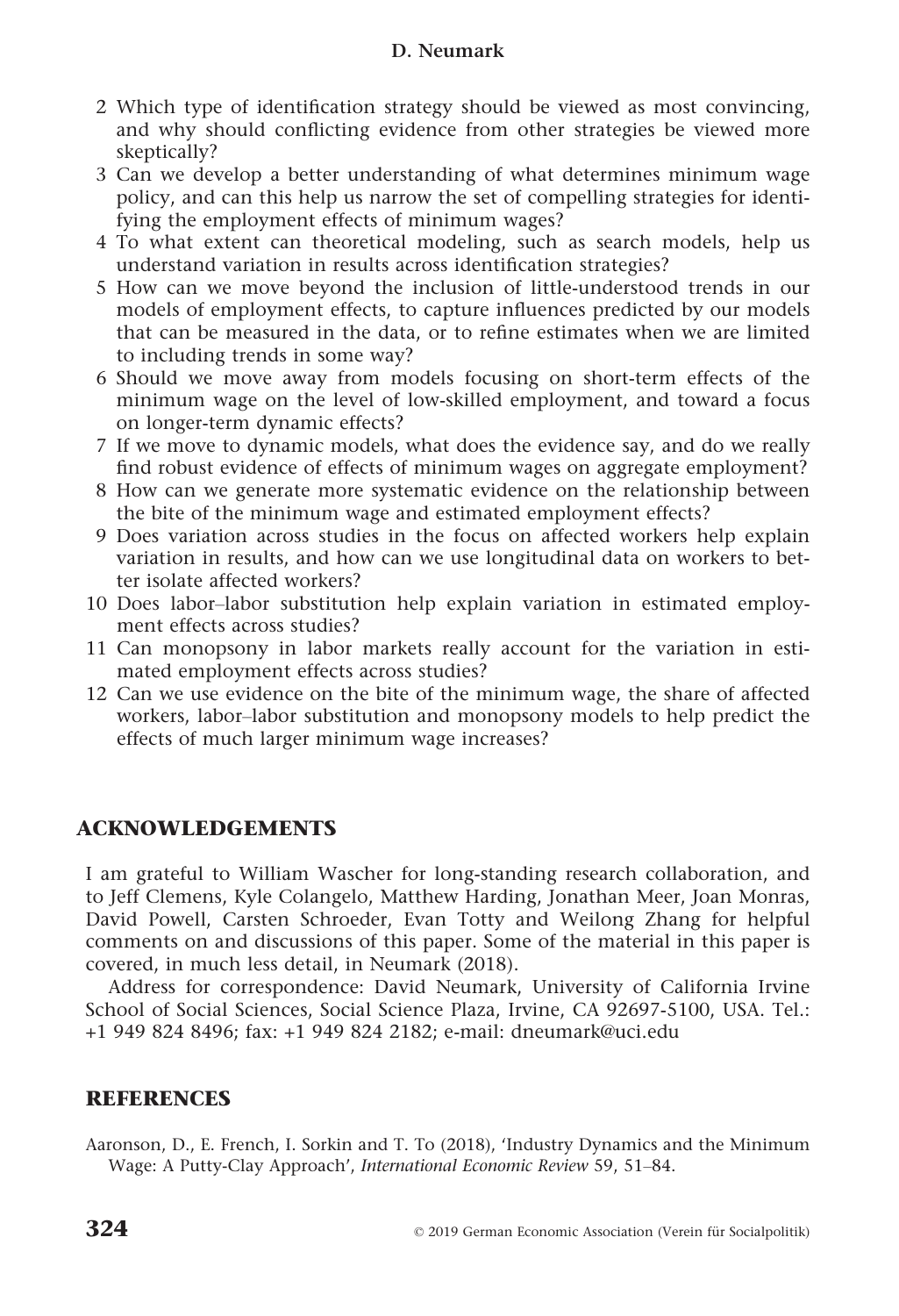- Abadie, A., A. Diamond and J. Hainmueller (2010), 'Synthetic Control Methods for Comparative Case Studies: Estimating the Effect of California's Tobacco Control Program', Journal of the American Statistical Association 105, 493–505.
- Addison, J. T., M. L. Blackburn and C. D. Cotti (2013), 'Minimum Wage Increases in a Recessionary Environment', Labour Economics 23, 30–39.
- Allegretto, S. A., A. Dube and M. Reich (2011), 'Do Minimum Wages Really Reduce Teen Employment? Accounting for Heterogeneity and Selectivity in State Panel Data', Industrial Relations 50, 205–240.
- Allegretto, S. A., A. Dube, M. Reich and B. Zipperer (2017), 'Credible Research Designs for Minimum Wage Studies', Industrial and Labor Relations Review 70, 559–592.
- Baskaya, Y. S. and Y. Rubinstein (2015), 'Using Federal Minimum Wages to Identify the Impact of Minimum Wages on Employment and Earnings across U.S. States', Unpublished paper, London School of Economics.
- Belman, D. and P. J. Wolfson (2014), What Does the Minimum Wage Do? Upjohn Press, Kalamazoo, MI.
- Belman, D. and P. J. Wolfson (2016), '15 Years of Research on U.S. Employment and the Minimum Wage', Tuck School of Business Working Paper No. 2705499.
- de Blasio, G. and S. Poy (2017), 'The Impact of Local Wage Regulation on Employment: A Border Analysis from Italy in the 1950s', Journal of Regional Science 57, 48–74.
- Bohn, S., M. Lofstrom and S. Raphael (2014), 'Did the 2007 Legal Arizona Workers Act Reduce the State's Unauthorized Immigrant Population?', Review of Economics and Statistics 96, 258–269.
- Brown, C., C. Gilroy and A. Kohen (1982), 'The Effect of the Minimum Wage on Employment and Unemployment', Journal of Economic Literature 20, 487–528.
- Brown, A. J. G., C. Merkl and D. J. Snower (2014), 'The Minimum Wage from a Two-Sided Perspective', Economics Letters 124, 389–391.
- Brummund, P. and M. R. Strain (2016), 'Real and Permanent Minimum Wages', AEI Economics Working Paper No. 2016-06.
- Cadena, B. C. (2014), 'Recent Immigrants as Labor Market Arbitrageurs: Evidence from the Minimum Wage', Journal of Urban Economics 80, 1–12.
- Caliendo, M., A. Fedorets, M. Preuss, C. Schroeder and L. Wittbrodt (2018), 'The Short-Run Employment Effects of the German Minimum Wage Reform', Labour Economics 53, 46–62.
- Campolieti, M., T. Fang and M. Gunderson (2005), 'Minimum Wage Impacts on Youth Employment Transitions, 1993-1999', Canadian Journal of Economics. 38, 81–104.
- Campolieti, M., M. Gunderson and C. Riddell (2006), 'Minimum Wage Impacts from a Prespecified Research Design: Canada 1981-1997', Industrial Relations 45, 195–216.
- Card, D. (1992a), 'Using Regional Variation in Wages to Measure the Effects of the Federal Minimum Wage', Industrial and Labor Relations Review 46, 22–37.
- Card, D. (1992b), 'Do Minimum Wages Reduce Employment? A Case Study of California, 1987-1989', Industrial and Labor Relations Review 46, 38–54.
- Card, D. and A. B. Krueger (1994), 'Minimum Wages and Employment: A Case Study of the Fast-Food Industry in New Jersey and Pennsylvania', American Economic Review 84, 772–793.
- Card, D. and A. B. Krueger (1995), Myth and Measurement: The New Economics of the Minimum Wage, Princeton University Press, Princeton, NJ.
- Castillo-Freeman, A. and R. B. Freeman (1992), 'When the Minimum Wage Really Bites: The Effect of the U.S.-Level Minimum on Puerto Rico', in: G. J. Borjas, R. B. Freeman (eds.), Immigration and the Workforce: Economic Consequences for the United States and Source Areas, University of Chicago Press, Chicago, IL, pp. 177–211.
- Cengiz, D., A. Dube, A. Lindner and B. Zipperer (2017), 'The Effect of Minimum Wages on the Total Number of Jobs; Evidence from the United States Using a Bunching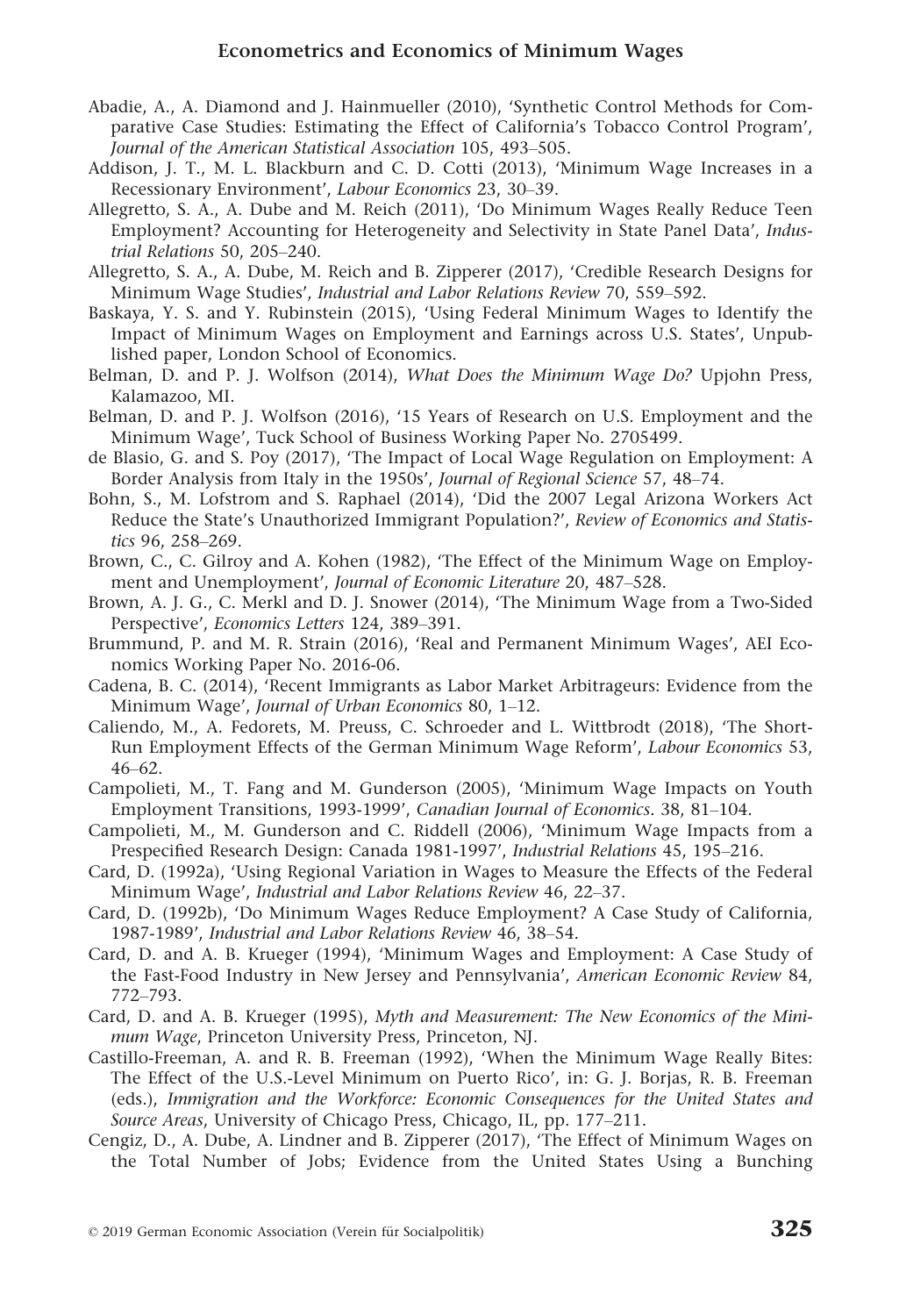Estimator', Unpublished paper. Available at<http://sole-jole.org/17722.pdf> (accessed 30 June 2018).

- Choi, S. and J. Fernández-Blanco (2017), 'A Note on U.S. Turnover', Oxford Bulletin of Economics and Statistics 79, 276–289.
- Christl, M., M. Köppl-Turnya and D. Kucsera (2018), 'Revisiting the Employment Effects of Minimum Wages in Europe', German Economic Review 19, 426–465.
- Clemens, J. and M. R. Strain (2018), 'The Short-Run Employment Effects of Recent Minimum Wage Changes: Evidence from the American Community Survey', Contemporary Economic Policy 36, 711–722.
- Clemens, J. and M. Wither (2016), 'The Minimum Wage and the Great Recession: Evidence of Effects on the Employment and Income Trajectories of Low-Skilled Workers', Unpublished paper, University of California, San Diego.
- Clemens, J. and M. Wither (2017), 'Additional Evidence and Replication Code for Analyzing the Effects of Minimum Wage Increases Enacted During the Great Recession', ESSPRI Working Paper Series, Paper No. 20173.
- Clemens, J., L. B. Kahn and J. Meer (2018), 'Impacts of the Minimum Wage on Skill Requirements: Evidence from Vacancy Postings', Discussion paper, Yale University.
- Colangelo, K. and M. Harding (in progress), 'How Much Should We Trust Fixed Effects in Long Term Program Evaluation?'.
- Dickens, R., S. Machin and A. Manning (1999), 'The Effects of Minimum Wages on Employment: Theory and Evidence', Journal of Labor Economics 17, 1–22.
- Dolado, J., F. Kramarz, S. Machin, A. Manning, D. Margolis, C. Teulings et al. (1996), 'The Economic Impact of Minimum Wages in Europe', Economic Policy 11, 317–372.
- Dube, Arindrajit. and B. Zipperer (2015), 'Pooling Multiple Case Studies using Synthetic Controls: An Application to Minimum Wage Policies', IZA Discussion Paper No. 8944.
- Dube, A., T. William Lester and M. Reich (2010), 'Minimum Wage Effects across State Borders: Estimates Using Contiguous Counties', Review of Economics and Statistics 92, 945– 964.
- Dube, A., T. William Lester and M. Reich (2016), 'Minimum Wage Shocks, Employment Flows, and Labor Market Frictions', Journal of Labor Economics 34, 663–704.
- Even, W. E. and D. A. Macpherson (2017), 'California Dreamin' of Higher Wages', Employment Policies Institute. Available at [https://www.epionline.org/wp-content/uploads/](https://www.epionline.org/wp-content/uploads/2017/12/EPI_CaliforniaDreamin_final.pdf) [2017/12/EPI\\_CaliforniaDreamin\\_final.pdf](https://www.epionline.org/wp-content/uploads/2017/12/EPI_CaliforniaDreamin_final.pdf) (accessed 24 June 2018).
- Fairris, D. and L. F. Bujunda (2008), 'The Dissipation of Minimum Wage Gains for Workers through Labor-Labor Substitution: Evidence from the Los Angeles Living Wage Ordinance', Southern Economic Journal 75, 473–496.
- Freeman, R. B. (1996), 'The Minimum Wage as a Redistributive Tool', Economic Journal 106, 639–649.
- Galindo-Rueda, F. and S. Pereira (2004), 'The Impact of the National Minimum Wage on British Firms', Final (Draft) Report to the Low Pay Commission on the Econometric Evidence from the Annual Respondents Database.
- Gittings, R. K. and I. M. Schmutte (2016), 'Getting Handcuffs on an Octopus: Minimum Wages, Employment, and Turnover', Industrial and Labor Relations Review 69, 1133– 1170.
- Gopalan, R., B. Hamilton, A. Kalda and D. Sovich (2018), 'State Minimum Wage Changes and Employment: Evidence from One Million Hourly Wage Workers', Unpublished paper, Washington University.
- Griliches, Z. (1979), 'Sibling Models and Data in Economics: Beginnings of a Survey', Journal of Political Economy 87, S37–S64.
- Hoffman, S. D. (2016), 'Are the Effects of Minimum Wage Increases Always Small? A Reanalysis of Sabia, Burkhauser, and Hansen', Industrial and Labor Relations Review 69, 295–311.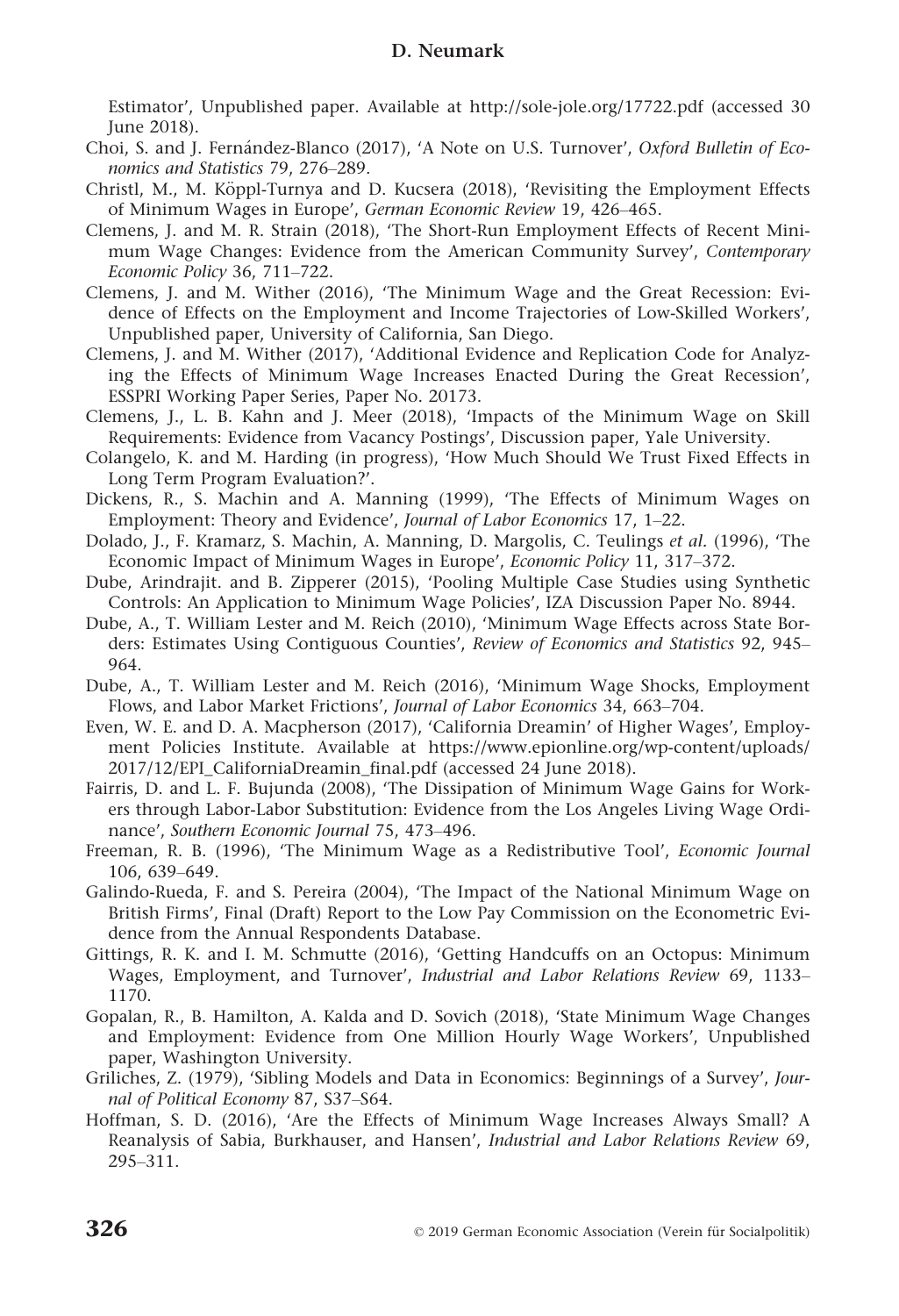- Holtz-Eakin, D. and B. Gitis (2015), 'Counterproductive: The Employment and Income Effects of Raising America's Minimum Wage to \$12 and to \$15 per Hour', American Action Forum, July 27. Available at [https://www.americanactionforum.org/research/counterprod](https://www.americanactionforum.org/research/counterproductive-the-employment-and-income-effects-of-raising-americas-min/) [uctive-the-employment-and-income-effects-of-raising-americas-min/](https://www.americanactionforum.org/research/counterproductive-the-employment-and-income-effects-of-raising-americas-min/) (accessed 24 June 2018).
- Jardim, E., M. C. Long, R. Plotnick, van Inwegen E., J. Vigdor and H. Wething (in progress), 'The Extent of Local Minimum Wage Spillovers'.
- Jardim, E., M. C. Long, R. Plotnick, van Inwegen E., J. Vigdor and H. Wething (2017), 'Minimum Wage Increases, Wages, and Low-Wage Employment: Evidence from Seattle', NBER Working Paper No. 23532.
- Kabátek, J. (2015), 'Happy Birthday, You're Fired! The Effects of Age-Dependent Minimum Wage on Youth Employment Flows in the Netherlands', IZA Discussion Paper No. 9528.
- Krueger, A. B. (1995), 'The Effect of the Minimum Wage When It Really Bites: A Reexamination of the Evidence from Puerto Rico', Research in Labor Economics 14, 1–22.
- Krugman, P. (2015), 'Liberals and Wages', New York Times, July 17. Available at [https://](https://www.nytimes.com/2015/07/17/opinion/paul-krugman-liberals-and-wages.html) [www.nytimes.com/2015/07/17/opinion/paul-krugman-liberals-and-wages.html](https://www.nytimes.com/2015/07/17/opinion/paul-krugman-liberals-and-wages.html).
- Kuehn, D. (2016), 'Spillover Bias in Cross-Border Minimum Wage Studies: Evidence from a Gravity Model', Journal of Labor Research 37, 441–459.
- de Linde Leonard, M., T. D. Stanley and H. Doucouliagos (2014), 'Does the UK Minimum Wage Reduce Employment? A Meta-Regression Analysis', British Journal of Industrial Relations 52, 499–520.
- Liu, S., T. J. Hyclak and K. Regmi (2016), 'Impact of the Minimum Wage on Youth Labor Markets', LABOUR 30, 18–37.
- Lordan, G. and D. Neumark (2018), 'People versus Machines: The Impact of Minimum Wages on Automatable Jobs', Labour Economics 52, 40–53.
- Machin, S. and A. Manning (1994), 'Minimum Wages, Wage Dispersion and Employment: Evidence from the UK Wages Councils', Industrial and Labor Relations Review 47, 319– 329.
- Machin, S., A. Manning and L. Rahman (2003), 'Where the Minimum Wage Bites Hard: Introduction of Minimum Wages to a Low Wage Sector', Journal of the European Economic Association 1, 154–180.
- Manning, A. (2005), Monopsony in Motion, Princeton University Press, Princeton, NJ.
- McKinnish, T. (2017), 'Cross-State Differences in the Minimum Wage and Out-of-State Commuting by Low-Wage Workers', Regional Science and Urban Economics 64, 137–147.
- McVicar, D., A. Park and S. McGuinness (2018), 'Exploiting the Irish Border to Estimate Minimum Wage Impacts in Northern Ireland', IZA Discussion Paper No. 11585.
- Meer, J. and J. West (2016), 'Effects of the Minimum Wage on Employment Dynamics', Journal of Human Resources 51, 500–522.
- Meer, J. and J. West (n.d.), 'Online Appendices for Effects of the Minimum Wage on Employment Dynamics'. Available at [https://uwpress.wisc.edu/journals/pdfs/](https://uwpress.wisc.edu/journals/pdfs/JHRv51n02_article08_MeerWest_Appendix.pdf) [JHRv51n02\\_article08\\_MeerWest\\_Appendix.pdf](https://uwpress.wisc.edu/journals/pdfs/JHRv51n02_article08_MeerWest_Appendix.pdf) (accessed 29 June 2018).
- Monras, J. (2015), 'Minimum Wages and Spatial Equilibrium: Theory and Evidence', IZA Discussion Paper No. 9460.
- Neumark, D. (2001), 'The Employment Effects of Minimum Wages: Evidence from a Prespecified Research Design', Industrial Relations 40, 121–144.
- Neumark, D. (2016), 'Policy Levers to Increase Jobs and Increase Income from Work after the Great Recession', IZA Journal of Labor Policy 5, 6 (online).
- Neumark, D. (2018), 'The Employment Effects of Minimum Wages: Some Questions We Need to Answer', Oxford Research Encyclopedia of Economics and Finance. Available at [http://economics.oxfordre.com/view/10.1093/acrefore/9780190625979.001.0001/acref](http://economics.oxfordre.com/view/10.1093/acrefore/9780190625979.001.0001/acrefore-9780190625979-e-137) [ore-9780190625979-e-137](http://economics.oxfordre.com/view/10.1093/acrefore/9780190625979.001.0001/acrefore-9780190625979-e-137) (accessed July 1, 2018).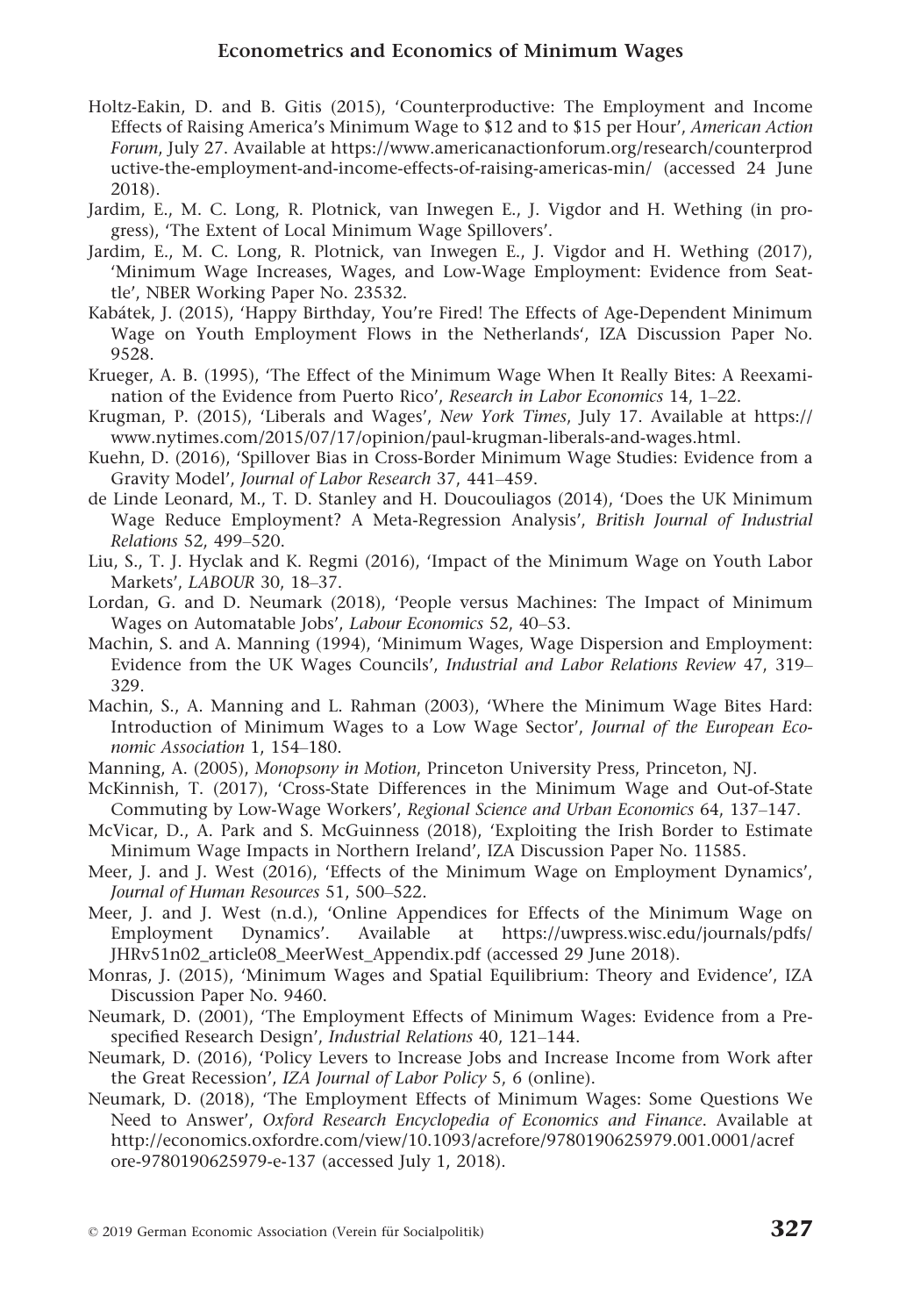- Neumark, D. and W. Wascher (1994), 'Employment Effects of Minimum and Subminimum Wages: Reply to Card, Katz, and Krueger', Industrial and Labor Relations Review 47, 497–512.
- Neumark, D. and W. Wascher (2002), 'State-Level Estimates of Minimum Wage Effects: New Evidence and Interpretations from Disequilibrium Methods', Journal of Human Resources 37, 35–62.
- Neumark, D. and W. Wascher (2003), 'Minimum Wages and Skill Acquisition', Economics of Education Review 22, 1–10.
- Neumark, D. and W. L. Wascher (2004), 'Minimum Wages, Labor Market Institutions, and Youth Employment: A Cross-National Analysis', ILR Review 57, 223–248.
- Neumark, D. and W. L. Wascher (2007), 'Minimum Wages and Employment', Foundations and Trends in Microeconomics 3, 1–182.
- Neumark, D. and W. Wascher (2008), Minimum Wages, MIT Press, Cambridge, MA.
- Neumark, D. and W. Wascher (2017), 'Reply to Credible Research Designs for Minimum Wage Studies', Industrial and Labor Relations Review 70, 593–609.
- Neumark, D., M. Schweitzer and W. Wascher (2004), 'Minimum Wage Effects Throughout the Wage Distribution', Journal of Human Resources 39, 425–450.
- Neumark, D., M. Thompson and L. Koyle (2012), 'The Effects of Living Wage Laws on Low-Wage Workers and Low-Income Families: What Do We Know Now?', IZA Journal of Labor Policy 1, 11 (online).
- Neumark, D., J. M. Ian Salas and W. Wascher (2014a), 'Revisiting the Minimum Wage-Employment Debate: Throwing out the Baby with the Bathwater?', Industrial and Labor Relations Review 67(Supplement), 608–648.
- Neumark, D., J. M. Ian Salas and W. Wascher (2014b), 'More on Recent Evidence on the Effects of Minimum Wages in the United States', IZA Journal of Labor Policy 3, 24 (online).
- Pérez Pérez, J. (2018), 'City Minimum Wages', Unpublished paper, Brown University. Available at [http://jorgeperezperez.com/files/Jorge\\_Perez\\_JMP.pdf](http://jorgeperezperez.com/files/Jorge_Perez_JMP.pdf) (accessed 19 July 2018).
- Pesaran, M. H. (2006), 'Estimation and Inference in Large Heterogeneous Panels with a Multifactor Error Structure', Econometrica 74, 967–1012.
- Powell, D. (2016), 'Synthetic Control Estimation Beyond Case Studies: Does the Minimum Wage Reduce Employment?', RAND Labor & Population Working Paper No. WR-1142.
- Reich, M. (2016), 'A \$15 Wage Won't Cost New York Jobs', New York Daily News, March 11. Available at [http://www.nydailynews.com/opinion/michael-reich-15-wage-won-cost](http://www.nydailynews.com/opinion/michael-reich-15-wage-won-cost-new-york-jobs-article-1.2560449)[new-york-jobs-article-1.2560449](http://www.nydailynews.com/opinion/michael-reich-15-wage-won-cost-new-york-jobs-article-1.2560449) (accessed 24 June 2018).
- Reich, M., K. Jacobs, A. Bernhardt and I. Perry (2015), 'The Proposed Minimum Wage Law for Los Angeles: Economic Impact and Policy Outcomes', Center on Wage and Employment Dynamics Policy Brief, University of California, Berkeley.
- Reich, M., C. Montialoux, S. Allegretto, K. Jacobs, A. Bernhardt and S. Thomason (2016), 'The Effects of a \$15 Minimum Wage by 2019 in San Jose and Santa Clara County', Center on Wage and Employment Dynamics Policy Brief, University of California, Berkeley.
- Reich, M., S. Allegretto and A. Godoey (2017), 'Seattle's Minimum Wage Experience 2015– 16', Center for Wage Dynamics Policy Brief, University of California, Berkeley.
- Rosen, H. S. and R. E. Quandt (1978), 'Estimation of a Disequilibrium Aggregate Labor Market', Review of Economics and Statistics 60, 371–379.
- Sabia, J. J., R. V. Burkhauser and B. Hansen (2012), 'Are the Effects of Minimum Wage Increases Always Small? New Evidence from a Case Study of New York', Industrial and Labor Relations Review 65, 350–376.
- Schmitt, J. (2015), 'Explaining the Small Employment Effects of the Minimum Wage in the United States', Industrial Relations 54, 547–581.